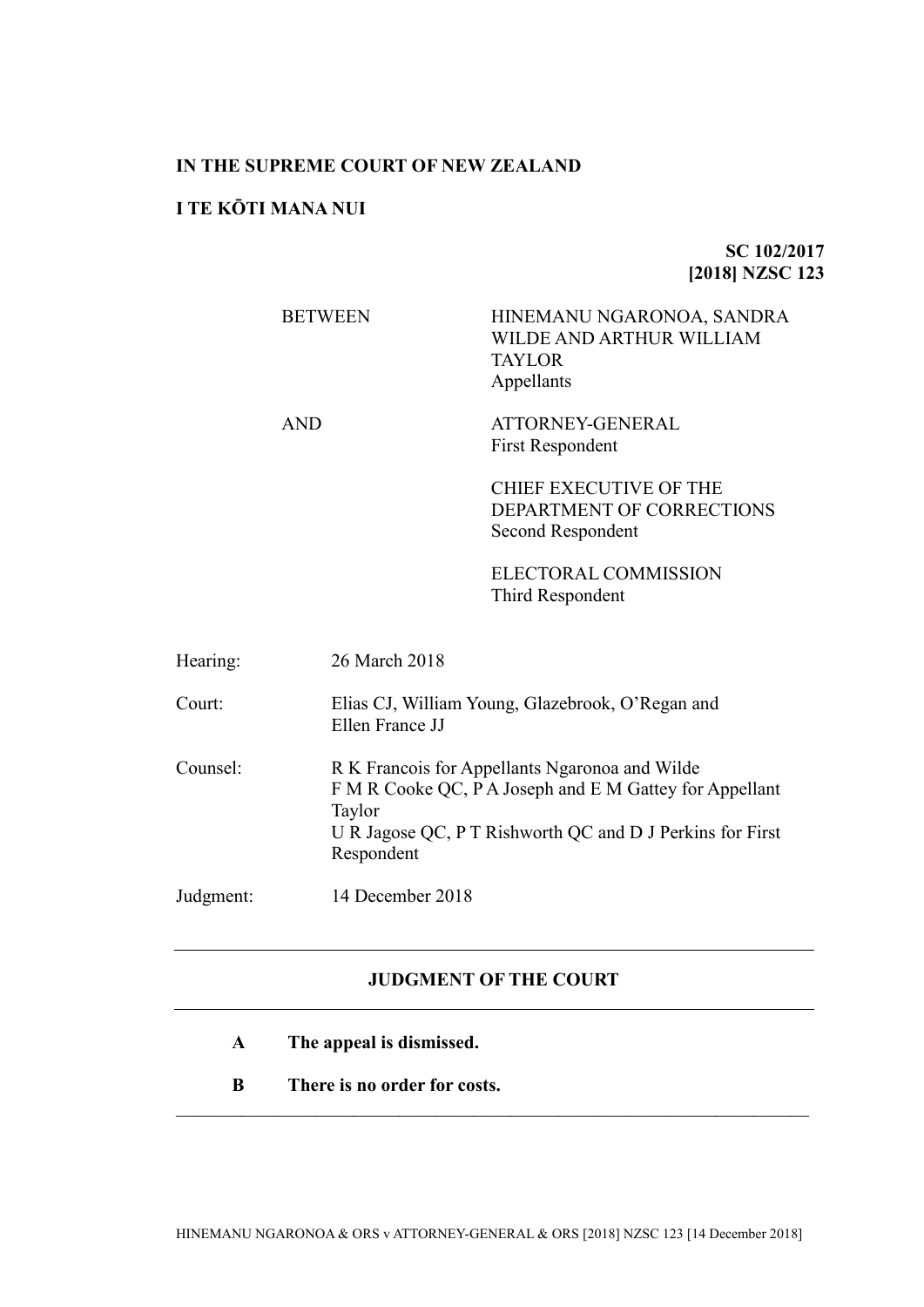# **REASONS**

|                                                        | Para No. |
|--------------------------------------------------------|----------|
| William Young, Glazebrook, O'Regan and Ellen France JJ |          |
| Elias CJ                                               | $[72]$   |

# **WILLIAM YOUNG, GLAZEBROOK, O'REGAN AND ELLEN FRANCE JJ** (Given by Ellen France J)

## **Table of Contents**

|                                                             | Para No. |
|-------------------------------------------------------------|----------|
| Introduction                                                | $\perp$  |
| The statutory scheme                                        | [5]      |
| The Bill of Rights                                          | [6]      |
| The Electoral Act 1993                                      | [8]      |
| The judgments in the Courts below                           | [23]     |
| The approach of the parties                                 | [28]     |
| The interpretation of s $268(1)(e)$                         | [35]     |
| The statutory language of s $268(1)$                        | [36]     |
| The legislative history                                     | [49]     |
| The purpose of entrenchment                                 | [59]     |
| Does the Bill of Rights mandate a different interpretation? | [65]     |
| <b>Conclusion</b>                                           | [70]     |
| Costs                                                       |          |

## **Introduction**

<span id="page-1-0"></span>[1] Section 268 of the Electoral Act 1993 (the Act) provides that a number of the other provisions in the Act may only be amended or repealed if passed by a majority of 75 per cent of members of the House of Representatives or carried by a majority of electors at a referendum. The provisions protected or entrenched in this way are described as the "reserved provisions".<sup>1</sup> The issue before us is what is meant by the description of the reserved provisions in s 268(1)(e), namely:

section 74, and the definition of the term adult in section 3(1), and section 60(f), so far as those provisions prescribe 18 years as the minimum age for persons qualified to be registered as electors or to vote:

<span id="page-1-1"></span>[2] Section 74 sets out the qualifications for registration as an elector and as an electoral candidate. Broadly, every adult person is qualified to be registered if he or

<sup>&</sup>lt;sup>1</sup> Electoral Act 1993, s  $268(1)$ .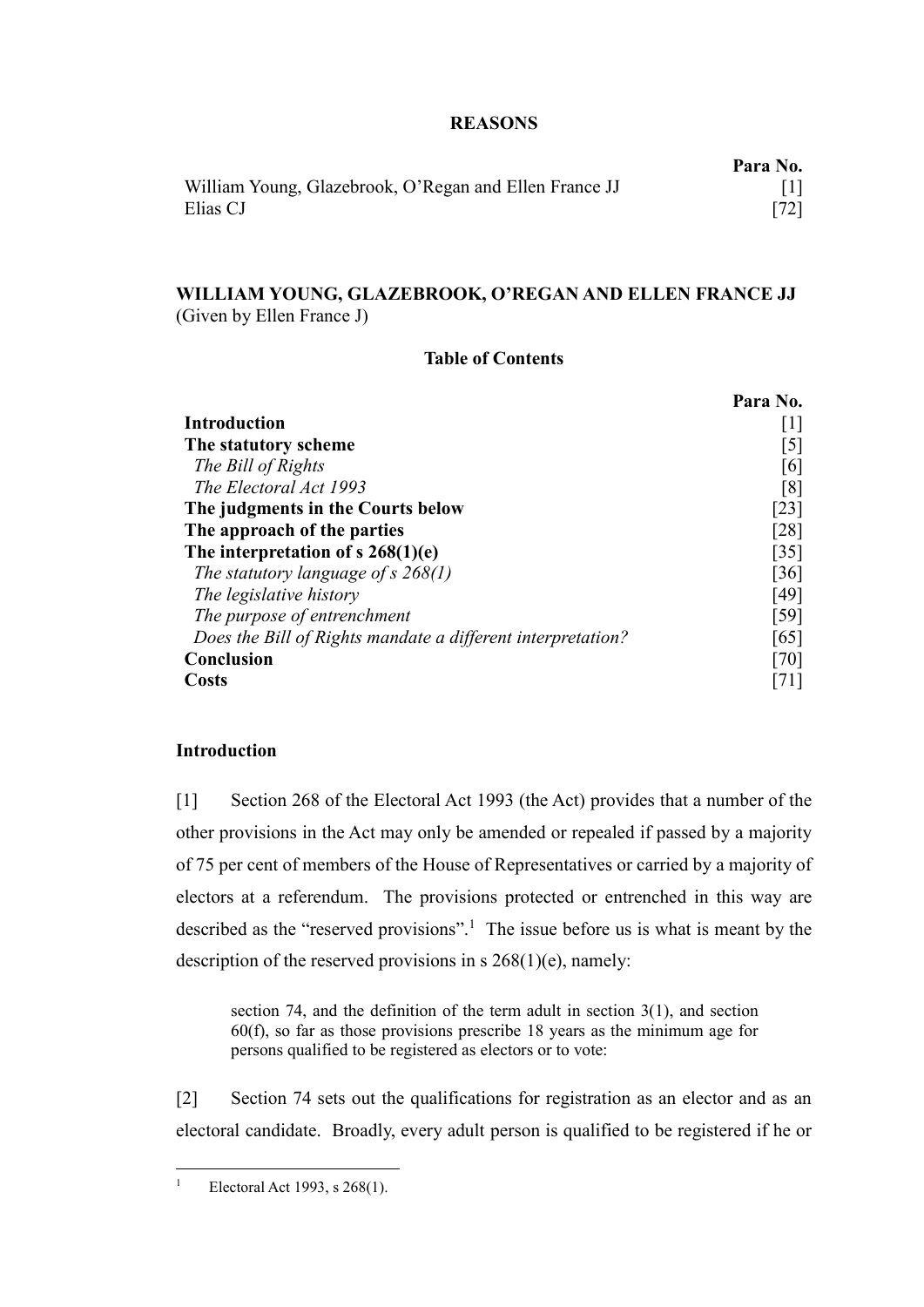she is a New Zealand citizen or a permanent resident and meets various residential requirements. Section 3(1) defines an adult as a person of or over the age of 18 years. Section 60(f) deals with the ability of a member of the New Zealand Defence Force outside New Zealand to vote, relevantly, if he or she is of or over the age of 18 years on polling day.

[3] The present question about the meaning of s  $268(1)(e)$  arises out of the Electoral (Disqualification of Sentenced Prisoners) Amendment Act 2010 (the 2010 Amendment). The effect of the 2010 Amendment is that all persons sentenced to a term of imprisonment after the commencement of that Act are disqualified for registration as electors and so unable to vote. The position prior to the 2010 Amendment was that those detained in a penal institution under sentences of life imprisonment, preventive detention or a term of imprisonment of three years or more were disqualified from voting.<sup>2</sup>

[4] The appellants, who are prisoners, say that the 2010 Amendment affected s 74 of the 1993 Act so as to engage the requirement in 268(2) that it be passed by a majority of 75 per cent of members of the House of Representatives (referred to as a supermajority to distinguish it from a majority). They brought proceedings contending that the 2010 Amendment was invalid because it was passed by an ordinary majority.<sup>3</sup> The High Court dismissed an application for interim orders relating to the appellants' voting rights in respect of the 2014 general election.<sup>4</sup> The appellants were subsequently unsuccessful in their claims for declaratory relief in the High Court<sup>5</sup> and in the Court of Appeal.<sup>6</sup> Both Courts concluded that s  $268(1)(e)$  protects only the minimum voting age, that is, 18 years. The appellants appeal with leave to this Court.<sup>7</sup>

<span id="page-2-2"></span><span id="page-2-1"></span><span id="page-2-0"></span><sup>&</sup>lt;sup>2</sup> Electoral Act 1993, s  $80(1)(d)$  (as enacted).

<sup>3</sup> Proceedings were also instituted seeking a declaration that the 2010 Amendment is inconsistent with the protection given to the right to vote in s 12 of the New Zealand Bill of Rights Act 1990. The High Court granted a declaration: *Taylor v Attorney-General* [2015] NZHC 1706, [2015] 3 NZLR 791; that decision was upheld by the Court of Appeal in *Attorney-General v Taylor* [2017] NZCA 215, [2017] 3 NZLR 24 and in this Court: *Attorney-General v Taylor* [2018] NZSC 104 [*Taylor* (declaration of inconsistency)].

<sup>4</sup> *Taylor v Attorney-General* [2014] NZHC 2225, [2015] NZAR 705 [Interim relief judgment].

<sup>5</sup> *Taylor v Attorney-General* [2016] NZHC 355, [2016] 3 NZLR 111 (Fogarty J) [HC judgment].

<sup>6</sup> *Ngaronoa v Attorney-General* [2017] NZCA 351, [2017] 3 NZLR 643 (Winkelmann, Asher and Brown JJ) [CA judgment].

<sup>7</sup> *Ngaronoa v Attorney-General* [2017] NZSC 183. Leave to appeal was declined in relation to the other question raised by the proceedings, namely, whether the 2010 Amendment discriminates on the ground of race.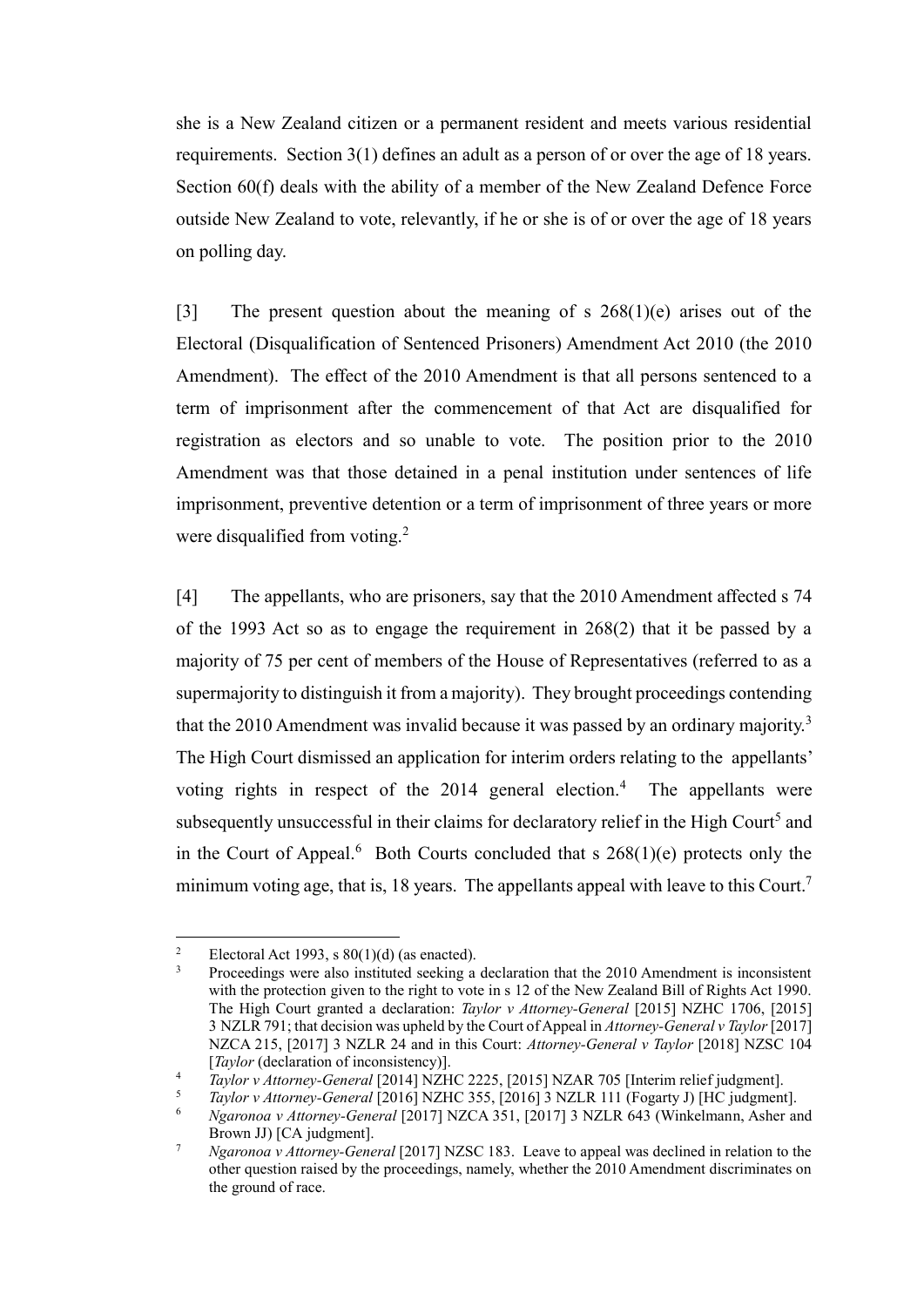As the appeal turns on the interpretation of the statute, it is helpful to begin with the statutory scheme.

## **The statutory scheme**

<span id="page-3-0"></span>[5] The key provisions are found in the New Zealand Bill of Rights Act 1990 (the Bill of Rights) and the Electoral Act 1993. The latter statute also incorporates a reference to the Constitution Act 1986.

# *The Bill of Rights*

 $\overline{a}$ 

<span id="page-3-1"></span>[6] Section 12 of the Bill of Rights protects the right to vote. The section is in the following terms:

## **12 Electoral rights**

Every New Zealand citizen who is of or over the age of 18 years—

- (a) has the right to vote in genuine periodic elections of members of the House of Representatives, which elections shall be by equal suffrage and by secret ballot; and
- (b) is qualified for membership of the House of Representatives.

[7] Section 12 is to be construed in light of the purpose of the Bill of Rights which includes protecting and promoting "human rights and fundamental freedoms in New Zealand" as well as affirming "New Zealand's commitment to the International Covenant on Civil and Political Rights [ICCPR]".<sup>8</sup> In addition, s 6 of the Bill of Rights provides that wherever "an enactment can be given" a rights-consistent meaning, "that meaning shall be preferred to any other meaning".

<sup>8</sup> Bill of Rights, long title, referring to the International Covenant on Civil and Political Rights 999 UNTS 171 (opened for signature 16 December 1966, entered into force 23 March 1976); and see s 2. Article 25 of the ICCPR protects the right of citizens: "(a) To take part in the conduct of public affairs, directly or through freely chosen representatives; (b) To vote and to be elected at genuine periodic elections which shall be by universal and equal suffrage and shall be held by secret ballot, guaranteeing the free expression of the will of the electors; ...".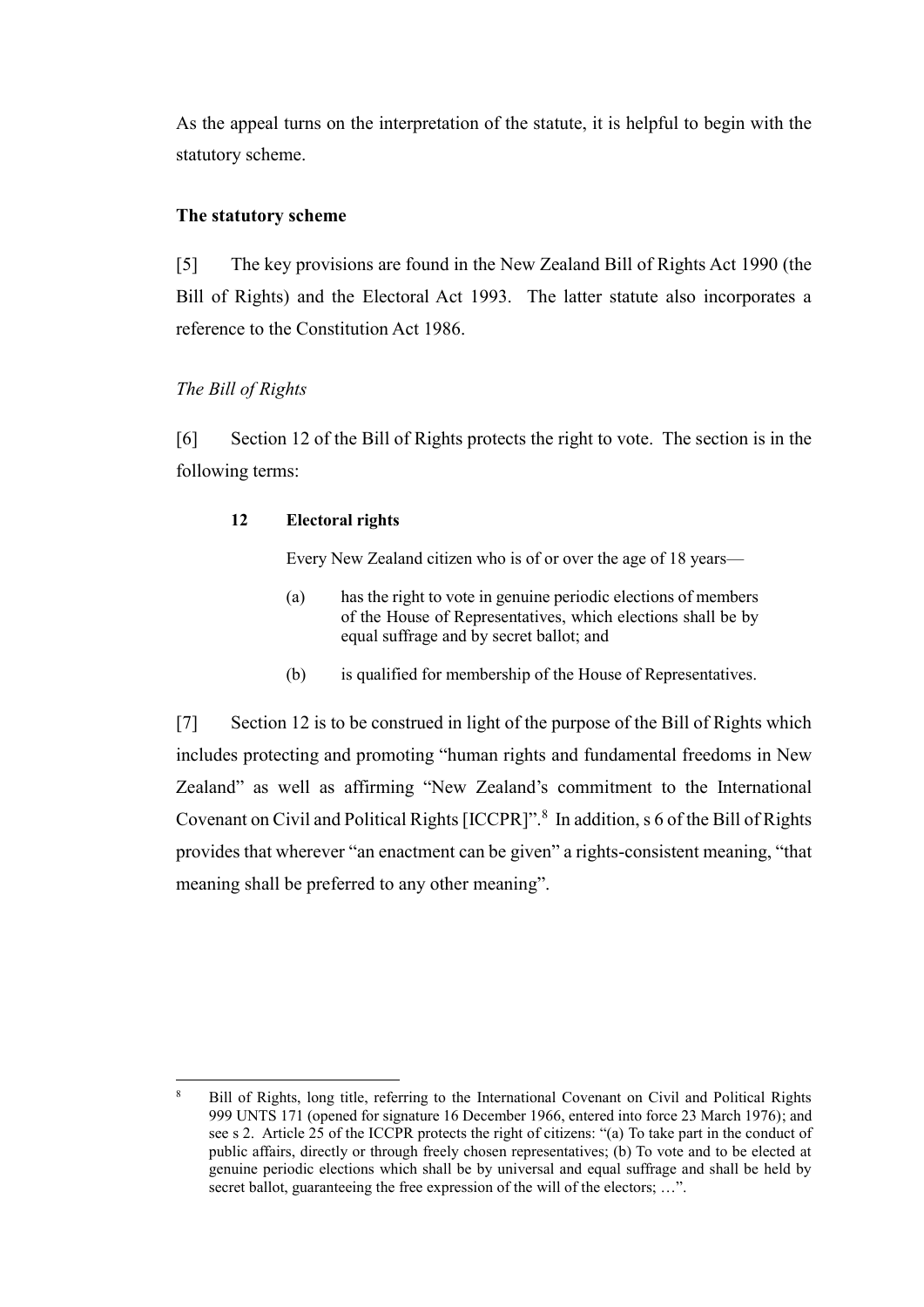### *The Electoral Act 1993*

<span id="page-4-0"></span>[8] The Act was enacted "to reform the electoral system and to provide, in particular," if carried by the referendum held under the Electoral Referendum Act 1993:<sup>9</sup>

- (a) for the introduction of the mixed member proportional system of representation in relation to the House of Representatives:
- (b) for the establishment of an Electoral Commission:
- (c) for the repeal of the Electoral Act 1956

[9] The Act deals with all of the aspects of the electoral system including the establishment of the Electoral Commission, the House of Representatives, the Representation Commission, the registration of political parties, the qualification and registration of electors, and the running of elections.

[10] Registration as an elector is a prerequisite to both voting and standing as a candidate for election as a member of Parliament. As noted above, s 74(1) provides that, subject to the provisions of the Act, adult New Zealand citizens or permanent residents can register as an elector of an electoral district.<sup>10</sup> A person who is qualified to register as an elector of an electoral district is required to register as an elector of an electoral district.<sup>11</sup> A person who is Maori<sup>12</sup> may register either as an elector of a Maori electoral district or as an elector of a General electoral district but must choose one or the other of these options.<sup>13</sup>

[11] Generally, the effect of s 60 of the Act is that only a person whose name lawfully appears on the roll and is qualified to be registered as an elector may cast a vote at an election.<sup>14</sup> Only those registered as electors are qualified to be a candidate

<sup>&</sup>lt;sup>9</sup> Electoral Act 1993, long title. Hence, commencement of the Act was linked to the referendum: s 2(1).

<sup>&</sup>lt;sup>10</sup> Above at [\[2\].](#page-1-1)<br><sup>11</sup> Section 82(1)

Section 82(1). It is an offence for a person who is required to apply for registration under s 82 to "knowingly and wilfully" fail to apply: s 82(5). The person may only register as an elector of a single electoral district: s 75(1).

<sup>&</sup>lt;sup>12</sup> Defined in s 3(1) to mean "a person of the Maori race of New Zealand; and includes any descendant of such a person".

<sup>&</sup>lt;sup>13</sup> Section 76(1).

Section  $60(a)$ .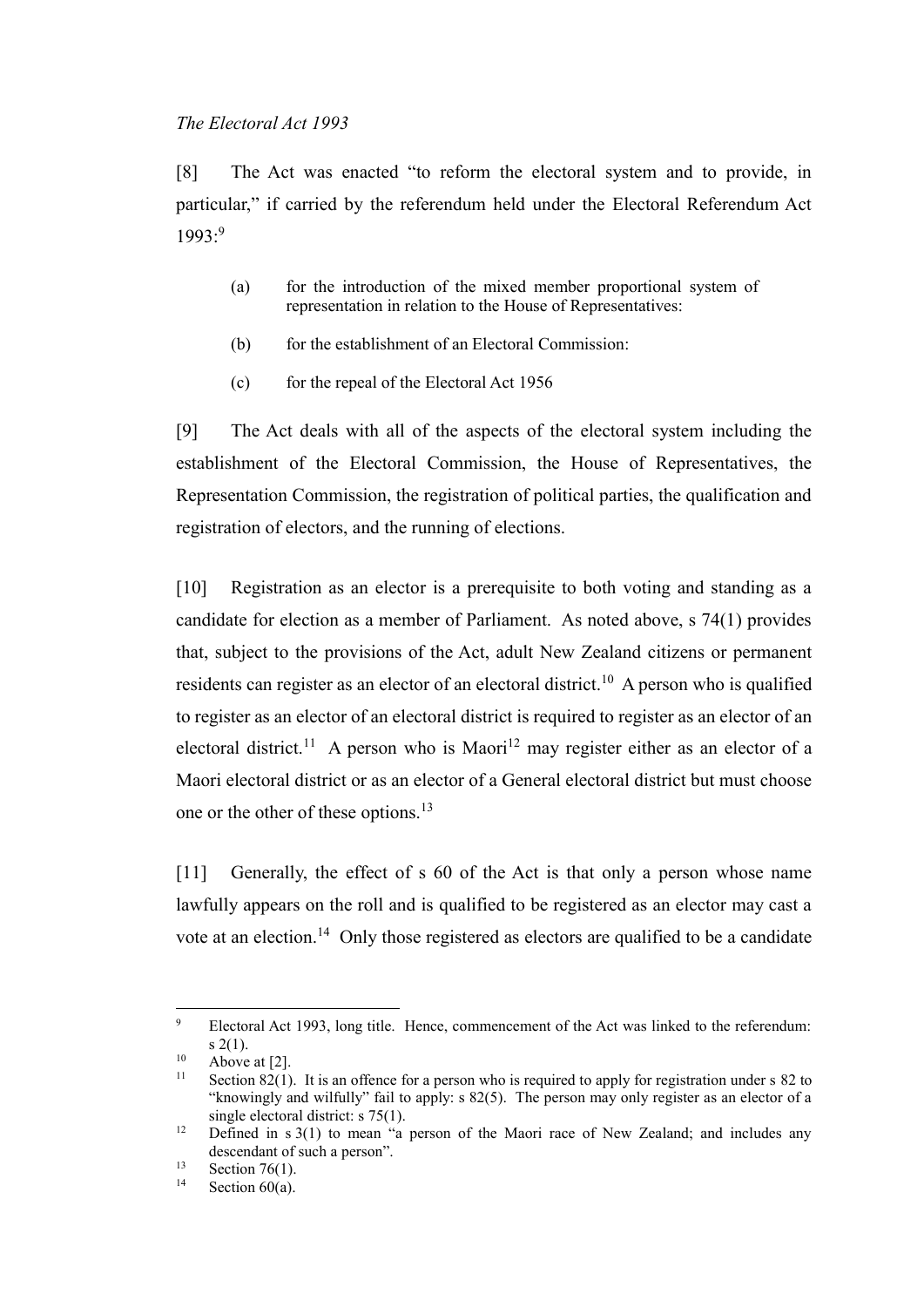and to be elected as a member of Parliament either for that electoral district or as a list candidate.<sup>15</sup>

[12] If a person is disqualified from registering as an elector, that person cannot vote or qualify as a candidate for election as a member of Parliament.<sup>16</sup> Section 80 of the Act describes those who are disqualified as electors. The persons disqualified for registration are in four broad groups: a New Zealand citizen or permanent resident who is outside New Zealand and has not been in New Zealand within a stated period;<sup>17</sup> persons detained in hospitals under the Mental Health (Compulsory Assessment and Treatment) Act 1992 or in a secure facility under the Intellectual Disability (Compulsory Care and Rehabilitation) Act 2003 to whom certain conditions apply;<sup>18</sup> persons whose names are on the Corrupt Practices List for any district;<sup>19</sup> and prisoners.<sup>20</sup> As to the latter, s  $80(1)(d)$  disqualifies:

- (d) a person who is detained in a prison pursuant to a sentence of imprisonment imposed after the commencement of the [2010 Amendment].
- [13] Against this background, reference can be made to the entrenchment provision,
- s 268. Section 268 is in the following terms:

#### **268 Restriction on amendment or repeal of certain provisions**

- (1) This section applies to the following provisions (hereinafter referred to as **reserved provisions**), namely,—
	- (a) section 17(1) of the Constitution Act 1986, relating to the term of Parliament:
	- (b) section 28, relating to the Representation Commission:
	- (c) section 35, and the definition of the term General electoral population in section 3(1), relating to the division of New Zealand into electoral districts after each census:
	- (d) section 36, relating to the allowance for the adjustment of the quota:

<sup>&</sup>lt;sup>15</sup> Section 47. Applications for registration are dealt with by the Electoral Commission: s 83 and see s 89(1).

<sup>&</sup>lt;sup>16</sup> The effect of disqualification is that the person's name is to be removed from the register: s 98.<br><sup>17</sup> Section 80(1)(e) and (b)

<sup>&</sup>lt;sup>17</sup> Section 80(1)(a) and (b).<br><sup>18</sup> Section 80(1)(a)

<sup>&</sup>lt;sup>18</sup> Section 80(1)(c).

<sup>&</sup>lt;sup>19</sup> Section 80(1)(e).<br><sup>20</sup> Section 80(1)(d)

Section  $80(1)(d)$ .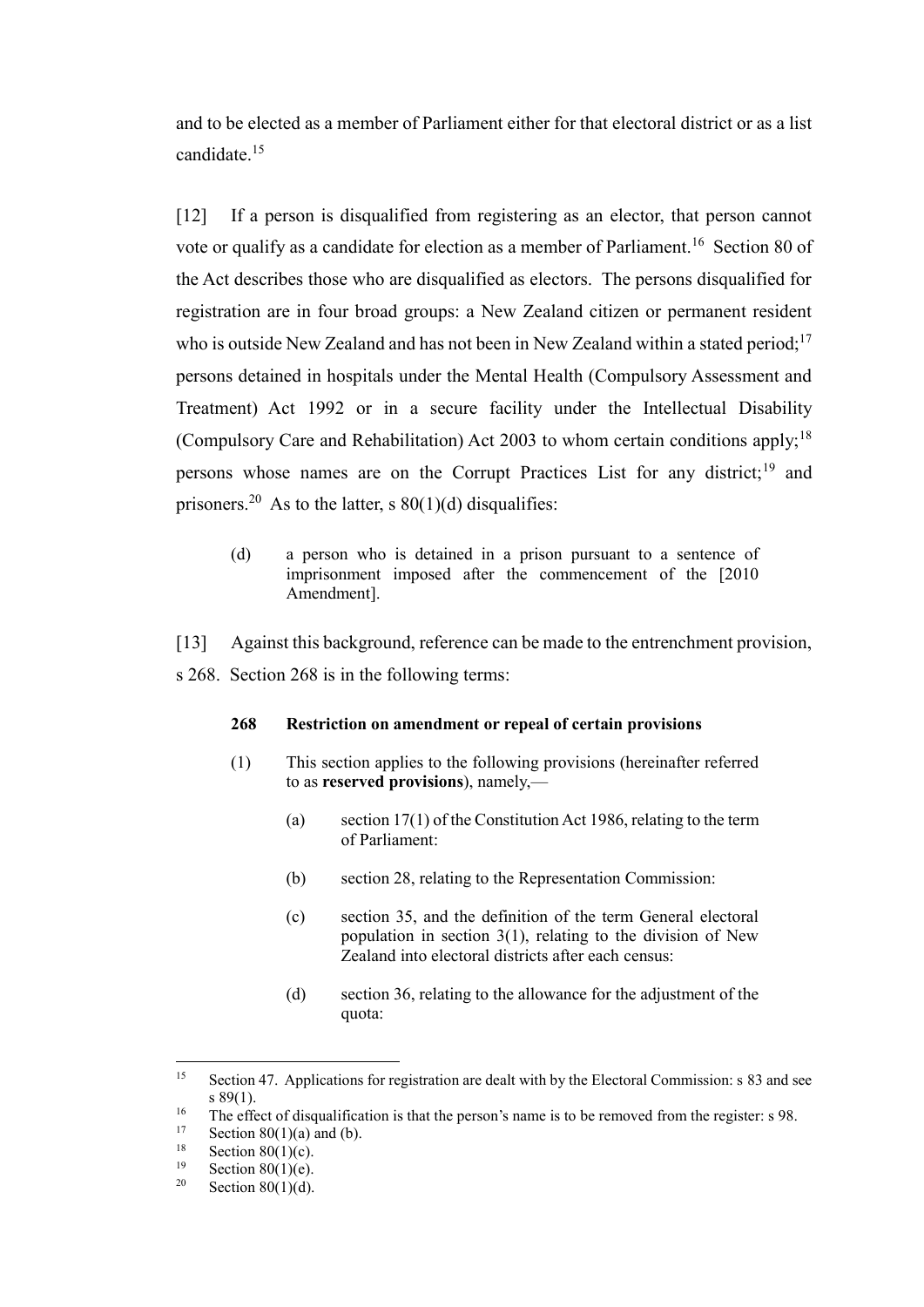- (e) section 74, and the definition of the term adult in section 3(1), and section 60(f), so far as those provisions prescribe 18 years as the minimum age for persons qualified to be registered as electors or to vote:
- (f) section 168, relating to the method of voting.
- (2) No reserved provision shall be repealed or amended unless the proposal for the amendment or repeal—
	- (a) is passed by a majority of 75% of all the members of the House of Representatives; or
	- (b) has been carried by a majority of the valid votes cast at a poll of the electors of the General and Maori electoral districts:

provided that this section shall not apply to the repeal of any reserved provision by a consolidating Act in which that provision is re-enacted without amendment and this section is re-enacted without amendment so as to apply to that provision as re-enacted.

<span id="page-6-1"></span>[14] Two initial observations can be made about s 268. First, it provides for what are termed "manner and form" restrictions, that is, limits on the procedure or process to be adopted by Parliament if Parliament wishes to amend or repeal the reserved provisions.<sup>21</sup> Second, s 268 is not itself described as a reserved provision. This form of protection is described as "single" entrenchment and may be contrasted with "double" entrenchment.<sup>22</sup> The latter term encompasses those situations where a special majority or other procedure is required before the entrenching provision itself may be amended.<sup>23</sup> Against this background, it is useful now to say a little about each of the provisions referred to in s 268(1).

<span id="page-6-0"></span>[15] The first of these provisions is s 17(1) of the Constitution Act. That section provides that the term of Parliament, "unless Parliament is sooner dissolved", is three years. Section 17(2) states that s 268 of the Electoral Act 1993 applies to s 17(1).

<sup>21</sup> See, for example, Philip Joseph *Constitutional and Administrative Law in New Zealand* (4th ed, Thomson Reuters, Wellington, 2014) at [16.2]; and CC Aikman "Parliament" in JL Robson (ed) *The British Commonwealth: The Development of its Laws and Constitutions – Volume 4: New Zealand* (2nd ed, Stevens, London, 1967) 40 at 66–67. This term originates in s 5 of the Colonial Laws Validity Act 1865 (Imp) 28 & 29 Vict c 63, as interpreted in *Attorney-General for New South Wales v Trethowan* [1932] AC 526 (PC).

<sup>22</sup> See, for example, KJ Scott *The New Zealand Constitution* (Clarendon Press, Oxford, 1962) at 7.

<sup>23</sup> See, for example, *Canadian Taxpayers Federation v Ontario (Minister of Finance)* (2004) 73 OR (3d) 621 (ONSC). This case dealt with Ontario legislation which required new taxes to be supported by a majority in a referendum before being enacted. The manner and form provision was not itself so entrenched. The Superior Court of Justice of Ontario upheld a new health tax which was passed following an amendment to the manner and form provision itself.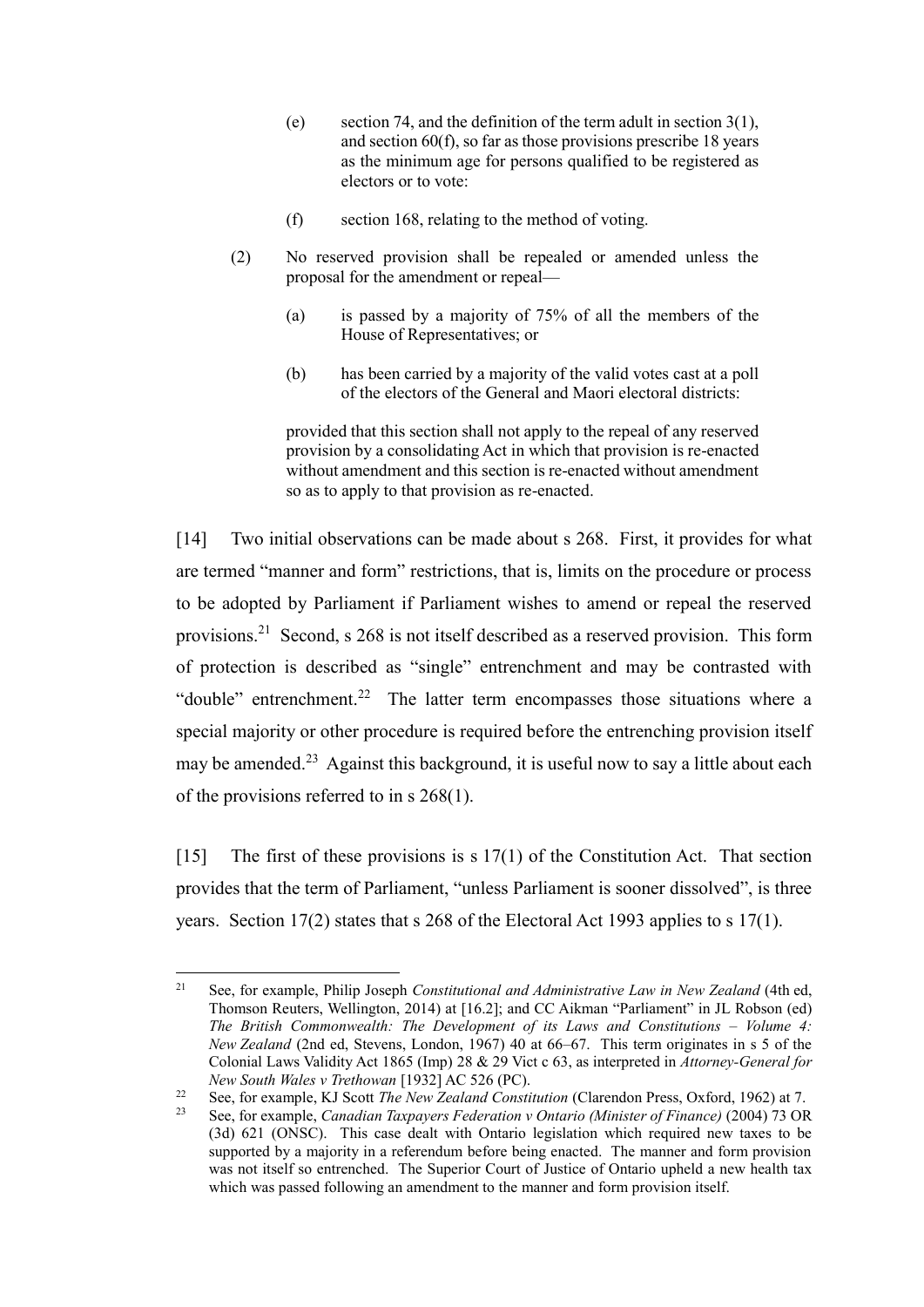[16] The second of the provisions, s 28 of the Act, establishes a Representation Commission "in order to provide for the periodical readjustment of the representation of the people of New Zealand in the House of Representatives".<sup>24</sup> Section 28(2) sets out the composition of the Representation Commission. The Commission has additional members for the purposes of determining the boundaries of the Maori electoral districts.<sup>25</sup>

[17] Section 35, the third of the provisions, imposes a duty on the Commission "to divide New Zealand into General electoral districts from time to time in accordance with this section and section 269" (a transitional provision).<sup>26</sup> Section 35(2)(c) requires the Commission to "effect such subsequent division … only after each subsequent periodical census and on no other occasion". Section 35(3) sets out, subject to the transitional arrangements, the basis on which each division is to be effected. Section 35(4)–(6) deal with timing issues, for example, when the Surveyor-General is to call a meeting for the purpose of nominating a chairperson and when the Government Statistician is to report the results of the census.

[18] The next of the provisions referred to in s 268(1) is s 36. That section sets out the allowance for the adjustment of the quota. Section 36 provides as follows:

Where, in the opinion of the Commission, General electoral districts cannot be formed consistently with the considerations provided for in section 35 so as to contain exactly the quota, the Commission may for any General electoral district make an allowance by way of addition or subtraction of General electoral population to an extent not exceeding 5%.

[19] The next provision referred to in s 268(1) is s 74. As noted above, that section deals with the qualification of electors. Section 74 is in these terms:

(1) Subject to the provisions of this Act, every adult person is qualified to be registered as an elector of an electoral district if—

 $\overline{a}$ <sup>24</sup> Electoral Act, s 28(1). Section 27 provides for the House of Representatives to "have as its members those persons who are elected …. in accordance with the provisions of the [1956 or 1993 Acts], and who shall be known as **members of Parliament**".

<sup>&</sup>lt;sup>25</sup> Section 28(3) and (4). The chairperson of local government is a member of the Commission but is not entitled to vote: s 28(5).

<sup>&</sup>lt;sup>26</sup> The "General electoral population" is defined in  $s$  3(1) to mean "total ordinarily resident population as shown in the last periodical census of population and dwellings with the exception of the Maori electoral population".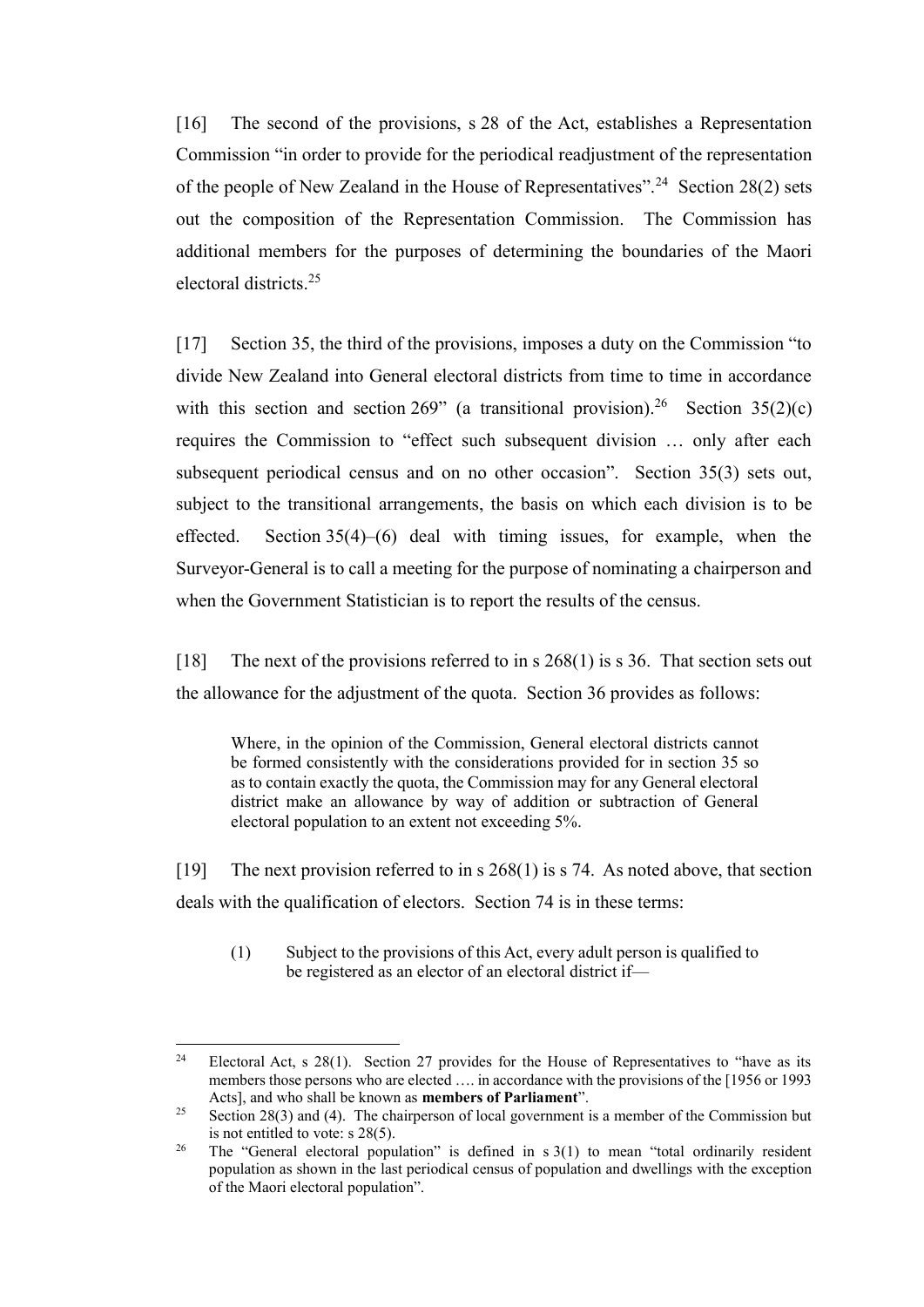- (a) that person is—
	- (i) a New Zealand citizen; or
	- (ii) a permanent resident of New Zealand; and
- (b) that person has at some time resided continuously in New Zealand for a period of not less than 1 year; and
- (c) that electoral district—
	- (i) is the last in which that person has continuously resided for a period equalling or exceeding 1 month; or
	- (ii) where that person has never resided continuously in any one electoral district for a period equalling or exceeding 1 month, is the electoral district in which that person resides or has last resided.
- (2) Where a writ has been issued for an election, every person—
	- (a) who resides in an electoral district on the Monday before polling day; and
	- (b) who would, if he or she continued to reside in that electoral district until the close of polling day, have continuously resided in that electoral district for a period equalling or exceeding 1 month,—

shall (whether or not he or she does so continue to reside in that electoral district) be deemed, for the purposes of subsection  $(1)(c)$ , to have completed on that Monday a period of 1 month's continuous residence in that electoral district.

[20] Section  $268(1)(e)$  refers as well to the definition of "adult" in s 3(1) (persons of or over the age of 18) and s 60(f). As noted above, s 60 lists those who are qualified to vote.<sup>27</sup> Section 60(f) makes particular provision for members of the Defence Force who are overseas and provides that those who are qualified to vote include:

(f) any member of the Defence Force who is outside New Zealand, if he or she is or will be of or over the age of 18 years on polling day, and his or her place of residence immediately before he or she last left New Zealand is within the district.

[21] Section 168 is the final provision identified in s 268. Section 168 deals with the method of voting<sup>28</sup> and states:

 $27$  $\frac{27}{28}$  Above at [11].

Section 149 provides that polling is to be by secret ballot.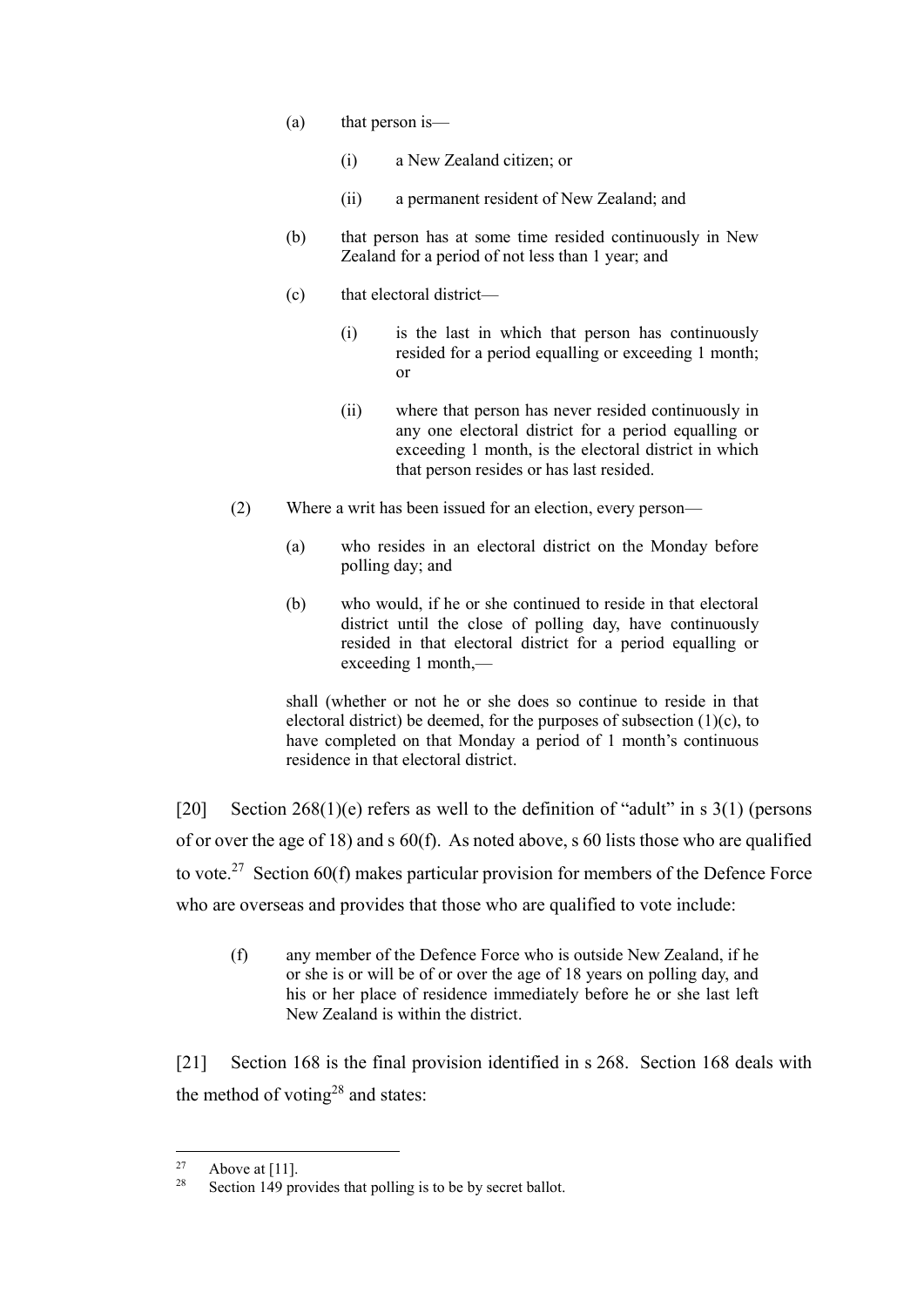- (1) The voter, having received a ballot paper,—
	- (a) shall immediately retire into one of the inner compartments provided for the purpose; and
	- (b) shall there alone and secretly vote—
		- (i) by marking the party vote with a tick within the circle immediately after the name of the party for which the voter wishes to vote; and
		- (ii) by marking the electorate vote with a tick within the circle immediately before the name of the constituency candidate for whom the voter wishes to vote.

[22] The section goes on to provide for the form of the ballot paper and method of voting where the paper comprises only a party vote or only an electorate vote.<sup>29</sup> Section 168(4) states that every voter before leaving the inner compartment is required to fold the ballot paper "so that the contents cannot be seen, and shall then deposit it so folded in the ballot box".

## **The judgments in the Courts below**

<span id="page-9-0"></span>[23] In the High Court, the argument before Fogarty J was that the whole of s 74 was a reserved provision. In rejecting that submission, Fogarty J considered s 6 of the Bill of Rights applied requiring the Court to prefer a meaning consistent with the rights in the Bill of Rights. But the Judge took the view that the "natural and only" meaning of s 268(1)(e) was that "those provisions" referred to all three sections, that is, ss 74,  $3(1)$  and  $60(f)$ , so as to limit entrenchment to the minimum voting age.<sup>30</sup> Fogarty J saw the use of the word "those" before "provisions" in s 268(1)(e) as critical and concluded that s 6 of the Bill of Rights could not justify what would be "a forced and fallacious" construction, namely, that all of  $s$  74 was entrenched.<sup>31</sup>

[24] The Court of Appeal agreed with Fogarty J that s 268(1)(e) was not engaged by the 2010 Amendment. In reaching that conclusion, the Court differed from Fogarty J in that the Court considered s 6 of the Bill of Rights did not apply. That was

<sup>&</sup>lt;sup>29</sup> Section 168(2) and (3).<br><sup>30</sup> HC judgment, above n

HC judgment, above n [5,](#page-2-0) at [109]. Ellis J reached the same view in the Interim relief judgment, above [n 4.](#page-2-1)

 $31$  At [107]–[108].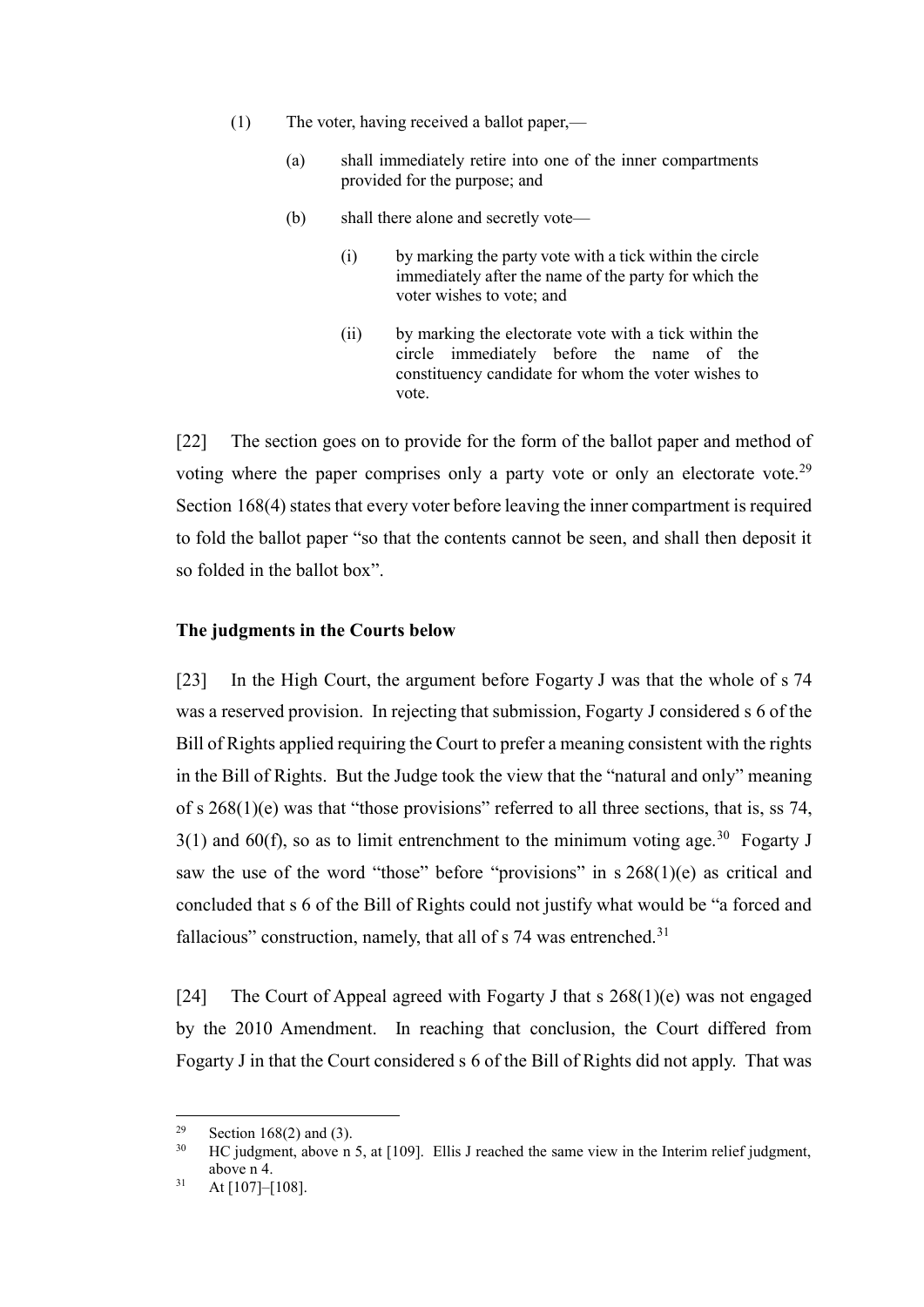because s 268(1)(e) was not a limit on the electoral rights protected by s 12 of the Bill of Rights. In this respect, the Court saw the position as the same as that applied in *Terranova Homes & Care Ltd v Service & Food Workers Union Nga Ringa Tota Inc*. 32 The Court put it in this way:  $33$ 

<span id="page-10-1"></span>… the fact that an interpretation may offer less protection of a given right than that afforded in the Bill of Rights does not mean that that interpretation is one that is inconsistent with the Bill of Rights. Section 6 does not mandate an interpretation that replicates the extent of protection afforded under the Bill of Rights but rather only requires a preference for a rights-consistent interpretation over one that is inconsistent.

[25] Because neither the construction preferred by the Court nor that advanced by the appellants was inconsistent with s 12 of the Bill of Rights, s 6 was not engaged.

[26] Turning then to the text and purpose, the Court said both supported the interpretation that only the minimum voting age was entrenched. The Court emphasised a number of textual points including the construction of the subclauses in s  $268(1)$ ; the qualifying effect of the words "so far as those provisions" in s  $268(1)(e)$ ; the likelihood that if it was intended all of s 74 be entrenched, this would have been done "more clearly";  $34$  and the need to give some meaning to the opening words of s 74 which state that s 74 is subject to other provisions in the Act.

[27] The Court of Appeal saw the purpose of s 268 as being "to immunise the electoral system against party-oriented and political game-playing" along with a concern to prevent political parties manipulating the electoral system.<sup>35</sup> The concern was not to protect the right to vote itself but rather to protect those parts of the system "where a party might be inclined to tinker" for electoral gain.<sup>36</sup>

# **The approach of the parties**

<span id="page-10-0"></span>[28] The arguments on appeal can be summarised in the following way.

 $32$ <sup>32</sup> *Terranova Homes & Care Ltd v Service and Food Workers Union Nga Ringa Tota Inc*  [2014] NZCA 516, [2015] 2 NZLR 437.

 $\frac{33}{34}$  CA judgment, above n [6,](#page-2-2) at [38].

 $34$  At [79].

 $rac{35}{36}$  At [102].

At  $[102]$ .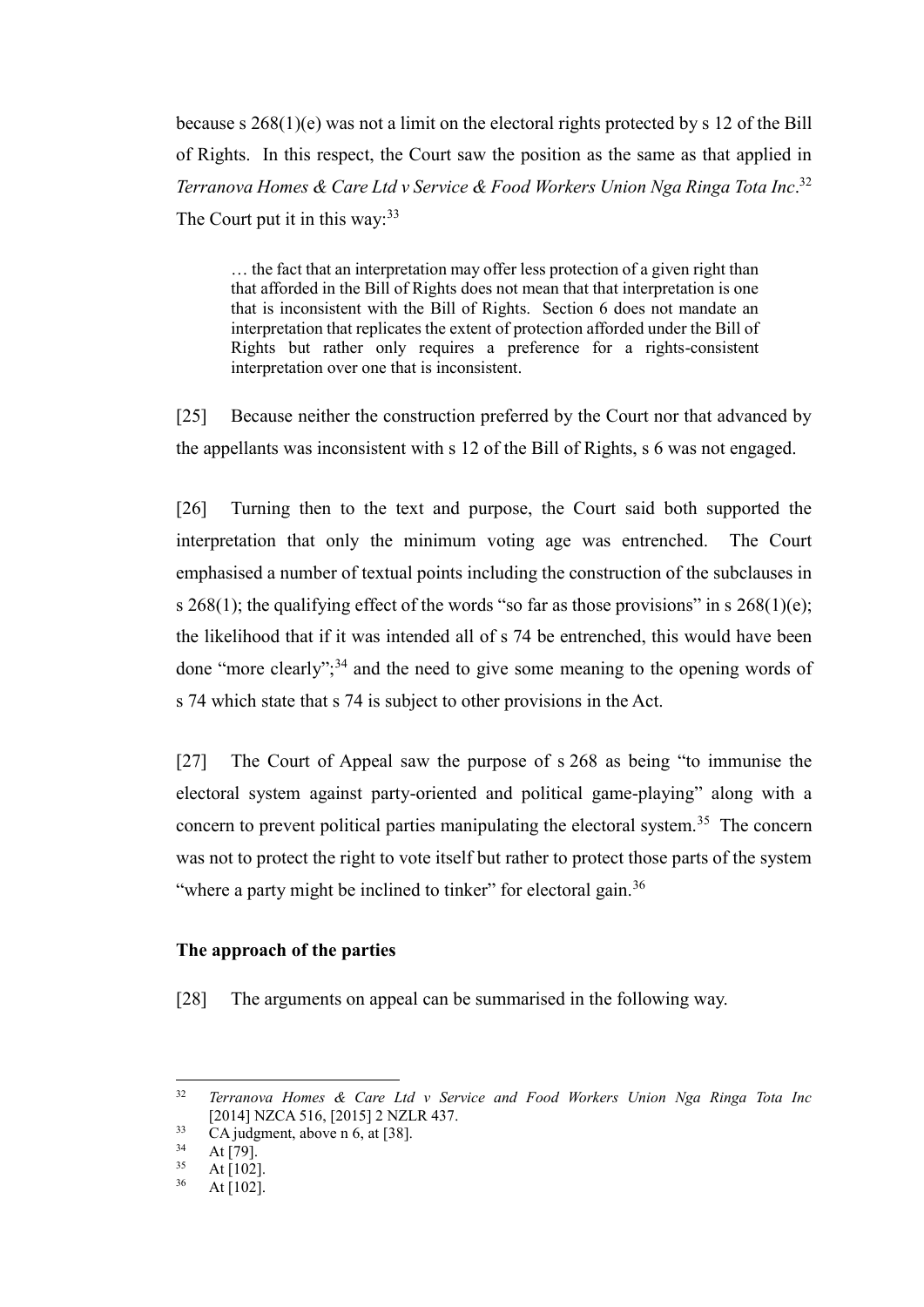[29] The first part of the argument for the appellants relies on the fundamental nature of the right to vote. In that context, it is submitted that the age at which a person becomes entitled to vote is linked with the entitlement to vote. Because s 74 confers the entitlement or qualification to vote, it should be construed as encapsulating the right to vote.

[30] This argument, which is new, makes a distinction between those aspects of s 74 dealing with the fundamental aspects of the right to vote (which are said to be entrenched) and those matters which serve to regulate the modalities of voting. It is said those modalities are not entrenched.

[31] The second submission is that the limits on prisoners' voting rights were universally agreed by Parliament in 1993 and that set a standard for what later restrictions on the right are permissible absent change by a supermajority.

[32] The next, and alternative, submission is that all of s 74 is entrenched. Any changes to the qualification for registration set out in s 74 are accordingly protected by s 268. Again, on this basis also, the 2010 Amendment was not validly enacted.

[33] In relation to these submissions the appellants draw in aid the direction in s 6 of the Bill of Rights to prefer an interpretation consistent with the Bill of Rights; the common law principle statutes should be interpreted consistently with fundamental rights;<sup>37</sup> and the ICCPR. Mr Francois for the first and second appellants also relied on the principles of the Treaty of Waitangi. Mr Francois further submitted that there were breaches of the Crown Entities Act 2004 and of the requirements of the United Nations Standard Minimum Rules for the Treatment of Prisoners.

[34] The first respondent's primary contention is that the wording of the statute makes it plain that what is entrenched is only the minimum voting age. In addition, it is submitted that s 6 of the Bill of Rights is not applicable because s 268 is a manner and form provision.

 $37$ <sup>37</sup> *R v Secretary of State for the Home Department, ex parte Simms* [2000] 2 AC 115 (HL) at 131 per Lord Hoffmann.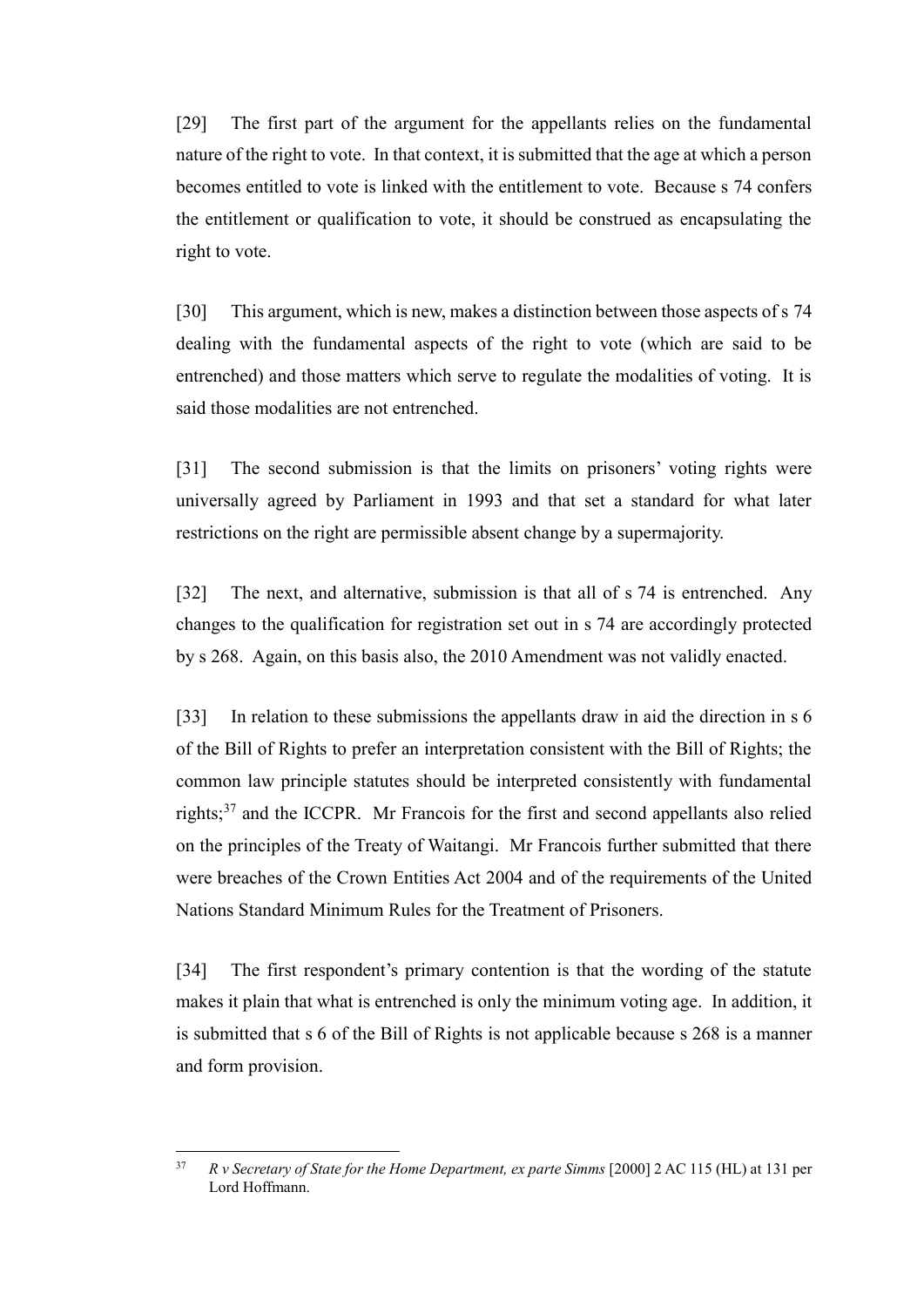### **The interpretation of s 268(1)(e)**

<span id="page-12-0"></span>[35] We deal first with the text.

### *The statutory language of s 268(1)*

<span id="page-12-1"></span>[36] Two main points can be made about the text. First, in s  $268(1)(e)$  the words "so far as those provisions prescribe 18 years as the minimum age" qualify the reference to s 74. Those words must refer to all three provisions, ss 74,  $3(1)$  and  $60(f)$ , to give some meaning to the phrase "so far as" especially when coupled with "those". That follows because neither s  $3(1)$  nor s  $60(f)$  "prescribe 18 years" as the minimum voting age.<sup>38</sup> Rather, reading the two provisions with the relevant part of  $s$  74 has the effect of prescribing the minimum voting age. In addition, the natural meaning of the words "so far as" before the words "those provisions" suggests a carve out of an aspect of s 74, namely, the ability to register as an elector on turning 18 years or, as in the case of members of the Defence Force who are outside New Zealand, where he or she will be 18 years or older on polling day.<sup>39</sup>

<span id="page-12-2"></span>[37] Further, s 74(1) is expressed to be "subject to the provisions of this Act". Some meaning has to be given to these words. Other provisions in the Act, such as s 47 dealing with the qualifications for candidacy as a member of Parliament, s 60 dealing with who may vote, and s 80 which sets out the matters which disqualify a person from voting, can cut away the qualifications in  $s$  74.<sup>40</sup> As the Court of Appeal put it, unless those other provisions are all impliedly entrenched, which seems unlikely, amendment to those other provisions could "effectively side-step the entrenchment of s 74".<sup>41</sup> If s 60 was impliedly entrenched, there would have been no need to refer to s 60(f) in s  $268(1)(e)$ .<sup>42</sup> An interpretation of s  $268(1)(e)$  as limited to protecting the minimum voting age accordingly makes sense of these prefatory words to s 74(1).

<sup>38</sup> See the discussion in the Interim relief judgment, above n [4,](#page-2-1) at [74]–[75]; HC judgment, above n [5,](#page-2-0) at [107]; and CA judgment, above n [6,](#page-2-2) at [74].

<sup>&</sup>lt;sup>39</sup> We agree with the submission for the Attorney-General that the words "or to vote" at the end of s 268(1)(e) are needed to include members of the Defence Force not otherwise qualified to be registered but to whom s 60(f) applies.

<sup>&</sup>lt;sup>40</sup> The Solicitor-General accepted that compliance with the requirements of s  $268(1)(e)$  could not be avoided by simply amending the voting age via a provision other than ss 3(1), 60(f) and 74.

<sup>&</sup>lt;sup>41</sup> CA judgment, above n [6,](#page-2-2) at [80].

At  $\overline{[80]}$ ; and see  $\overline{[82]}$ .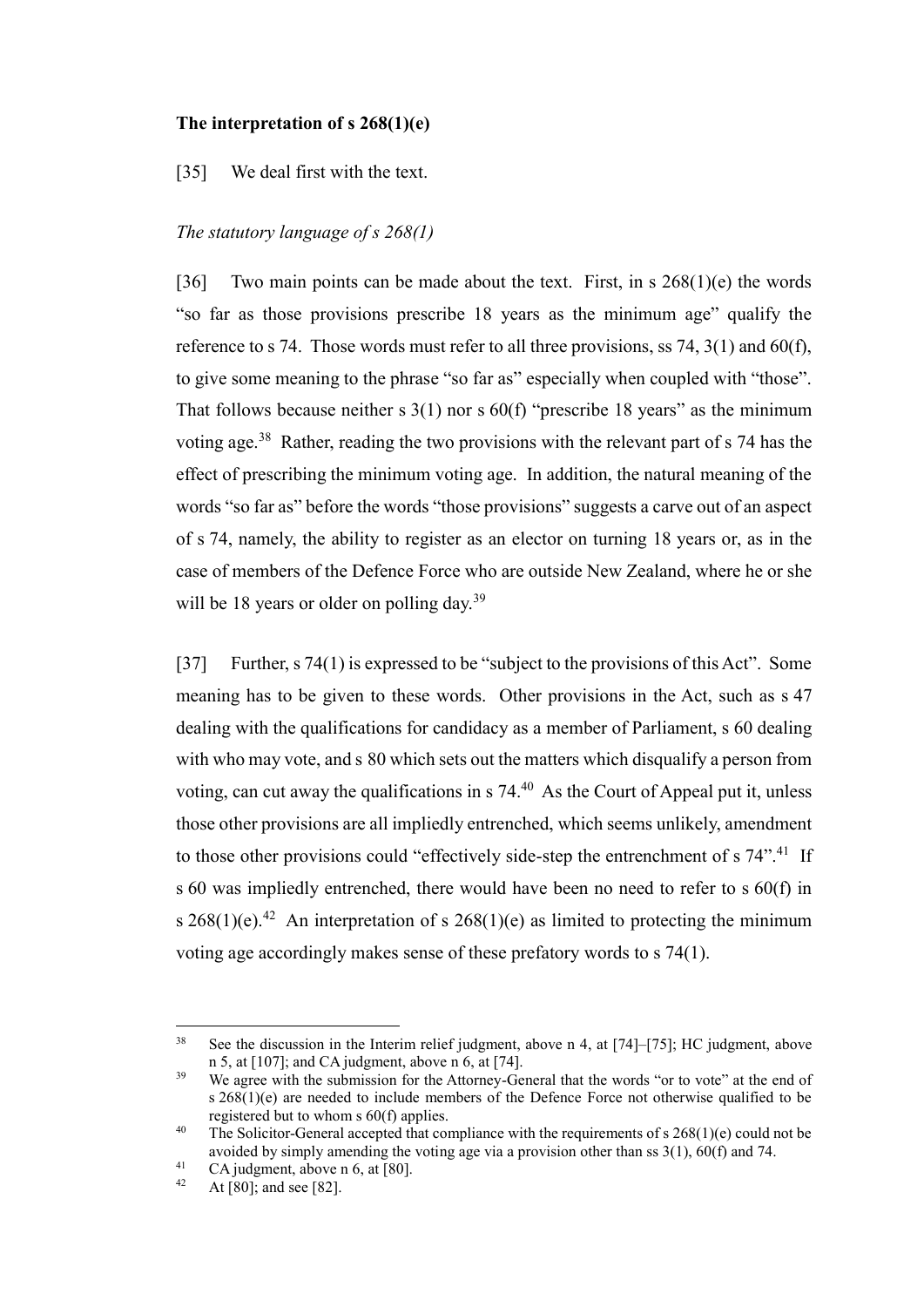[38] Part of the appellants' response to this concern is the submission that only certain parts of s 74 are entrenched. In particular, it is said, those parts regulating the modality of the franchise can be distinguished from those limits on right to vote which have the effect of abrogating the right. This argument is based on the premise that the age of entitlement to vote is so inextricably linked with the entitlement to vote itself that the entrenchment must apply to the latter.

[39] The distinction sought to be drawn does not withstand analysis in the present context. It requires the Court to engage in line drawing where there is no suggestion that was intended. To give one example, would a distinction be drawn between the conferral of the ability to register and to vote on New Zealand citizens (which is protected in s 12 of the Bill of Rights) and the restrictions on qualification in s 74 deriving from the residency requirements which may also affect the rights of New Zealand citizens?<sup>43</sup> There is nothing on the face of s  $268(1)(e)$  to suggest that these types of distinctions are to be drawn.

<span id="page-13-1"></span><span id="page-13-0"></span>[40] The appellants rely in this respect on *Sauvé v Attorney-General of Canada*<sup>44</sup> and on *Hirst v United Kingdom (No 2)*. 45

[41] *Sauvé* was a challenge to a provision in the Canada Elections Act<sup>46</sup> denying the right to vote to those prisoners serving a sentence of two years or more on the basis of inconsistency with, relevantly, the right to vote in s 3 of the Canadian Charter of Rights and Freedoms. The Supreme Court of Canada allowed an appeal against a decision of the Federal Court of Appeal which had upheld the provision on the basis the infringement of the right to vote was justifiable in a free and democratic society. McLachlin CJ delivering the judgment for the majority noted the right to vote was "fundamental" to "democracy and the rule of law" and so could not "lightly" be set aside  $47$ 

 $43$ The appellants' approach also raises a question about the treatment of  $s$  74(2) which deals with residential qualifications in the period after a writ has been issued for an election.

<sup>44</sup> *Sauvé v Attorney-General of Canada* 2002 SCC 68, [2002] 3 SCR 519.

<sup>45</sup> *Hirst v United Kingdom (No 2)* (2006) 42 EHRR 41 (Grand Chamber, ECHR).

<sup>46</sup> Canada Elections Act SC 2000 c 9, s  $\frac{51}{e}$ .

<sup>47</sup> *Sauvé*, above n [44,](#page-13-0) at [9].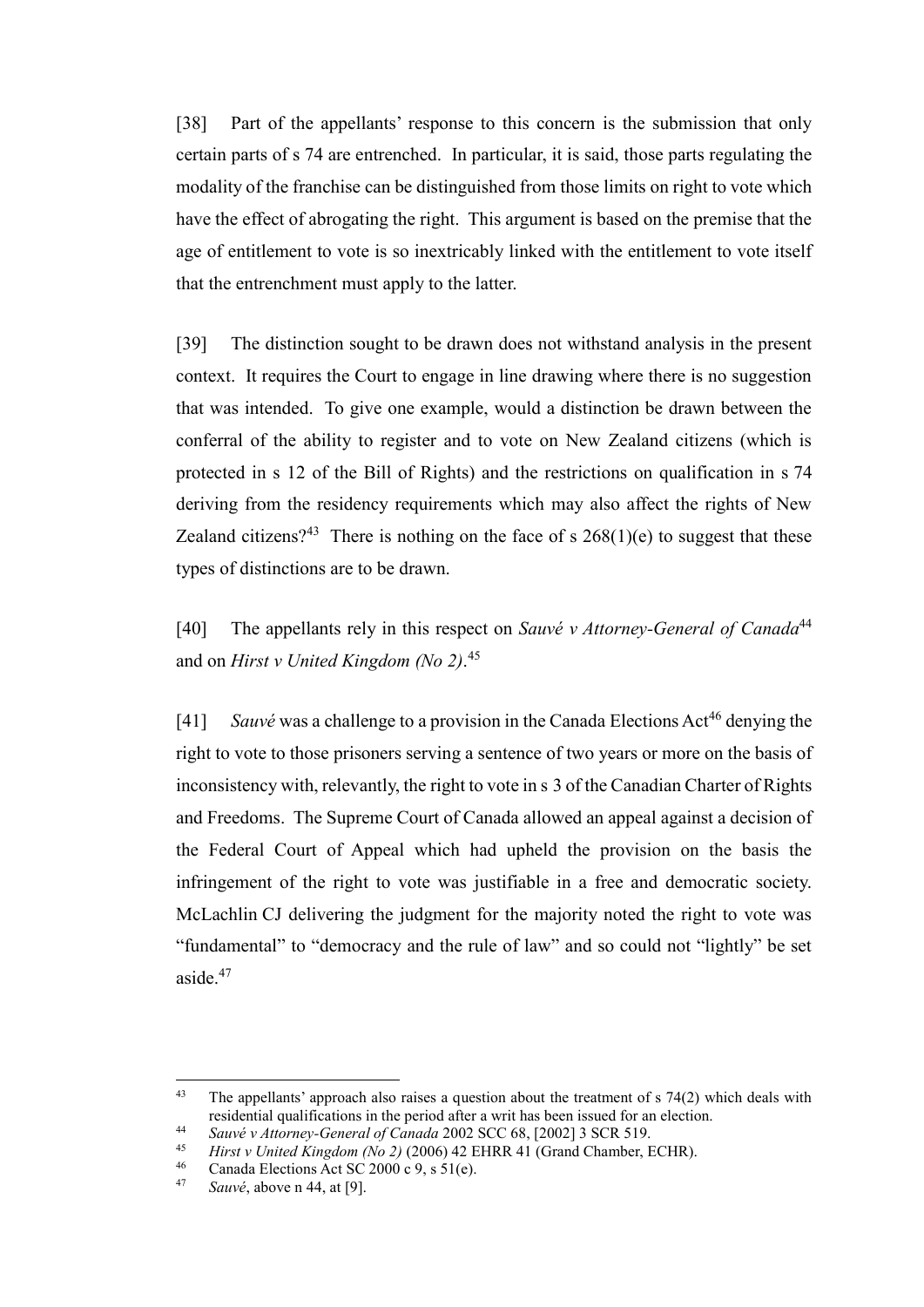[42] Mr Cooke QC for Mr Taylor relies on the distinction drawn by the Chief Justice in that case in the context of a comparison between youth voting restrictions and limits on the rights of prisoners to vote. $48$  The former were described as "regulating a modality of the universal franchise" whereas inmate disenfranchisement was seen as treating certain prisoners as an "excluded class" who were "unworthy to vote".<sup>49</sup> Similarly, reference is made to the contrast drawn in *Hirst* between a minimum age requirement and the ban on prisoner voting which was challenged in that case. The former, it was said, "may be envisaged with a view to ensuring the maturity of those participating in the electoral process".<sup>50</sup> The ban on convicted prisoners voting was, on the other hand, found to be inconsistent with the protection of the right to vote in the European Convention on Human Rights.<sup>51</sup>

[43] The distinction relied on by the appellants which is made in both those cases is one made in the context of considering whether the limiting provision is nonetheless justified. In *Sauvé*, for example, the Government accepted the legislation limiting prisoners voting rights was inconsistent with the right to vote in the Charter but maintained it was a justifiable limit. That inevitably required the Court to consider the proportionality of the limit in a way similar to that discussed in the New Zealand context in *R v Hansen* in determining whether the statutory presumption of the purpose of supply or sale of controlled drugs was a justified limit on the presumption of innocence.<sup>52</sup> In the present case, where it has been accepted the  $2010$  Amendment is inconsistent with the right to vote and not a justified limit in terms of s 5 of the Bill of Rights, the dichotomy Mr Cooke relies on does not advance consideration of s  $268(1)(e)^{53}$ 

<span id="page-14-0"></span>[44] The fact that there are restrictions on the right to vote in the Act also tells in favour of there not being a more general entrenchment of the right to vote which is

<sup>&</sup>lt;sup>48</sup> Counsel for Ms Ngaronoa and Ms Wilde largely adopted the submissions advanced on behalf of Mr Taylor so little distinction needs to be drawn between the appellants' arguments.

 $49$  At [37].

 $\frac{50}{51}$  *Hirst*, above n [45,](#page-13-1) at [62].

<sup>51</sup> Protocol 1 to the Convention for the Protection of Human Rights and Fundamental Freedoms ETS 9 (opened for signature 20 March 1952, entered into force 18 May 1954), art 3 obliges the contracting parties "to hold free elections at reasonable intervals by secret ballot, under conditions which will ensure the free expression of the opinion of the people in the choice of the legislature".

 $52$  *R v Hansen* [2007] NZSC 7, [2007] 3 NZLR 1.

<sup>53</sup> In the *Taylor* (declaration of inconsistency) proceeding, above n 3, there was no challenge to the finding of inconsistency.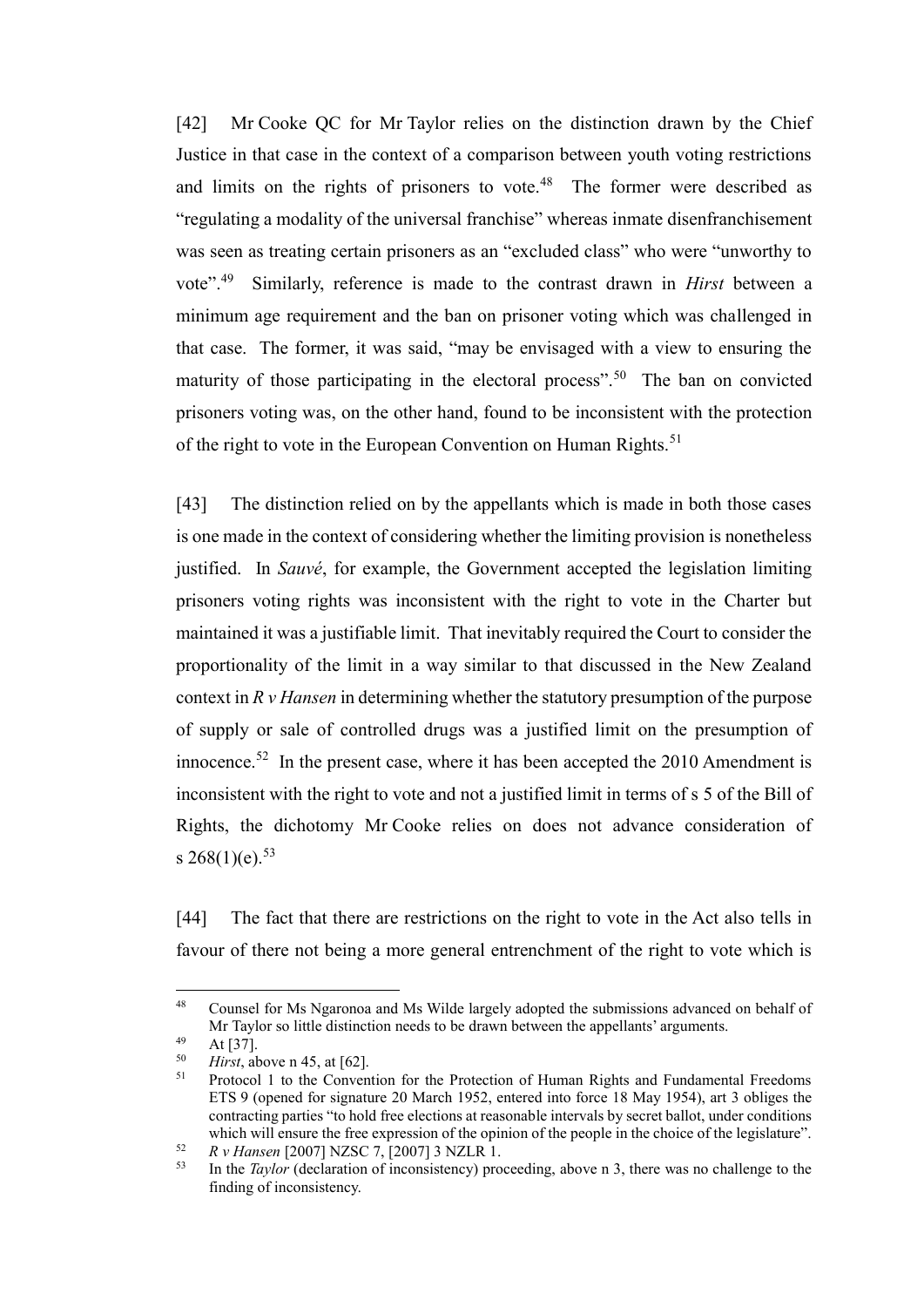clearly seen as subject to limitations not specifically mentioned in s 268. The s 12 right was never without qualification. There is nothing in the wording or, as will become apparent, the purpose, to suggest that those were intended to be immutable or the only possible limitations.

[45] The second point that can be made about the text of s  $268(1)(e)$  is that the logical way to achieve the result contended for by the appellants would be to separate out the reference to ss 3(1) and 60(f) from s 74. Instead, as the Court of Appeal observed, the word "and" is used between each of the references (and the definition in s  $3(1)$ , and section  $60(f)$ ) which suggests a link between the age qualification in s 74 and the provisions which follow.<sup>54</sup>

[46] This last point gains some impetus from the fact that, in this respect, s  $268(1)(e)$ follows a different pattern from the other parts of s  $268(1)$ . Each of s  $268(1)(a)$  to (d) and (f) sets out the reserved section and then gives a short description of the subject matter.<sup>55</sup> For example, s  $268(1)(b)$  reads: "section 28, relating to the Representation Commission" and s 268(1)(d) reads "section 36, relating to the allowance for the adjustment of the quota". Viewed against this pattern,  $s \, 268(1)(e)$  distinguishes the part of s 74 which is entrenched by adding the rider "so far as those provisions prescribe 18 years as the minimum" voting age.

## [47] As the Court of Appeal said: $56$

If Parliament intended to entrench all of s 74, it could be expected to have done so more clearly. Following the general style of s 268(1), we would expect to see s 74 separated out in its own paragraph, with the usual description of subject matter. And even if that simple drafting technique was not followed, if s 74 was intended to be treated differently from ss 3(1) and  $60(f)$  ..., then, consistent with the overall style of s 268(1), we would expect to see the description "relating to the qualification of electors" following the mention of "s 74" in the paragraph ....

[48] We conclude that the only possible interpretation of the text is that s  $268(1)(e)$ entrenches only the minimum voting age. This approach is also consistent with the legislative history of s 268 to which we now turn.

<sup>54</sup> <sup>54</sup> CA judgment, above n [6,](#page-2-2) at [71].<br> $\frac{55}{2}$  The Court of Anneal makes the si

<sup>&</sup>lt;sup>55</sup> The Court of Appeal makes the same point: at [77].<br> $^{56}$  At [79]

At [79].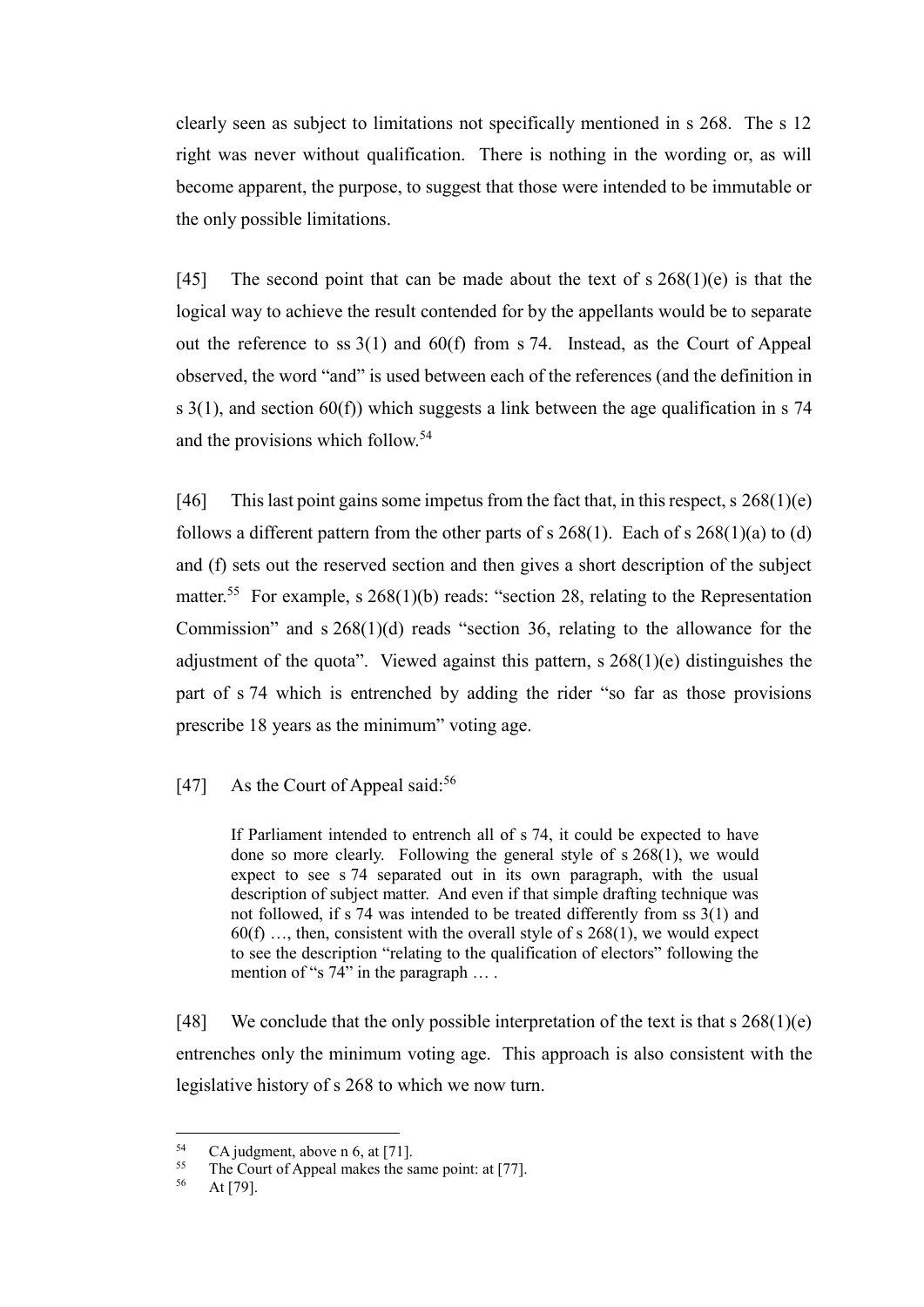## *The legislative history*

<span id="page-16-0"></span>[49] The predecessor to s 268 of the Act was s 189 of the Electoral Act 1956 (the 1956 Act). Section 189 provided as follows:

#### **189. Restriction on amendment or repeal of certain provisions—**

- (1) This section applies to the following provisions of this Act (hereinafter referred to as reserved provisions), namely:
	- (a) Section twelve, relating to the duration of the House of Representatives:
	- (b) Section fifteen, relating to the Representation Commission:
	- (c) Section sixteen, and the definition of the term "European population" in subsection one of section two, relating to the division of New Zealand into European electorates after each census:
	- (d) Section seventeen, relating to the allowance for the adjustment of the quota:
	- (e) Subsection one of section thirty-nine, and the definition of the term "adult" in subsection one of section two, and paragraph (e) of section ninety-nine, so far as those provisions prescribe twenty-one years as the minimum age for persons qualified to be registered as electors or to vote:
	- (f) Section one hundred and six, relating to the method of voting.
- (2) No reserved provision shall be repealed or amended unless the proposal for the amendment or repeal—
	- (a) Is passed by a majority of seventy-five per cent of all the members of the House of Representatives; or
	- (b) Has been carried by a majority of the valid votes cast at a poll of the electors of the European and Maori electoral districts:

Provided that this section shall not apply to the repeal of any reserved provision by a consolidating Act in which that provision is re-enacted without amendment and this section is re-enacted without amendment so as to apply to that provision as re-enacted.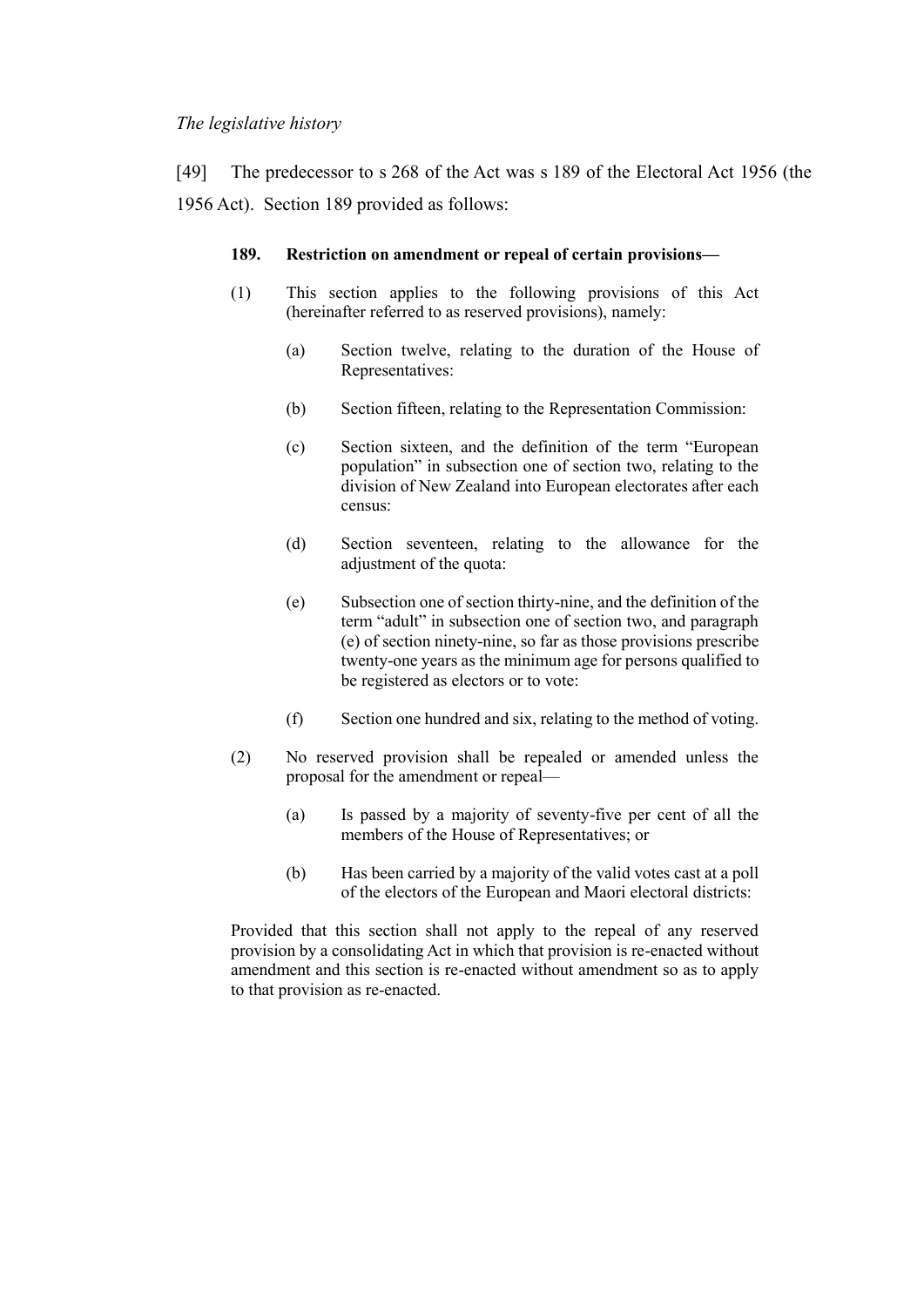[50] Section 39(1), referred to in s 189(1)(e), equated to s 74 of the current Act and dealt with the qualification for registration as an elector. Section 39(1) relevantly read as follows:<sup>57</sup>

- (1) Subject to the provisions of this Act every adult person shall be qualified to be registered as an elector of an electoral district if—
	- (a) He is a British subject; and
	- (b) He is ordinarily resident in New Zealand; and
	- (c) He has at some period resided continuously in New Zealand for not less than one year; and either

[resided in that electoral district for various periods of time] ... .

[51] Section 2(1) defined "adult" as meaning "of or over the age of twenty-one years".

- [52] Section 99(e) was in similar terms in material respects to s 60(f) and stated:
	- **99. Who may vote—**Subject to the provisions of this Act, the following persons, and no others, shall be qualified to vote at any election in any district, namely:
		- …
		- (e) Any serviceman who is outside New Zealand, if he is or will be of or over the age of twenty-one years before polling day, and his place of residence immediately before he last left New Zealand is within the district.

[53] Two key points can be made about s 189 of the 1956 Act. The first point is that the same features were entrenched, that is, the term of Parliament, the Representation Commission, the division into General electorates, the allowance for the adjustment of the quota, the minimum voting age, and the method of voting. The second point about s 189 is that it followed the same pattern in terms of sentence structure as s 268 does.

<sup>57</sup> Section 39(2) and (3) of the Electoral Act 1956 dealt with qualifications for the Maori and European electoral districts and subss (4) and (5) with consequential references to the respective electoral districts.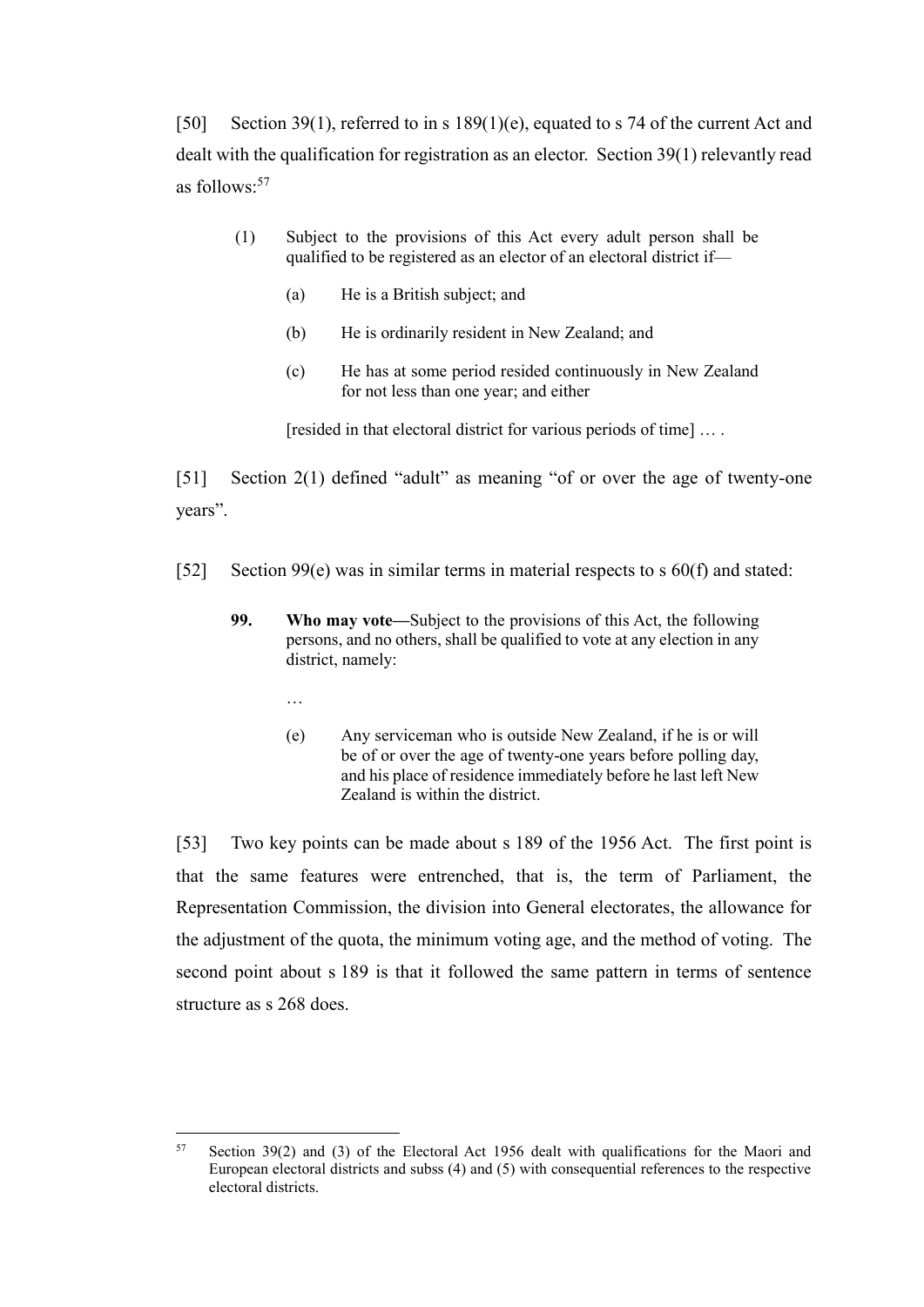[54] Against that background, it is of some relevance that at the time of introduction, it was clear the intention was to entrench only the minimum voting age.<sup>58</sup> The Hon John Marshall noted that the reserved provisions were "six in number", namely, "the provisions relating to the life of Parliament, the method of voting, the constitution and order of reference of the Representation Commission, the age of voting, the total population, and the tolerance of five per cent".<sup>59</sup> The same approach has been adopted in subsequent debates.<sup>60</sup>

[55] There were also some questions then, and in later debates, as to why the scope of entrenchment was not broader.<sup>61</sup> For example, the Hon Rex Mason said:<sup>62</sup>

Clause 189A crystallises the law and tells us it is not to be altered. Paragraph (e) has been mentioned but not clarified. Why is the restriction to twenty-one years as the minimum age for persons qualified to be registered as electors or to vote, alone crystallised in the Bill? Why are not other provisions put beyond the power of ready alteration?

There is only one point which would be a practical one. It is a long time since we spoke of property qualifications, but does not this admit of the ready introduction of property qualifications? I know how out of date such a qualification would appear today, but while we are establishing the law this restriction seems rather emphatic and rather aggressively points to the omission of the provisions to ensure that we could not have property qualifications introduced, thereby completely frustrating the whole basis of this Bill. Such a provision would, of course, count for more than all the other provisions of the Bill put together. I should like to know what is the significance of that. There may be a very good reason for the form of the clause but I should like to have it clearly set out.<sup>[63]</sup>

<sup>58</sup> The Electoral Bill 1956 (89–1) as introduced did not include any entrenched provisions; their addition was recommended by the Electoral Bill Committee. The Bill was introduced on 12 October 1956 and passed later that month: (12 October 1956) 310 NZPD 2450; and (26 October 1956) 310 NZPD 2839.

<sup>59</sup> (26 October 1956) 310 NZPD 2839. In his memoirs, the Rt Hon Sir John Marshall noted the concept of entrenchment was introduced so that "future governments would not change the basic electoral laws", including "the age at which a person becomes entitled to vote, …": John Marshall *Memoirs* – *Volume One: 1912 to 1960* (Collins, Auckland, 1983) at 247.

 $60$  (20 May 1975) 397 NZPD 1188 in debate on the Electoral Amendment Bill 1975 (33) amending the predecessor to s 74. By contrast, in the debates on the Electoral Reform Bill 1993 (209) the then Attorney-General, the Hon Paul East, described the entrenched provisions as including "the qualification of electors to vote": (3 August 1993) 537 NZPD 17140.

 $61$  For example, in the context of debates on the Electoral Amendment Bill 1975 (33) there was discussion about the lack of entrenchment of the provisions relating to the Maori seats: (13 June 1975) 398 NZPD 2123–2124.

 $^{62}$  (26 October 1956) 310 NZPD 2845.<br> $^{63}$  See also Hop Balph Happen (26 O

<sup>63</sup> See also Hon Ralph Hanan, (26 October 1956) 310 NZPD 2850, who queried the failure to entrench provisions relating to the Maori seats.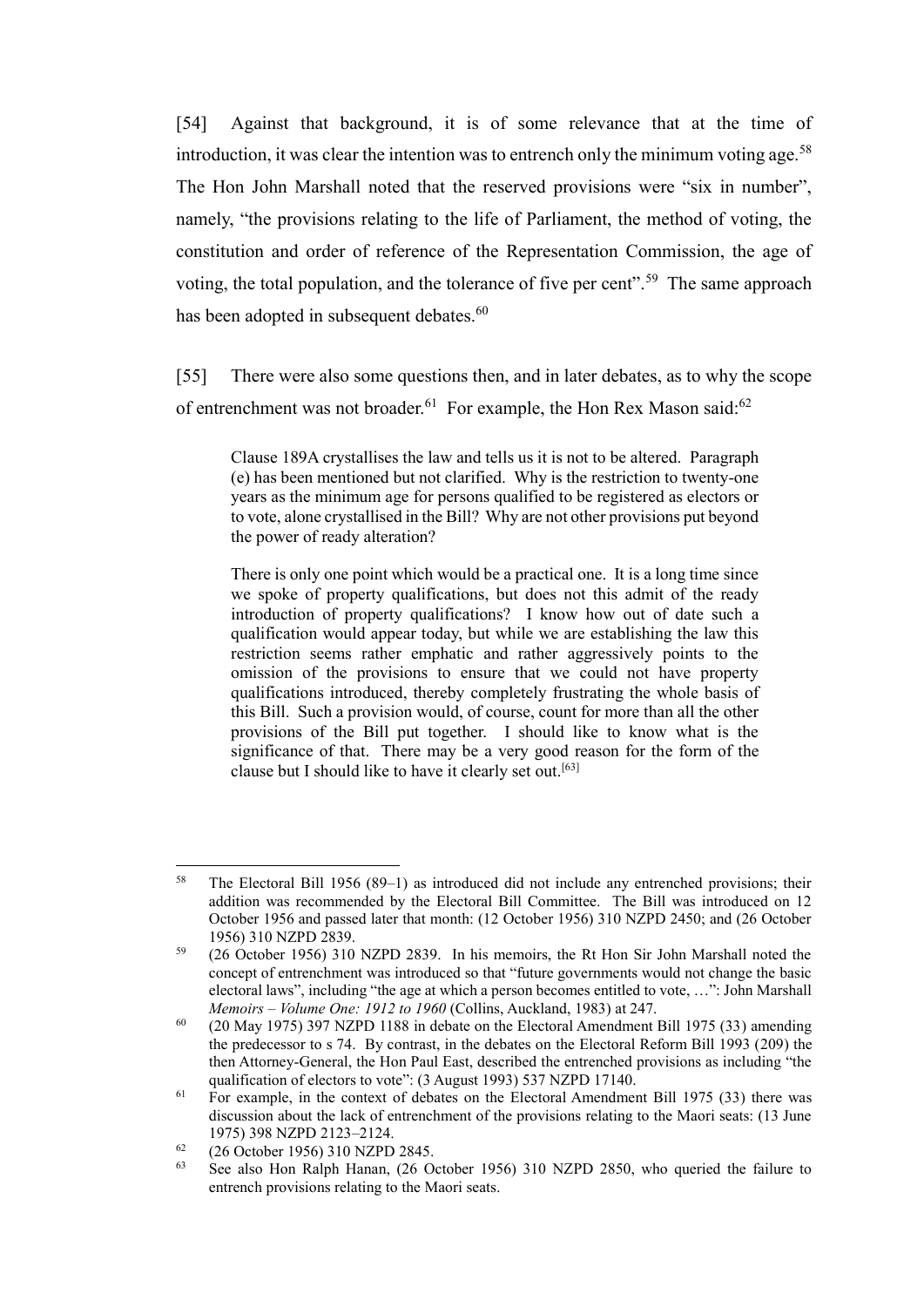<span id="page-19-1"></span>[56] We interpolate here that, at the time of their introduction, the provisions were seen as having moral rather than legal force. Nonetheless, Professor Andrew Geddis notes that Parliament has "acted unanimously on each of the four occasions it has amended the entrenched provisions".<sup>64</sup> On other occasions, proposals to amend the entrenched provisions "including extending the term of Parliament to four years" were not pursued when it became apparent unanimity would not be obtained.<sup>65</sup>

<span id="page-19-0"></span>[57] The Royal Commission on the Electoral System described the reserved provisions as capturing the minimum voting age but the Commission said that there was some uncertainty about the scope of that reserved provision.<sup>66</sup> The appellants can accordingly point to the absence of any attempt to clarify the position in the 1993 Act because the same formulation was used. Against that, it is clear that the Commission's recommendation for a more expansive protection of the qualifications to vote was not adopted.<sup>67</sup>

[58] Accordingly, the legislative history supports the approach adopted in the Courts below.<sup>68</sup> We turn, finally, to the legislative purpose.

<sup>64</sup> <sup>64</sup> Andrew Geddis *Electoral Law in New Zealand: Practice and Policy* (2nd ed, LexisNexis, Wellington, 2014) at 46.

<sup>65</sup> At 46. Mary Harris and David Wilson (eds) *McGee Parliamentary Practice in New Zealand*  (4th ed, Oratia, Auckland, 2017) at 446 cite the one situation where a reserved provision has been amended by a contested vote (79 to 13, four more votes than required to achieve a 75 per cent majority), namely, the Electoral Reform Bill 1995 (81) which amended s 168 relating to the method of voting. See also Report of the Royal Commission on the Electoral System "Towards a Better Democracy" [1986–1987] IX AJHR H3 [Royal Commission Report] at [9.175].

<sup>66</sup> Royal Commission Report, above n [65,](#page-19-0) at  $[9.177]$ – $[9.179]$ , and Recommendation 70.

Recommendation 70 recommended entrenching "(a) the elements of the right to vote and to be a candidate". The Electoral Law Committee considering the Royal Commission report also recommended entrenchment of "any restriction or limitation of the elements of the right to vote and to be a candidate": Electoral Law Committee "Inquiry into the Report of the Royal Commission on the Electoral System" [1987–1990] XVIII AJHR I17B at 122–123.

<sup>&</sup>lt;sup>68</sup> The legislative practice since 1956 has been to treat the entrenchment of s 39, and now s 74, as extending only to the minimum voting age. Hence, for example, the reduction of the minimum voting age from 21 to 20 years in 1969 and from 20 to 18 years in 1974 were the subject of unanimous agreement: (20 August 1969) 362 NZPD 2107; and (19 September 1974) 394 NZPD 4368–4369. See Geddis, above [n 64,](#page-19-1) at 46; and Electoral Amendment Act 1969, s 2, and Electoral Amendment Act 1974. Changes to prisoners' voting rights by amendment to the disqualification provision have not been treated as engaging s 268: Electoral Amendment Act 1975, s 18(2) (all prisoners were permitted to vote); and Electoral Amendment Act 1977, s 5, which reinstated the disqualification on prisoner voting.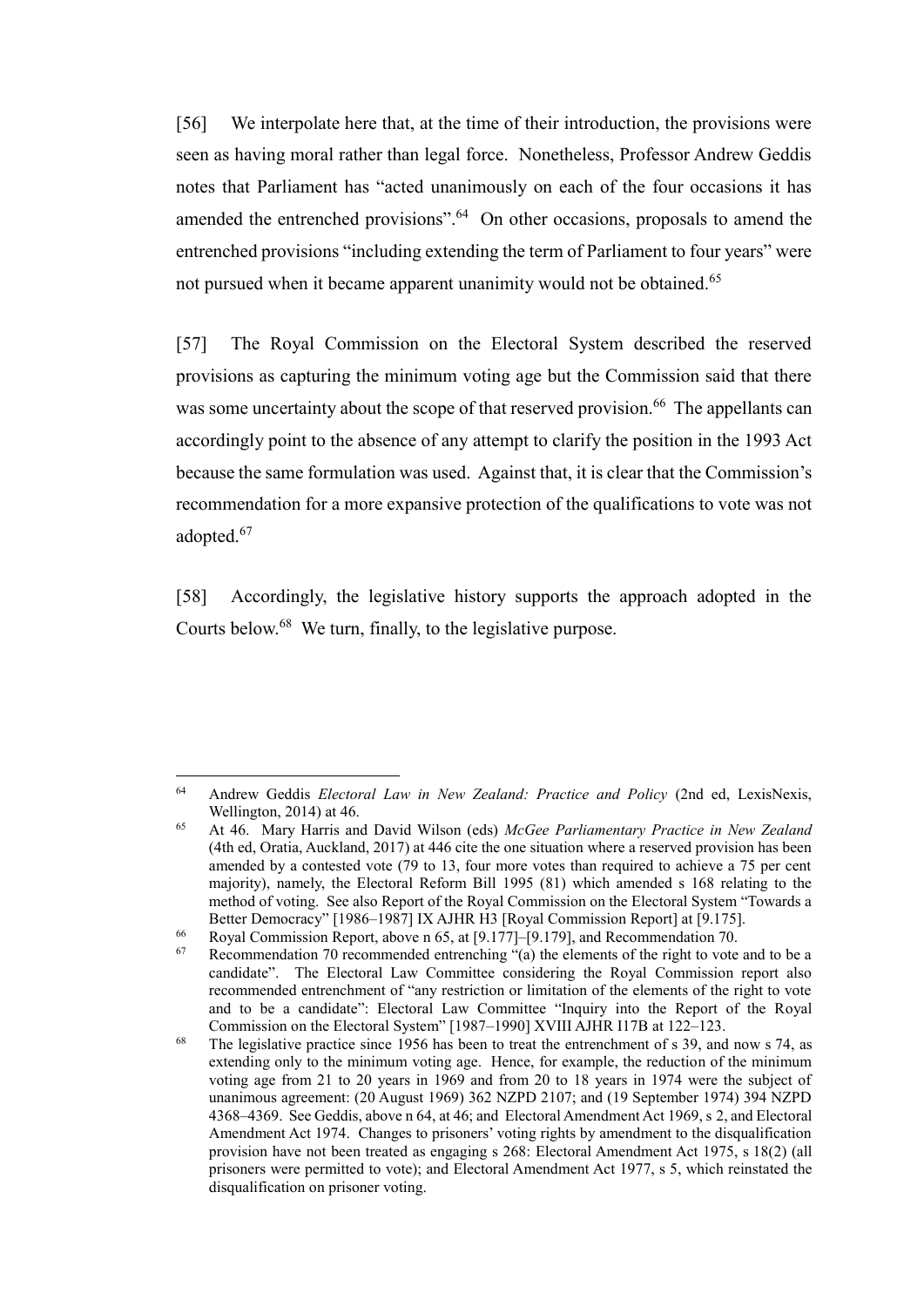### *The purpose of entrenchment*

<span id="page-20-0"></span>[59] The short point that can be made about the legislative purpose is that entrenching only the minimum age entitlement is consistent with the legislative purpose. That is in the sense that it is clear the legislature chose certain matters to entrench and intentionally did not entrench all aspects of the right to vote.

[60] The overall purpose of s 268 is captured by the statement of the Hon John Marshall on the introduction of the predecessor to s 268 found in the 1956 Act. Mr Marshall, then Attorney-General and Minister responsible for the Bill, described the move to entrenchment as "a genuine, … attempt to place the structure of the law above and beyond the influence of Government and party".<sup>69</sup> He continued:<sup>70</sup>

Those reserved provisions, … are there to provide the best safeguard we can work out to protect what in the unanimous view of Parliament are essential safeguards for our democratic method of electing the people's representatives.

<span id="page-20-1"></span>This observation remains apt given the scheme of the 1993 Act. As the historical commentary on the introduction of the entrenchment provision indicates, the reference to the intention to remove aspects of the electoral law from the reach of party political tinkering is important.<sup>71</sup> The historical material provides some context as to why the particular provisions identified in the initial Act and carried through to s 268 of the current Act were marked out. Two general themes can be identified from this material.

[61] The first of these general themes is that concerns were expressed in the lead up to the introduction of the 1956 Act about the vulnerability to change by political parties of matters regarded as constitutionally important. These concerns were highlighted by the abolition of the Legislative Council by the Legislative Council Abolition Act 1950. Neill Atkinson notes that the abolition of the Legislative Council "focused

 $^{69}$  (26 October 1956) 310 NZPD 2839.<br>  $^{70}$  (26 October 1956) 310 NZPD 2840

 $^{70}$  (26 October 1956) 310 NZPD 2840.<br> $^{71}$  Alan McRobie "The Electoral System"

<sup>71</sup> Alan McRobie "The Electoral System" in Philip Joseph (ed) *Essays on the Constitution* (Brookers, Wellington, 1995) 312 at 343 refers to the entrenchment provision as "an important bulwark against hasty amendment". He states that "by entrenching these key provisions Parliament indicated, clearly, its desire to remove them from the partisan political arena": at 317. See also the history of electoral law prepared by the Department of Justice, Appendix A to the Royal Commission Report, above n [65,](#page-19-0) at [7.57]–[7.63]. The report notes that the only major area of contention revolved around the voting age: at [7.63].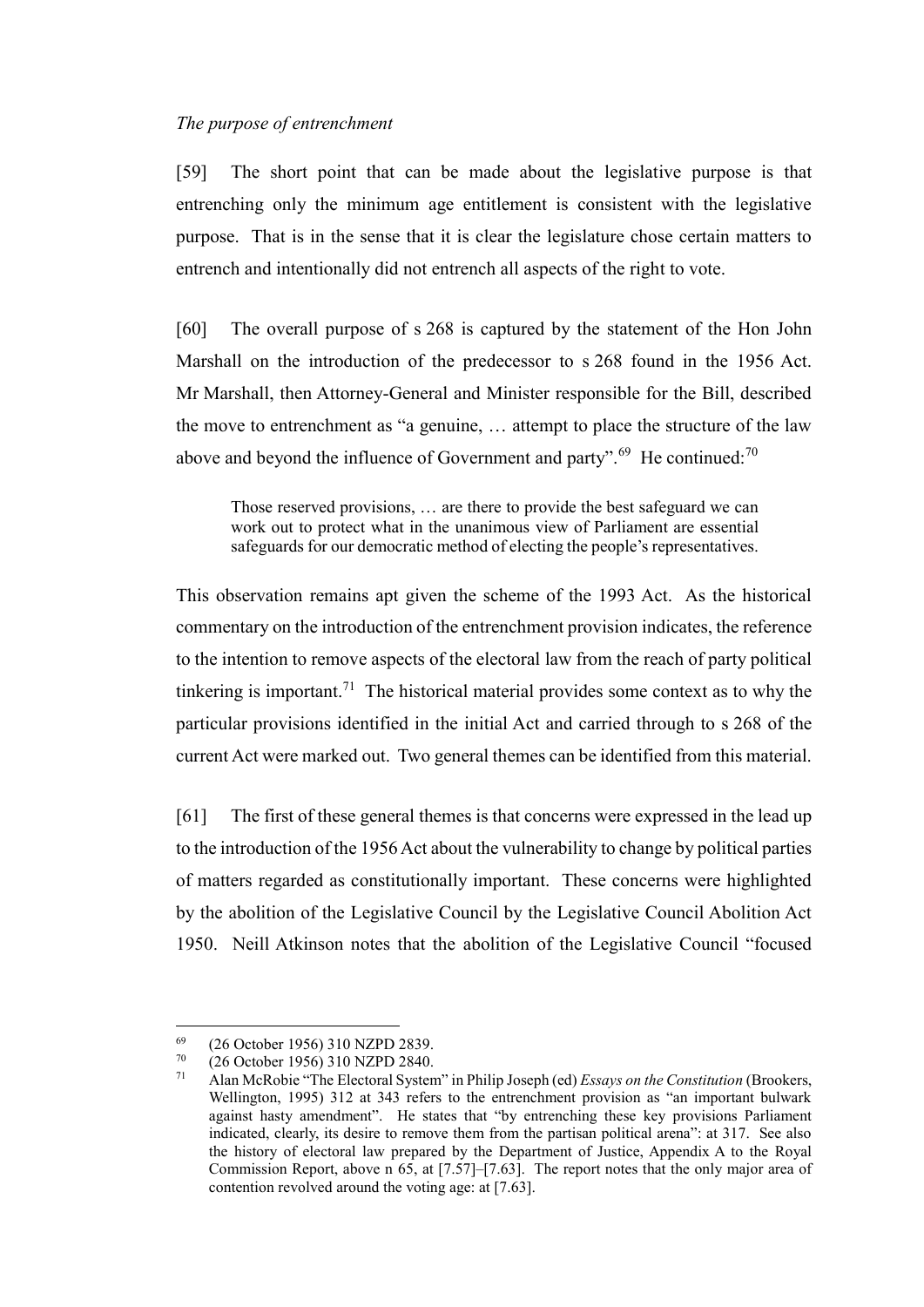renewed attention on the existing machinery of democracy".<sup>72</sup> The then National Government set up a Constitutional Reform Committee in 1950. The Committee recommended the establishment of a Senate and also discussed the value of entrenchment to provide some security for any newly established second chamber.<sup>73</sup>

[62] The second general theme that can be identified in the historical commentary is that there were concerns about the treatment of specific aspects of the electoral system and a desire to ensure that those matters were free from party political influence. Elizabeth McLeay, for example, discusses the extension of the parliamentary term in the course of World War I; the controversial extension of the term by a year in the course of the Depression by the United-Reform Coalition Government; and the further extension of the term by the Labour Government during World War II.<sup>74</sup> Another aspect of the electoral system which gave rise to controversy in the years leading up to the 1956 Act was the Representation Commission, its composition, how votes were weighted particularly vis-à-vis rural and urban voters and, as well, the operation of what is now the allowable variance in the quota.<sup>75</sup>

<span id="page-21-0"></span>[63] Elizabeth McLeay discusses the controversies over these issues and then summarises the position in this way: $76$ 

… the electoral issues that had divided the parties, but which they could also compromise upon, were included in Section 189 [the predecessor to s 268]. Thus, at least on these issues, the politicians of the 1950s decided to compromise and negotiate in an attempt to provide future electoral rule stability and, in so doing, protect their own interests. The other issues that found themselves under the entrenchment umbrella were those on which there was cross-party agreement, such as the parliamentary term, an unsettled issue since the 1930s, and the generally accepted measures of the 21-year-old age-eligibility provision and the secret ballot.

<sup>72</sup> Neill Atkinson *Adventures in Democracy: A History of the Vote in New Zealand* (University of Otago Press, Dunedin, 2003) at 166.

<sup>73</sup> Constitutional Reform Committee "Reports of the Constitutional Reform Committee" [1952] IV AJHR I18 at 39–45.

<sup>74</sup> Elizabeth McLeay *In Search of Consensus: New Zealand's Electoral Act 1956 and its Constitutional Legacy* (Victoria University Press, Wellington, 2018) at 85, and see also 67–73, 78–79, 88, 93, 99 and 122–124. Scott, above n [22,](#page-6-0) at 6 describes the entrenched provisions as encompassing "amongst other things the only constitutional subjects on which there has been bitter party controversy during this century"; see also McRobie, above n [71,](#page-20-1) at 315–317; and the history prepared by the Department of Justice, Appendix A to the Royal Commission Report, above [n 65,](#page-19-0) at [7.49]–[7.52] and [7.63].

<sup>&</sup>lt;sup>75</sup> McLeay, above n [74,](#page-21-0) at 68–73; and McRobie, above n [71,](#page-20-1) at 315 and 317.

At 170.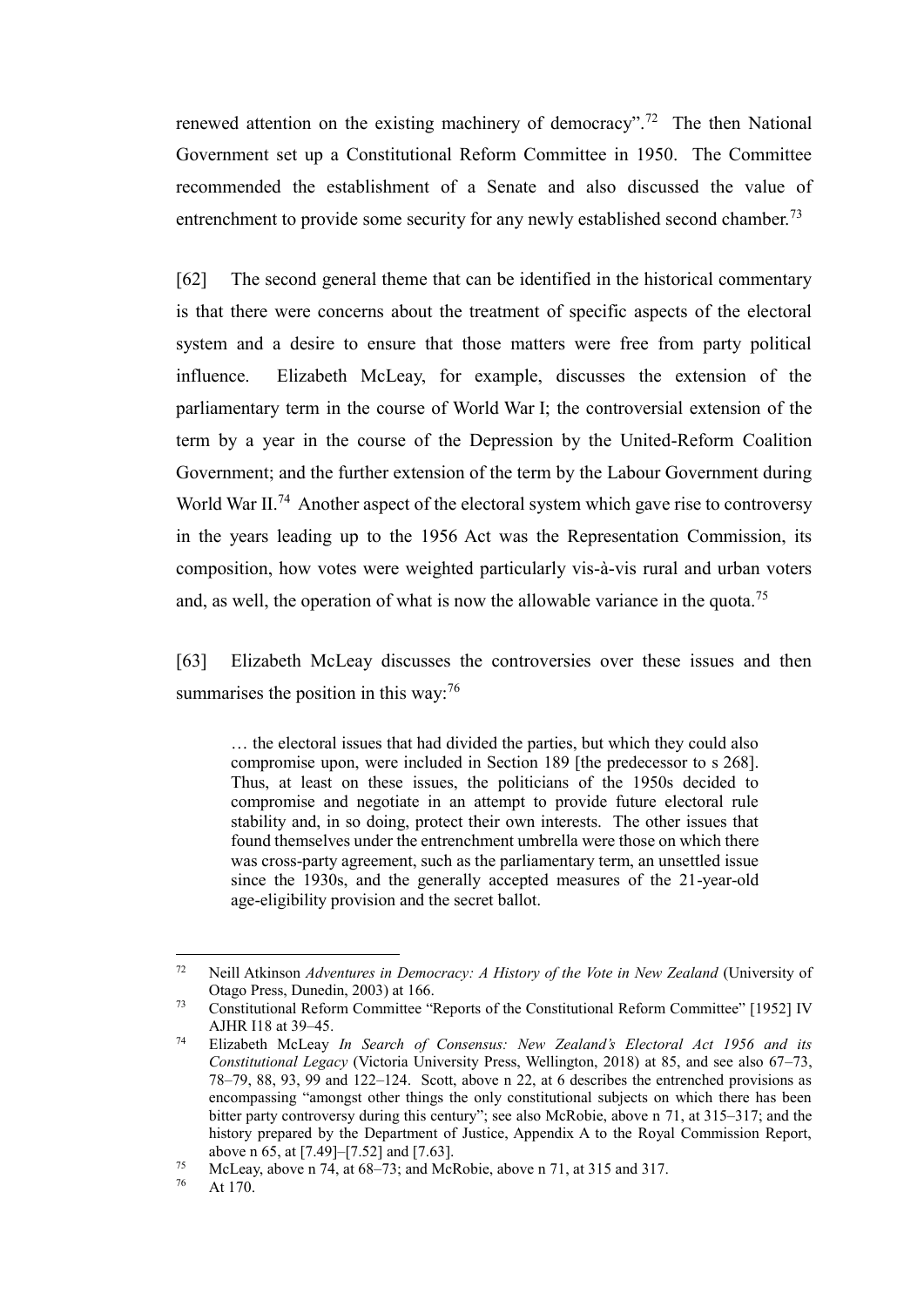[64] In light of this context, it is plain that the purpose was not to entrench all of the fundamental attributes of the right to vote. For example, s 12 of the Bill of Rights guarantees genuine periodic elections. The protection afforded to "periodic" elections is reflected in the entrenched provisions. But the requirement for "genuine" elections would capture a broad range of aspects of the statutory scheme, many of which are not entrenched<sup>77</sup>

## *Does the Bill of Rights mandate a different interpretation?*

<span id="page-22-0"></span>[65] Plainly, s 268 is intended to make it more difficult to amend or repeal the reserved provisions and so give the matters reserved greater protection from amendment or repeal than other aspects of the electoral system. However, when the matter is considered in context, it is clear that it was not the parliamentary intention to entrench anything other than the minimum voting age in s  $268(1)(e)$ .<sup>78</sup> We accordingly agree with Fogarty J that the "natural and only" meaning is that s  $268(1)(e)$  only entrenches the minimum voting age.

[66] We rely for this conclusion on the discussion of the text and the legislative history, above, which is supported by the purpose albeit in the more limited sense identified. The qualifications set out in s 74 enable a person to register and so to vote. Accordingly, while there is an obvious link between the qualification and the right to vote, s 268(1)(e) does not entrench anything other than the voting age. Even if s 6 of the Bill of Rights applies, there is no other possible interpretation of s  $268(1)(e)$ .<sup>79</sup> On this approach, the other matters relied on by the appellants, such as the ICCPR and the

<sup>77</sup> Steven Wheatley "Democracy in International Law: A European Perspective" (2002) 51 ICLQ 225 at 238 refers to genuine elections as those that "reflect accurately the will of the people, and protect the electorate from government pressure and fraud"; and see Petra Butler "Democratic and Political Rights" in Margaret Bedggood, Kris Gledhill and Ian McIntosh (eds) *International Human Rights Law in Aotearoa New Zealand* (Thomson Reuters, Wellington, 2017) 481 at 520–521.

<sup>78</sup> See *R v Hansen*, above [n 52,](#page-14-0) at [61] per Blanchard J.

We do not therefore need to decide on the correctness of the approach of the Attorney-General that s 6 did not apply because this is a manner and form provision. Nor do we need to decide if the Court of Appeal's approach to s 6 in this case or in *Terranova*, above n [32,](#page-10-1) is correct.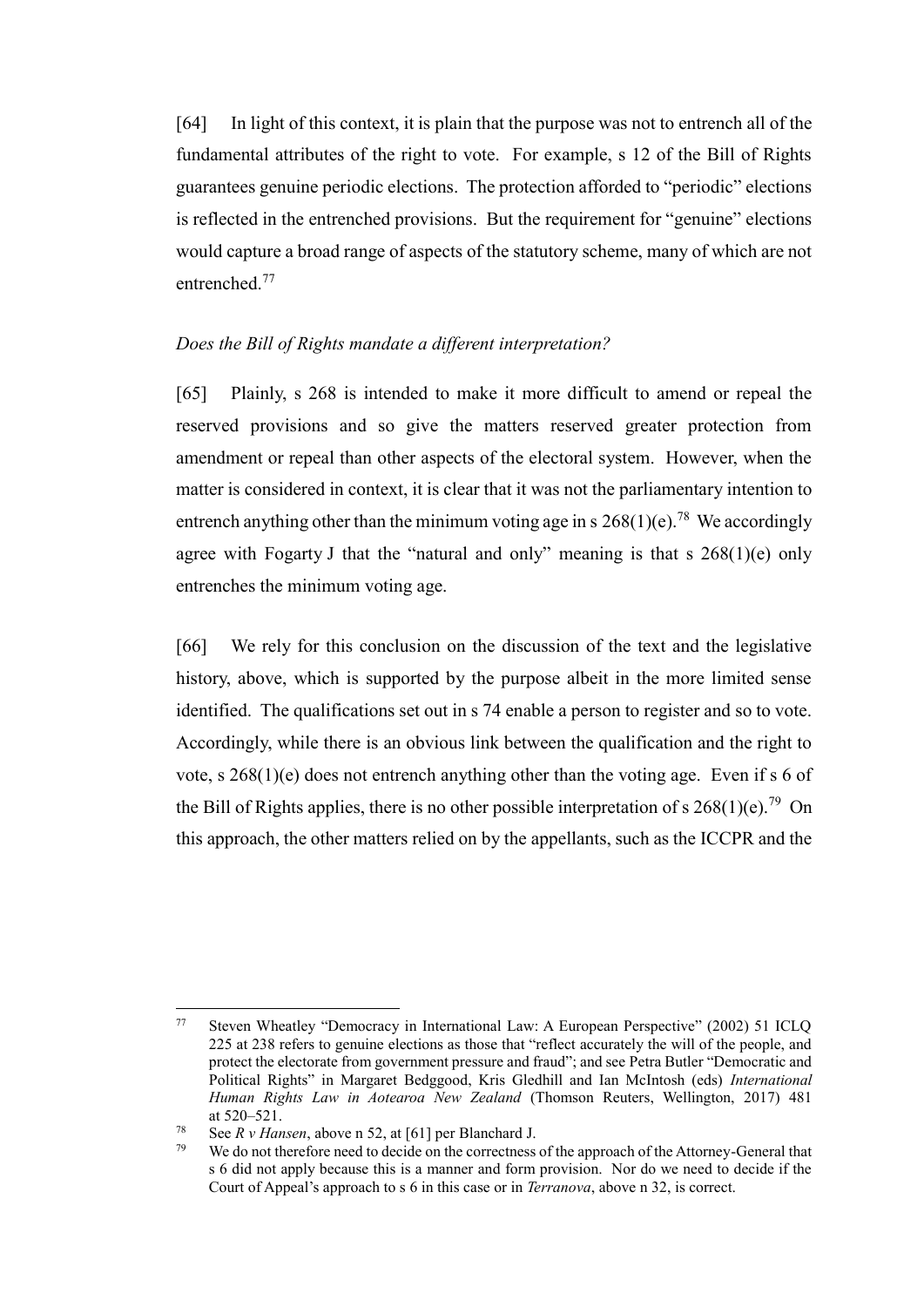common law principle of legality, do not assist. The same point applies to the argument based on the principles of the Treaty of Waitangi.<sup>80</sup>

[67] A further point relates to the importance of laws affecting the democratic process. The Supreme Court of the United States, for example, has adopted a heightened standard ("strict scrutiny") of review in cases involving democratic processes.<sup>81</sup> The concern to ensure and promote protection for democratic process is reflected in New Zealand by the protections afforded to that process in the Bill of Rights. In the present context, given our view of the meaning of s  $268(1)(e)$  we do not consider this aspect adds anything further.

[68] We add that there are other available means of protecting, and so advancing, the electoral rights protected by s 12 of the Bill of Rights, including the Electoral Act itself.<sup>82</sup> The following examples suffice: s 197 which creates an offence of interfering with or influencing voters; $^{83}$  ss 203 and 204 which deal with obligations on officials and others to maintain secrecy; $84$  and ss 215 to 218 dealing with corrupt practices, such as treating and undue influence.<sup>85</sup>

[69] The availability of these remedies also tells against adopting what would be an otherwise unavailable meaning of s 268(1) simply to ensure the particular manner and form or procedural protection provided by s 268 is available. These remedies do not deal directly with the adult franchise. But they protect aspects of the right to vote

<sup>&</sup>lt;sup>80</sup> Leave to appeal was not granted on the argument, addressed in the Court of Appeal, based on discrimination. Nor do the arguments there were breaches of the Crown Entities Act 2004 and of the requirements of the UN Standard Minimum Rules for the Treatment of Prisoners advance the case.

<sup>81</sup> See, for example, *Harper v Virginia State Board of Elections* 383 US 663 (1966) which involved an attempt to implement a poll tax to participate in the Virginia state election; *Anderson v Celebrezze* 460 US 780 (1983) involving an attempt to create an early deadline for third party candidates to have their names included on the ballot for Presidential elections; and *Hunter v Underwood* 471 US 222 (1985) which concerned an Alabama statute that disenfranchised persons convicted of crimes involving "moral turpitude".

<sup>82</sup> These provisions are discussed in Andrew Butler and Petra Butler *The New Zealand Bill of Rights Act: A Commentary* (2nd ed, LexisNexis, Wellington, 2015) at [12.13.1]. The authors also note that the right to vote has been seen as not self-executing: at [12.6.1] and [12.6.3]. This notion may underlie the Attorney-General's submission that the right to vote is instantiated by but not created by the Electoral Act.

<sup>&</sup>lt;sup>83</sup> See also s 197A (interfering with or influencing advance voters) and s 199A (publishing false statements to influence voters).

<sup>84</sup> A person who commits an offence against s 203 is guilty of a corrupt practice: s 204.<br>See also ss  $219-222$  dealing with illegal practices

See also ss 219–222 dealing with illegal practices.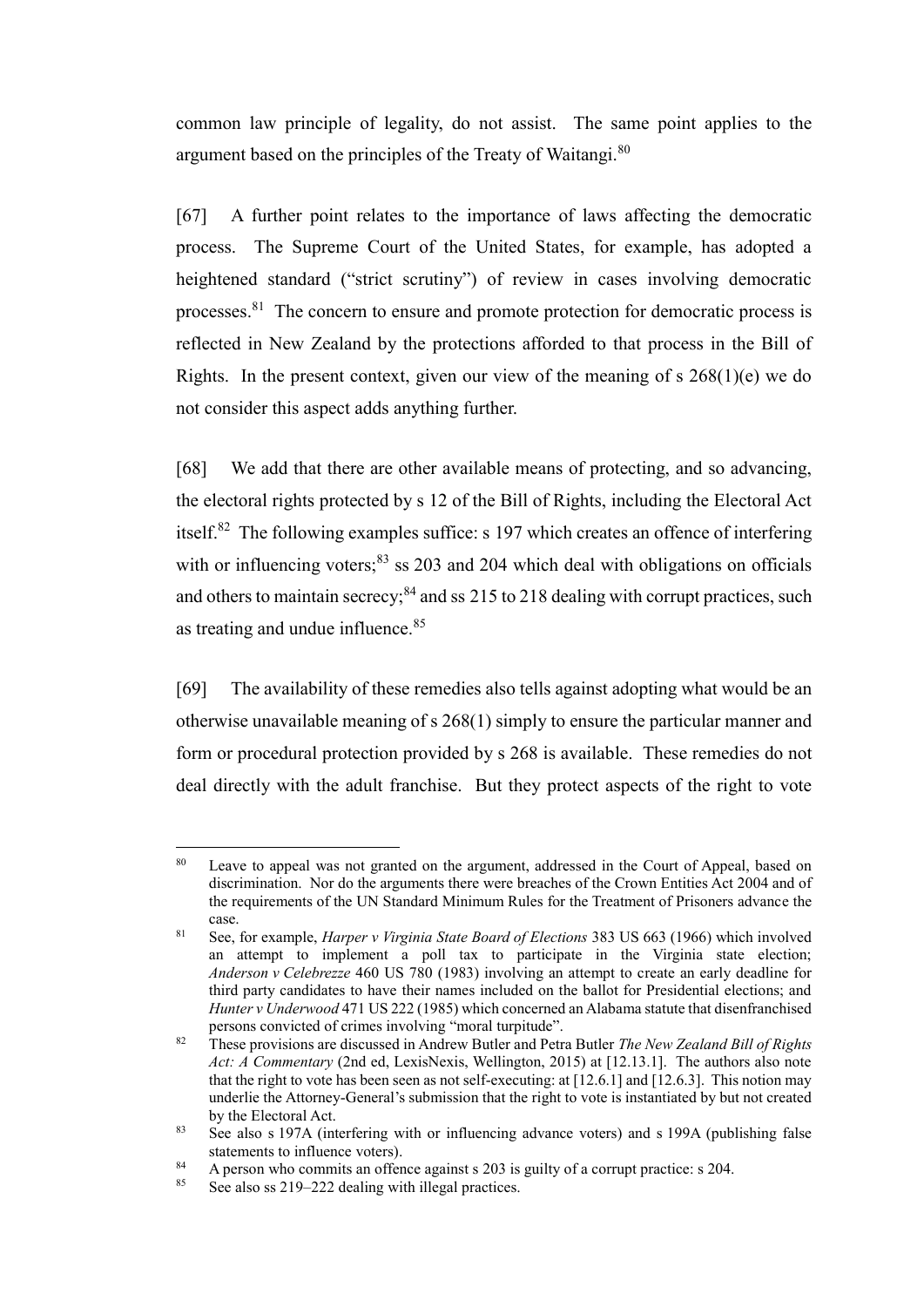without which the eligibility to vote can be undermined. It is also helpful to emphasise that s 268 gives procedural protection. It does not distinguish between lowering or raising the minimum age to vote, for example, even though one would infringe on the right to vote and the other broaden that right.

### **Conclusion**

<span id="page-24-1"></span>[70] For these reasons, we consider s  $268(1)(e)$  is confined to protection of the minimum voting age. We therefore dismiss the appeal. It is accordingly not necessary for us to consider relief and, in particular, the enforceability of s 268. On that point, the Solicitor-General conceded that if s 268(1)(e) was engaged by the 2010 Amendment, the Court could declare the Amendment invalid. The enforceability of entrenchment provisions like s 268 has been the subject of debate over a number of years both in New Zealand and in comparable jurisdictions.<sup>86</sup> Those authorities indicate the pendulum has swung in favour of enforceability but we would prefer that issue to be resolved after argument on the point.

### **Costs**

<span id="page-24-2"></span>[71] Given the public interest nature of the appeal, costs should lie where they fall. We make no order as to costs.

### <span id="page-24-0"></span>**ELIAS CJ**

 $\overline{a}$ 

[72] The innovation of entrenchment introduced in the Electoral Act 1956 was retained in the Electoral Act 1993 which introduced mixed member proportional representation. By entrenchment, "basic provisions of the Electoral Act"<sup>87</sup> were protected against amendment or repeal except by vote of 75 per cent of all the members of the House of Representatives or majority approval in a referendum of electors.

<sup>86</sup> For example, see *R (Jackson) v Attorney-General* [2005] UKHL 56, [2006] 1 AC 262; *Attorney-General for New South Wales v Trethowan*, above n [21;](#page-6-1) *R v Mercure* [1988] 1 SCR 234; *Re Hunua Election Petition* [1979] 1 NZLR 251 (SC) at 298; *Shaw v Commissioner of Inland Revenue* [1999] 3 NZLR 154 (CA) at [13], [16] and [17]; and *Westco Lagan v Attorney-General* [2001] 1 NZLR 40 (HC) at [91].

<sup>&</sup>lt;sup>87</sup> As they were described by the Electoral Law Committee of the House of Representatives in recommending adoption of the Royal Commission on the Electoral System's recommendations: Electoral Law Committee "Inquiry into the Report of the Royal Commission on the Electoral System" [1987–1990] XVIII AJHR I17B at [15.7].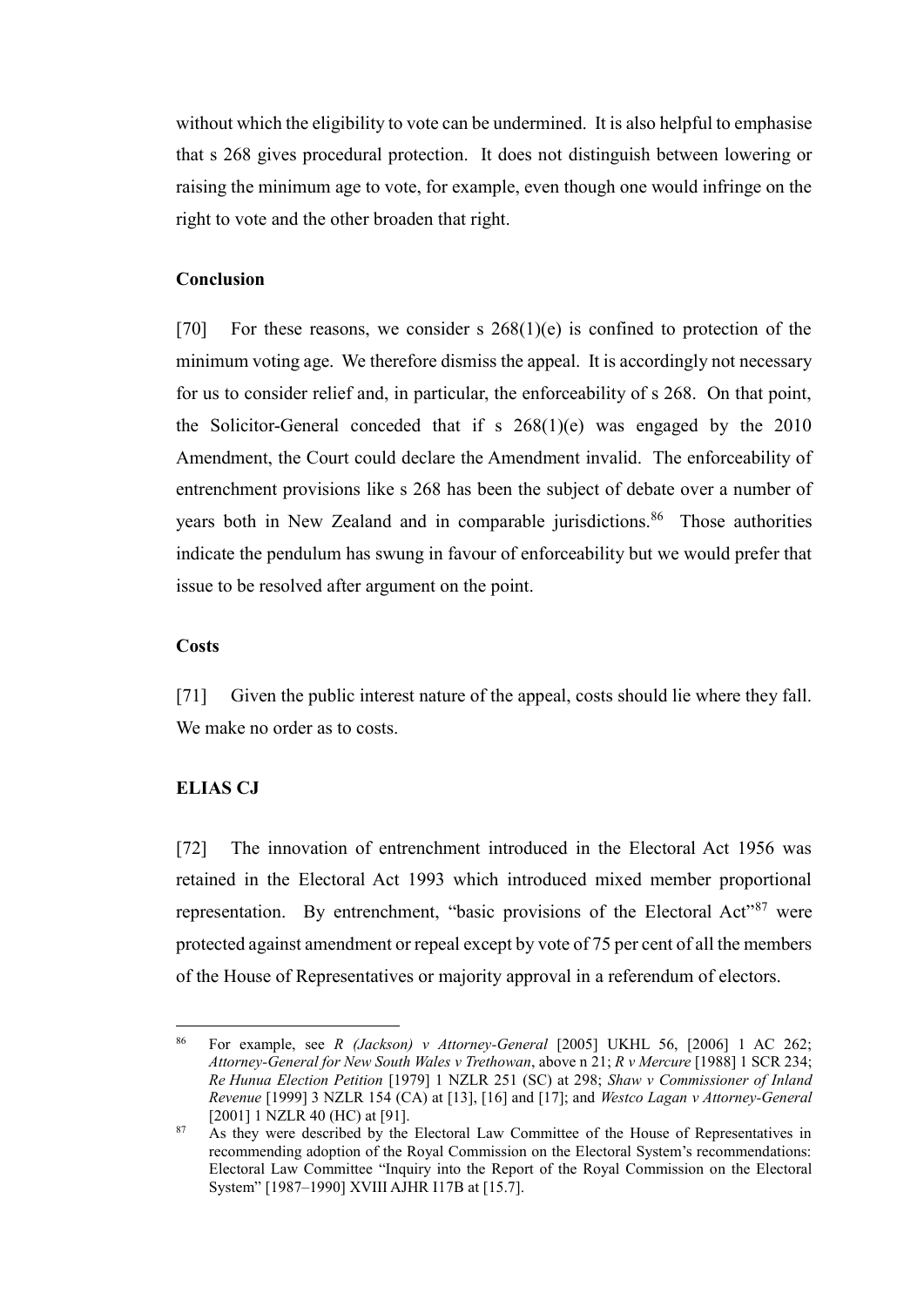[73] The "basic provisions" entrenched were described by the Electoral Law Committee of the House of Representatives as those dealing with:<sup>88</sup>

- (a) the term of Parliament;
- (b) the method for the determination of the number of seats and their boundaries, including the provisions for the constitution and functioning of the Representation Commission;
- (c) the qualification of electors;
- (d) the method of voting.

[74] The "qualification of electors" is prescribed by s 74 of the Electoral Act 1993. Its terms are set out below at [\[117\].](#page-40-0) In summary, and "subject to the provisions of this Act", s 74 qualifies as an elector able to be registered "every adult person" who is either a New Zealand citizen or permanent resident, subject to additional residency requirements for the particular electorate. "Adult" is defined generally for the purposes of the Act by s 3(1) as "a person of or over the age of 18 years", "unless the context otherwise requires".<sup>89</sup> Only registered electors may vote and are eligible to become members of Parliament.<sup>90</sup>

[75] Entrenchment is provided by s 268 which prevents the "reserved provisions" of the Act identified in s 268(1) being amended or repealed except by 75 per cent majority of "all the members of the House of Representatives" or by a majority vote at referendum.<sup>91</sup> The principal issue on the appeal is the meaning of s  $268(1)(e)$ . The appellants say it reserves all qualifications for electors contained in s 74. The respondents say it reserves only the age of voting. Section 268(1)(e), the only paragraph in s 268(1) dealing with the topic of the general qualification of electors and the voting rights of the New Zealand Defence Force, reserves:

 $88$  At [15.7.1].

<sup>89</sup> The voting age in New Zealand was 21 until 1969, when it was lowered to 20. In 1974 the age was lowered to 18, where it has remained.

<sup>&</sup>lt;sup>90</sup> Electoral Act 1993, ss 60 and 47 respectively.<br><sup>91</sup> The Royal Commission on the Electoral Sys

The Royal Commission on the Electoral System in 1986 recommended that the entrenchment provision should itself be entrenched. It did not however regard double entrenchment as "crucial": Report of the Royal Commission on the Electoral System "Towards a Better Democracy" [1986–1987] IX AJHR H3 at [9.188]. In part its recommendation was made on the assumption that the traditional reluctance to bind Parliament in this way would be overtaken by then-current proposals in the draft Bill of Rights (which would have prevailed against inconsistent subsequent legislation). The New Zealand Bill of Rights Act 1990 was however enacted as ordinary legislation which yields to unmistakeable inconsistent legislation. Double entrenchment was not adopted in the Electoral Act 1993.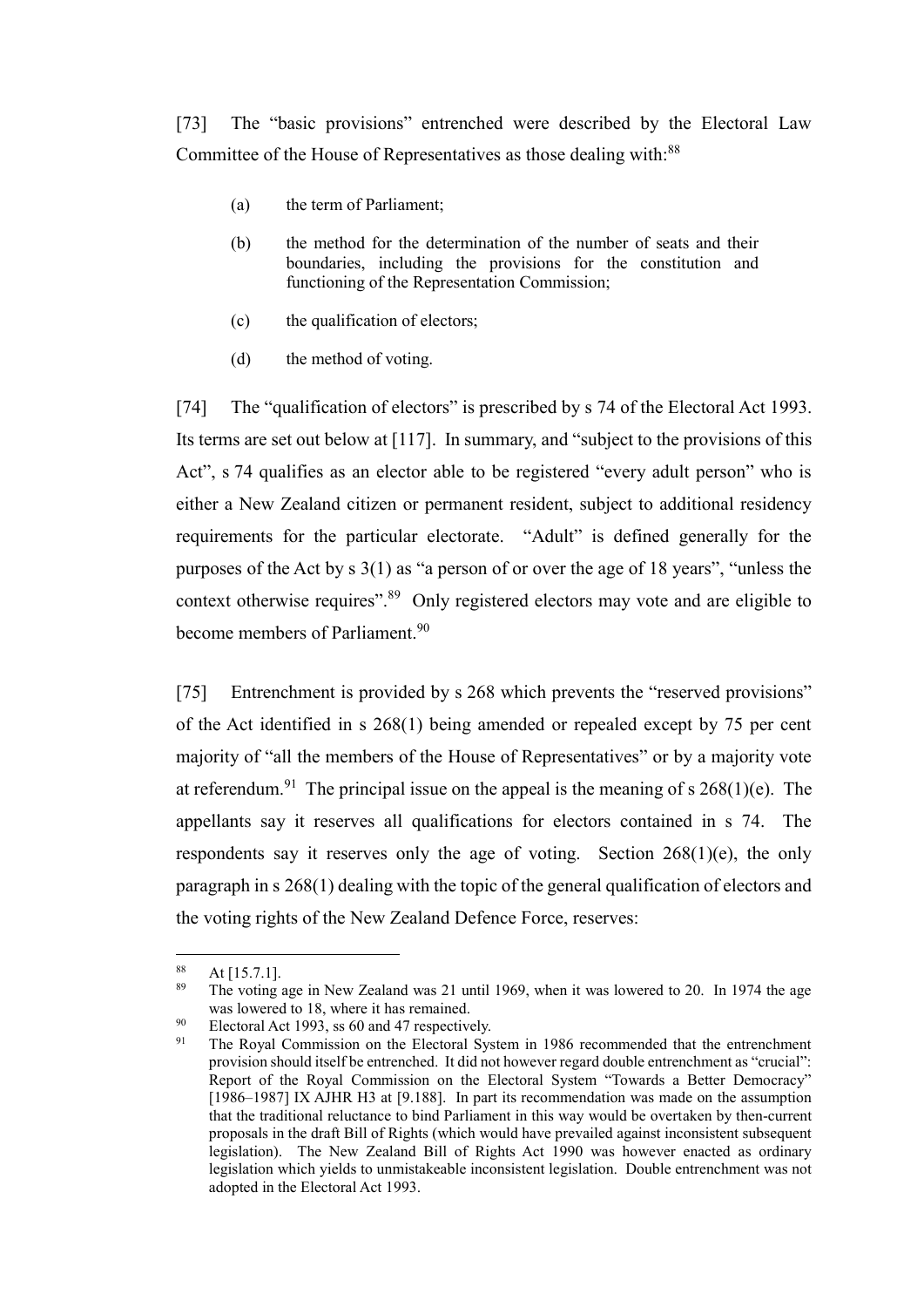(e) section 74, and the definition of the term adult in section 3(1), and section 60(f), so far as those provisions prescribe 18 years as the minimum age for persons qualified to be registered as electors or to vote:

[76] I consider that s  $268(1)(e)$  in its own terms reserves all qualifications for electors contained in s 74 and, in addition, makes it clear that the age of qualification (defined in s 3(1) as 18 years) is reserved along with the age separately specified in s 60(f) as that at which members of the New Zealand Defence Force who are serving overseas may vote. As is further explained below at [\[121\]](#page-41-0)[–\[138\],](#page-47-0) I consider that the natural meaning of s  $268(1)(e)$  is that it entrenches all qualifications identified in s 74 but only so much of ss 3(1) and 60(f) as set 18 years as the qualifying age for registration of electors and the eligibility to vote of overseas servicemen. I reach that conclusion on the text and structure of s  $268(1)(e)$  but I consider it is also the meaning required by the wider context provided by the background of electoral rights and is not inconsistent with the legislative history, which has been one of unresolved doubt as to the meaning of s  $268(1)(e)$ . In this view I differ from the Courts below and from the interpretation preferred by the other members of this Court.

## **Qualification, disqualification and entrenchment**

[77] Section 268(1)(e) of the Electoral Act 1993 is in the same terms as the former s 189(1)(e) of the Electoral Act 1956 which similarly entrenched the voting qualifications then contained in s 39 of that Act. Section 39(1) of the Electoral Act 1956 provided that "subject to the provisions of this Act every adult person shall be qualified to be registered as an elector of an electoral district if" a British subject ordinarily resident in New Zealand who had "at some period resided continuously in New Zealand for not less than one year" and within the electoral district for not less than three months (with an exception for those whose employment entailed travel).

[78] Qualification under s 74 of the Electoral Act 1993 continues to require minimum periods of residency within New Zealand and within an electorate. It provides that "subject to the provisions of this Act, every adult person is qualified to be registered as an elector of an electoral district if" a New Zealand citizen or a permanent resident who has "at some time resided continuously in New Zealand for a period of not less than 1 year" and has resided either continuously within the electoral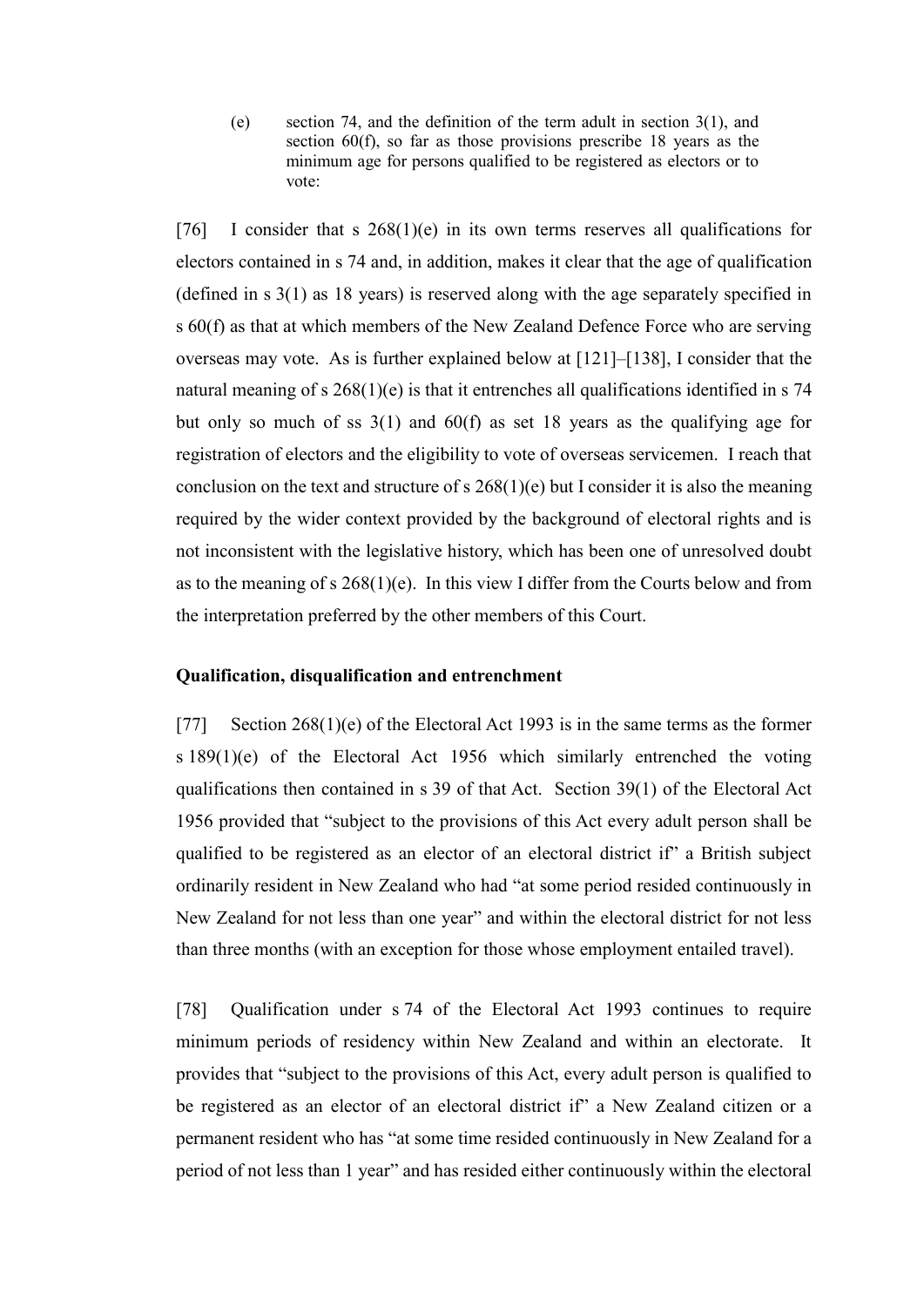district for one month or (if the person has never resided continuously in any one electoral district for one month) the electoral district is the last in which he or she has resided.

[79] Section 74 is located in Part 5 of the Act, which is headed "Registration of electors". Most of the provisions in Part 5 are concerned with rules and procedures for maintaining the electoral roll. Section 74 however is located under the subheading "Qualification of electors". The heading within s 74 is also "Qualification of electors". Since under s 60 only those who are qualified to be registered may vote in elections, elector qualification under s 74 is the gateway for "who may vote". $92$ 

[80] In addition to s 74, the subpart of Part 5 in which it is located contains ss 75–81. Section 75 prohibits registration in respect of more than one electoral district. Sections 76–79 are concerned with exercise of the option to register on the Maori roll and to transfer between the general and the Maori rolls. Sections 80 and 81 are concerned with disqualification from registration.

[81] Section 81 is machinery for notification to the Electoral Commission of one basis of disqualification, that of prisoners.  $93$  Section 80 is headed "Disqualifications for registration". It disqualifies from registration three categories of persons who are otherwise qualified as electors. Since without registration an elector cannot cast a vote, s 80 amounts to a disqualification from voting which is an exception to the general principle of universal suffrage adopted in successive Electoral Acts since 1893.<sup>94</sup> To the extent that such disqualification applies to New Zealand citizens, it is also a limitation on the right to vote contained in s 12 of the New Zealand Bill of Rights Act 1990.

[82] The first category disqualified under s 80 is identified by absence from New Zealand. New Zealand citizens who are not in New Zealand and who have not been

<sup>&</sup>lt;sup>92</sup> Section 60 is headed "Who may vote".<br><sup>93</sup> Section 81 provides that where a person

Section 81 provides that where a person who has been sentenced to imprisonment is received into prison, the prison manager, within seven days, is to forward to the Electoral Commission a notice showing the name, previous address and date of birth of that person, as well as the name and address of the prison.

<sup>&</sup>lt;sup>94</sup> The Electoral Act 1893 extended the vote to all adult women, marking the beginning of universal suffrage in New Zealand.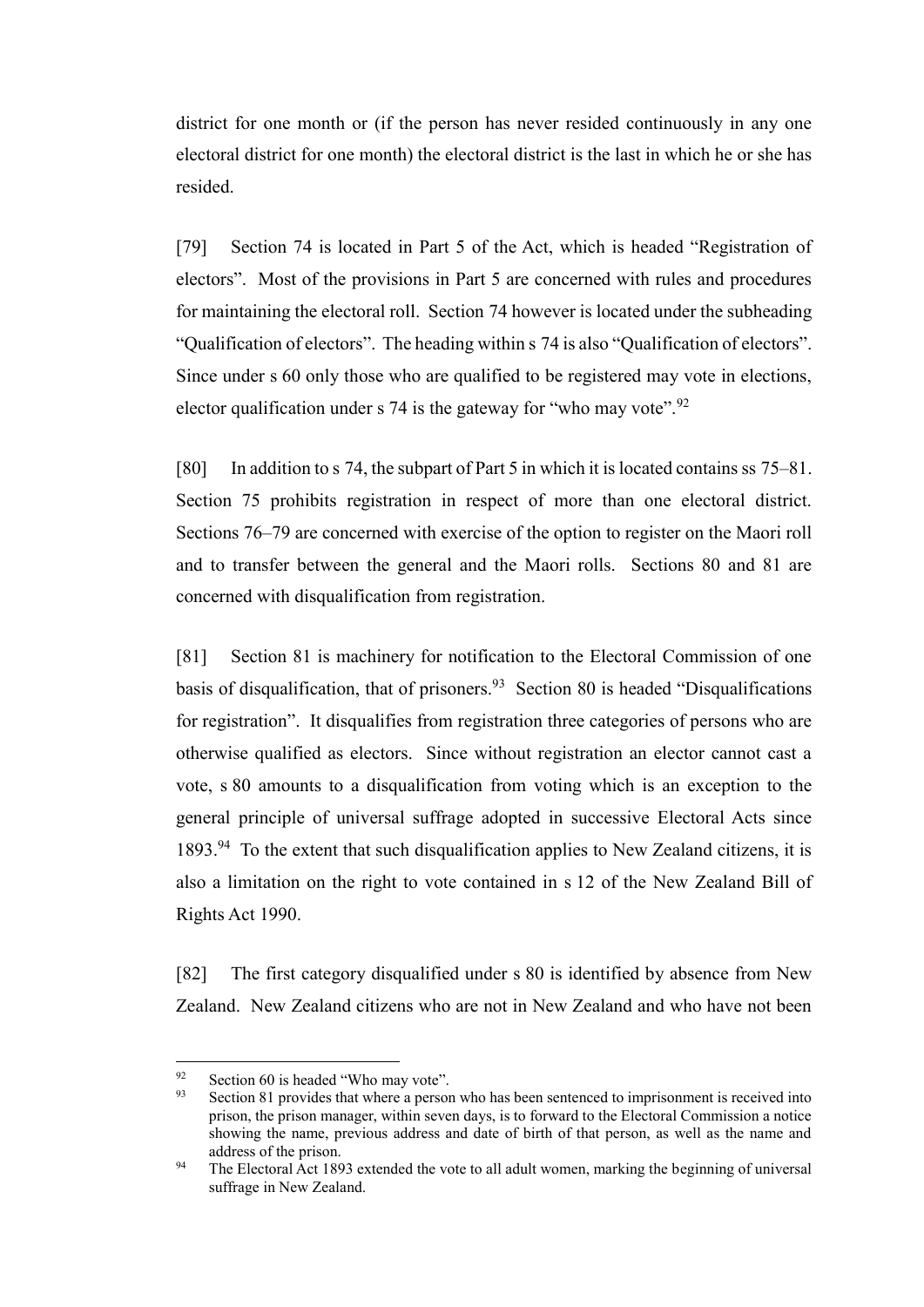in New Zealand within the last three years are disqualified under  $s\ 80(1)(a)$ . Permanent residents who are not in New Zealand and who have not been in New Zealand within the last 12 months are disqualified under  $s \, 80(1)(b)$ . Equivalent disqualifications according to presence in New Zealand were contained in s 42(1)(a) and (b) of the Electoral Act 1956 as amended by the Electoral Amendment Act 1980.

[83] The second category disqualified under s 80 of the 1993 Act comprises prisoners or those detained for mental health treatment for criminal justice reasons. As originally enacted in 1993, the disqualification of prisoners and those detained for mental health purposes arising out of criminal offending was confined to those detained for three years or more, as the Royal Commission had recommended. Provisions providing for disqualification had earlier been contained in the Electoral Act 1956.<sup>95</sup> The shifting provisions for disqualification of sentenced prisoners are further described at [\[90\]](#page-31-0)[–\[98\].](#page-33-0)

[84] The final category disqualified from registering as electors are those subject to orders for corrupt electoral practices.

[85] Since enactment of the original entrenchment provision in the Electoral Act 1956, there have been four amendments treated as amendments of reserved provisions.<sup>96</sup> All were passed in amending legislation that was passed by votes meeting the threshold of 75 per cent of the members of the House of Representatives.

[86] There have been two amendments to expand the disqualification of prisoners since 1956. The first, in 1977, was to reinstate the disqualification of all prisoners after a brief period of full enfranchisement implemented by the Electoral Amendment Act 1975. The second was the 2010 amendment by ordinary majority to s 80 of the Electoral Act 1993 expanding the disqualification of prisoners serving sentences of

<sup>95</sup> Section 42.

<sup>96</sup> The Electoral Amendment Acts of 1965, 1969, 1974 and 1980. The 1965 Amendment Act amended the division of New Zealand into European electorates after each census, provided for in s 16 of the Electoral Act 1956, a reserved provision. Both the 1969 and 1974 Amendment Acts changed the definition of adult (from 21 to 20 in 1969 and from 20 to 18 in 1974). These amendments altered s 2(1) which was a reserved provision in the 1956 Act. The 1980 Amendment Act made significant changes to the 1956 Act, including to ss 16 and 39, both of which were reserved provisions. See Andrew Geddis *Electoral Law in New Zealand: Practice and Policy*  (2nd ed, LexisNexis, Wellington, 2014) at 45, n 97.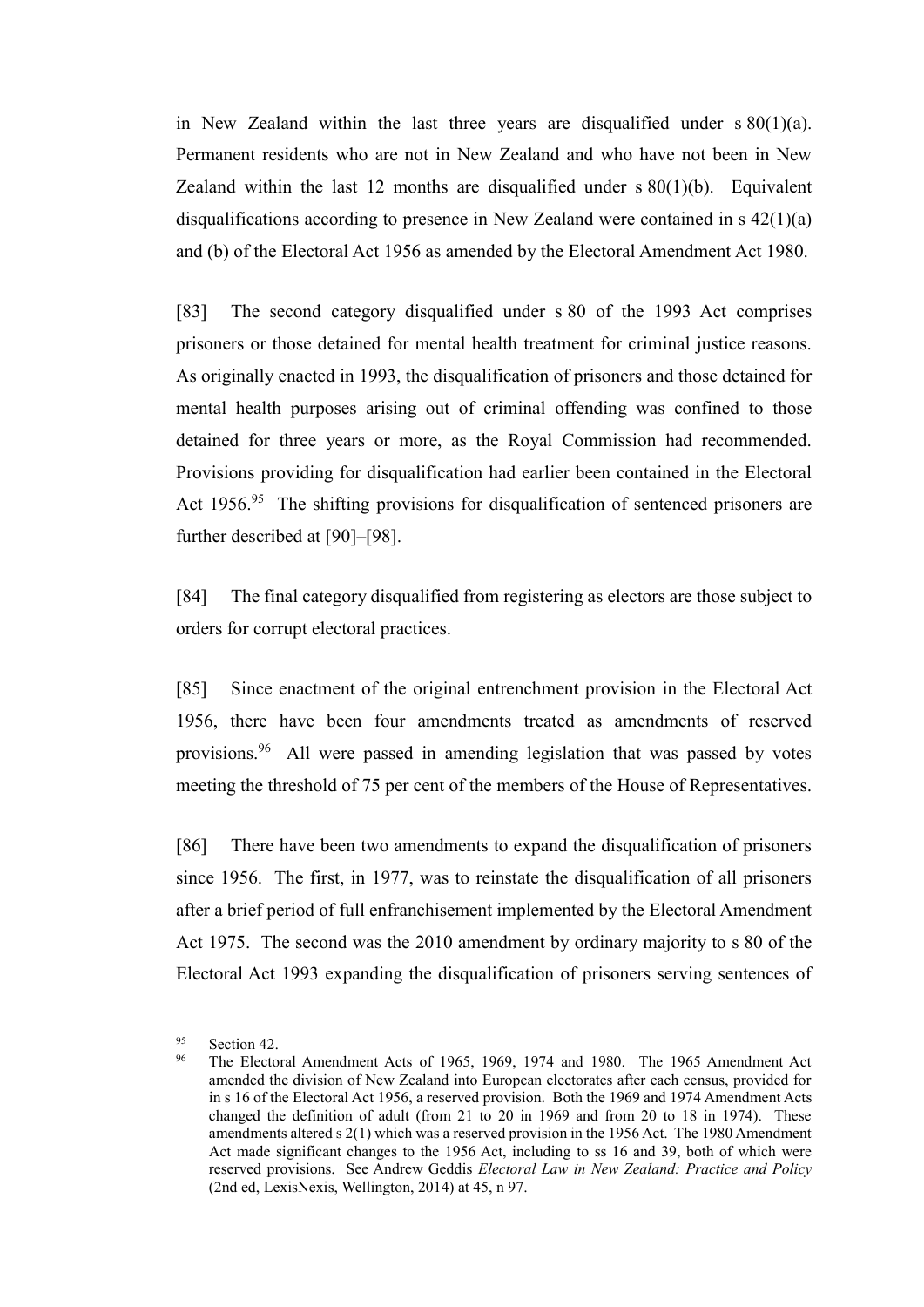three years or more or those detained for three years or more in mental institutions for criminal justice reasons to disqualify all serving prisoners.<sup>97</sup> The amendment was passed by ordinary majority apparently on the assumption that such amendment to s 80 did not affect the provisions entrenched by s 268(1)(e). There is no reference to s 268(1)(e) or to entrenchment in the Hansard debates relating to the 2010 amendment to prisoner disqualification under s 80.

### [87] As currently in force, s 80(1) provides:

#### **80 Disqualifications for registration**

- (1) The following persons are disqualified for registration as electors:
	- (a) a New Zealand citizen who (subject to subsection (3)) [exempting public servants, members of the Defence Force, and others] is outside New Zealand and has not been in New Zealand within the last 3 years:
	- (b) a permanent resident of New Zealand (not being a New Zealand citizen) who (subject to subsection (3)) is outside New Zealand and has not been in New Zealand within the last 12 months:
	- (c) a person who is detained in a hospital under the Mental Health (Compulsory Assessment and Treatment) Act 1992 or in a secure facility under the Intellectual Disability (Compulsory Care and Rehabilitation) Act 2003, and to whom one of the following applies:
		- (i) the person has been found by a court or a Judge to be unfit to stand trial within the meaning of the Criminal Procedure (Mentally Impaired Persons) Act 2003, or has been acquitted on account of his or her insanity, and (in either case) is detained under an order or direction under section 24 or section 31 or section 33 of that Act or under the corresponding provisions of the Criminal Justice Act 1985 and has been so detained for a period exceeding 3 years:
		- (ii) the person has been found by a court, on conviction of any offence, to be mentally impaired, and is detained under an order made under section 34 of the Criminal Procedure (Mentally Impaired Persons) Act 2003 or section 118 of the Criminal Justice Act 1985, and has been so detained for a period exceeding 3 years:

<sup>97</sup> Electoral (Disqualification of Sentenced Prisoners) Amendment Act 2010, s 4.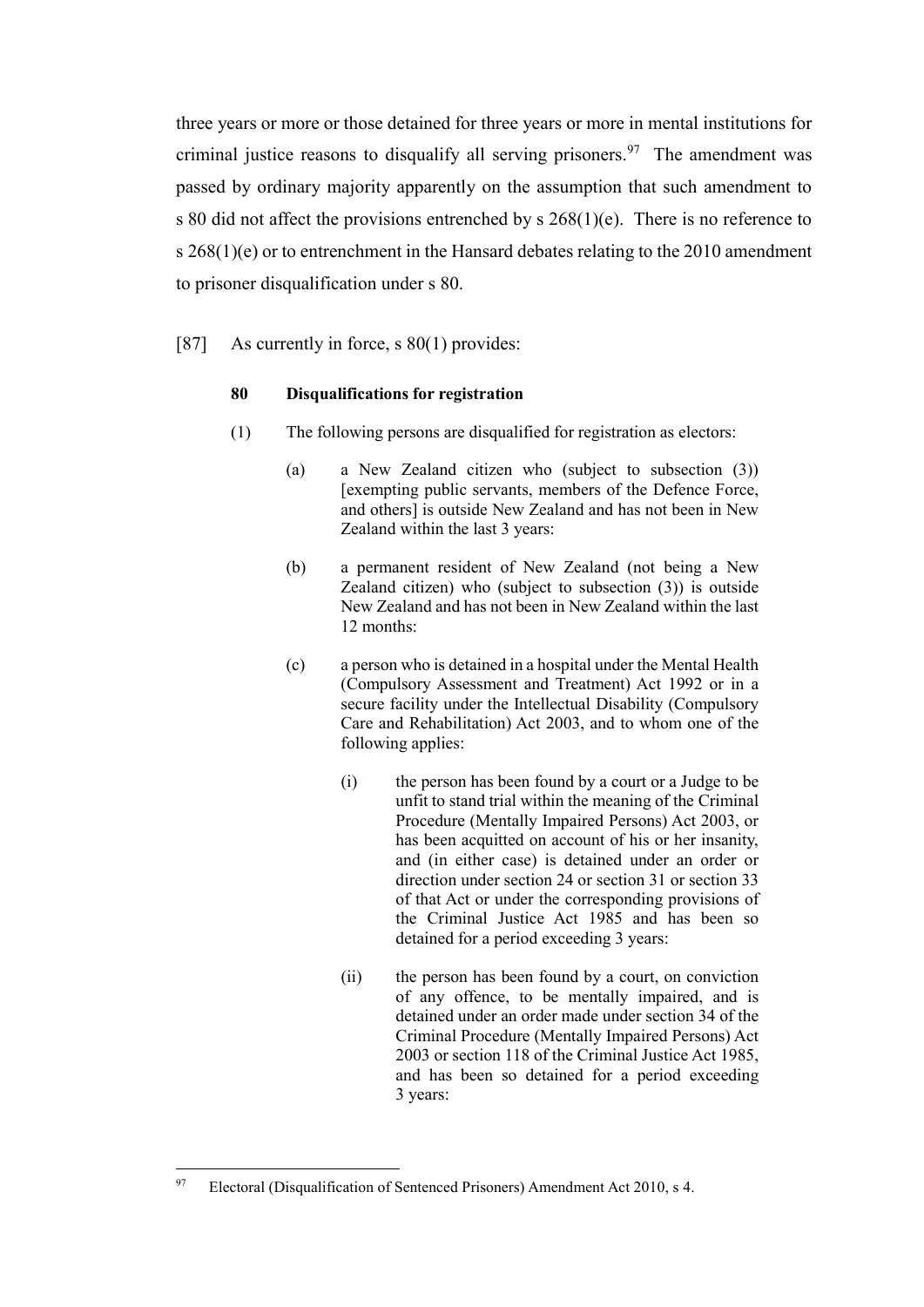- (iii) the person is subject to, and has for a period exceeding 3 years been subject to, a compulsory treatment order made following an application under section 45(2) of the Mental Health (Compulsory Assessment and Treatment) Act 1992 or a compulsory care order made following an application under section 29(1) of the Intellectual Disability (Compulsory Care and Rehabilitation) Act 2003:
- (iv) the person is detained under section 46 of the Mental Health (Compulsory Assessment and Treatment) Act 1992, and is a person to whom paragraph (d) would otherwise apply:
- (d) a person who is detained in a prison pursuant to a sentence of imprisonment imposed after the commencement of the Electoral (Disqualification of Sentenced Prisoners) Amendment Act 2010:
- (e) a person whose name is on the Corrupt Practices List made out for any district.

[88] The Electoral Law Committee which considered the report of the Royal Commission recommended that "any restriction or limitation" on the right to vote and to be a candidate should be entrenched in addition to the entrenchment of the qualifications for registration recommended by the Royal Commission.<sup>98</sup> The entrenchment of the disqualification provision was not a recommendation made by the Royal Commission itself and it was not adopted in the 1993 Act. As explained further at [\[157\]–](#page-54-0)[\[158\]](#page-54-1) I think the idea of entrenching s 80 was misconceived and that it is unsurprising that the Royal Commission on the Electoral System had not thought to recommend it. But for present purposes it is sufficient to note that s 80 is not one of the reserved provisions identified in s 268(1) of the Electoral Act 1993. It was however enacted as part of the Electoral Act 1993 by unanimous vote.

[89] If s 74 is an entrenched provision, a related question on the appeal is whether the addition or expansion to any disqualification under s 80 constitutes amendment of the qualification of "every adult person" who fulfils the citizenship and residential requirements in s 74. As I indicate below, I am of the view that additional disqualification or expansion of an existing disqualification (which is equivalent to the imposition of additional disqualification) is inevitably an amendment of what I consider to be the entrenched qualification of electors contained in s 74. I did not

<sup>98</sup> Report of the Electoral Law Committee at [15.7.1].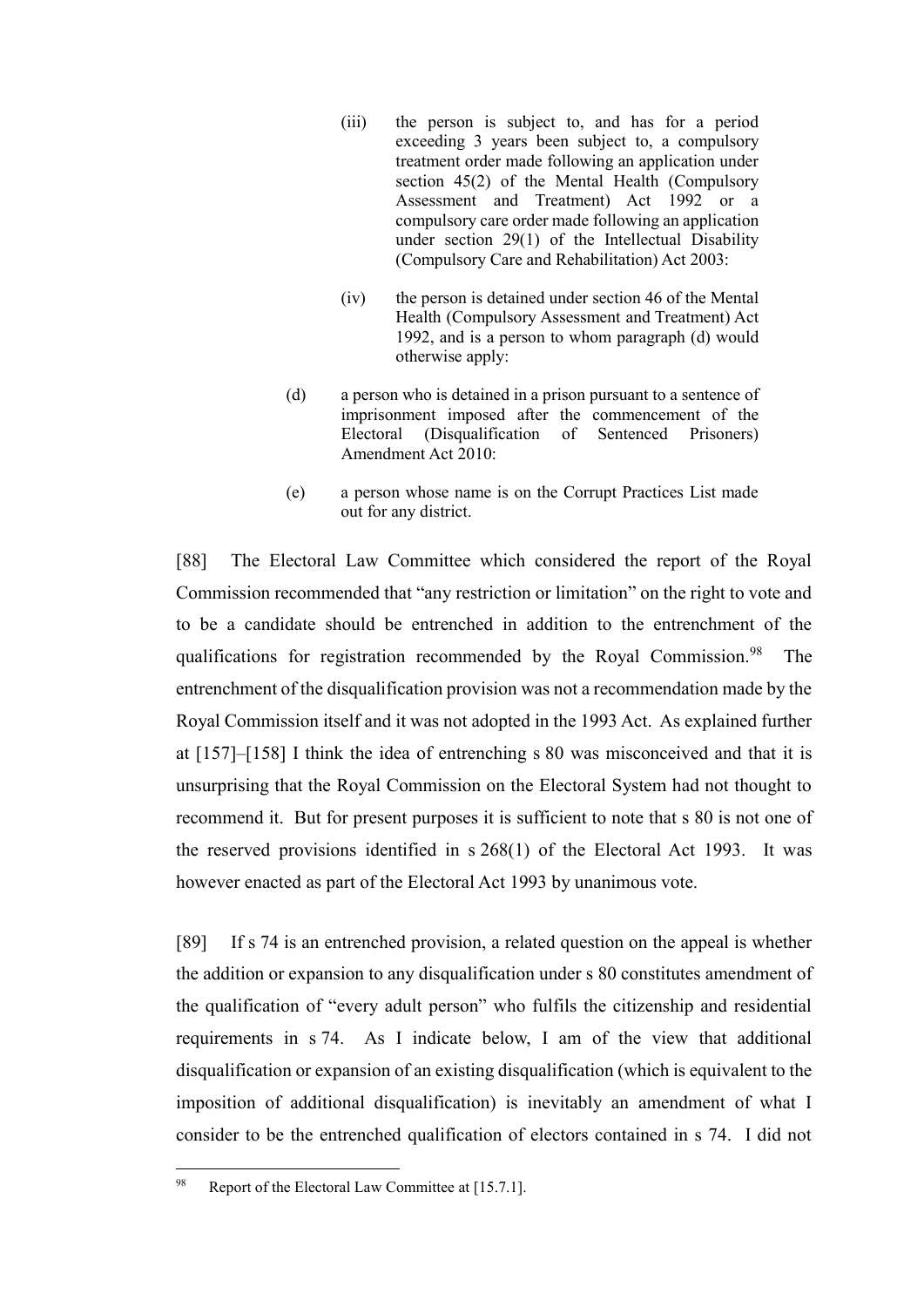understand the first respondent to suggest otherwise if, contrary to the principal contention, s 74 is entrenched and not simply the age of voting.

## **History of prisoner disqualification from registration as electors**

<span id="page-31-0"></span>[90] The disqualification of serving prisoners from registering as electors has changed under the electoral legislation from time to time. There has been some such restriction since enactment of the New Zealand Constitution Act 1852 (Imp). The New Zealand Constitution Act disqualified "aliens" and those convicted of "any treason, felony, or infamous offence, within any part of Her Majesty's dominions", unless pardoned or until completion of the sentence imposed.<sup>99</sup> The restriction of disqualification to those convicted of felonies meant that not all prisoners were excluded from registration.

[91] When universal male suffrage was introduced in 1879 the disqualification of prisoners was extended for one year following release from detention.<sup>100</sup> The Electoral Act 1893, which extended the franchise to adult women, removed the 12 month post-release disqualification for prisoners and disqualified only current sentenced prisoners convicted of offences punishable by imprisonment for "one year or upwards".<sup>101</sup> Disqualification of serving prisoners was carried over into the Electoral Act 1905 and the Electoral Act 1927.<sup>102</sup>

[92] Section 39 of the Electoral Act 1956 qualified all adult "British subject [s] ... ordinarily resident in New Zealand" who fulfilled other residency requirements similar to those now contained in s 74. Section 42 of the Electoral Act 1956 disqualified persons in respect of whom reception orders under the Mental Health Act 1911 were in force, all those "detained pursuant to convictions in any penal institution", and those whose names were on the "Corrupt Practices List".

[93] The Electoral Amendment Act 1975 revoked the citizenship requirement for qualification, making qualification depend on permanent residency.<sup>103</sup> It also repealed

<sup>99</sup> <sup>99</sup> New Zealand Constitution Act 1852 (Imp), 15 & 16 Vict c 72, s 8.<br><sup>100</sup> Oughification of Electors Act 1870, s 2(4)

<sup>&</sup>lt;sup>100</sup> Qualification of Electors Act 1879, s 2(4).

<sup>&</sup>lt;sup>101</sup> Electoral Act 1893, s 8.<br><sup>102</sup> Electoral Act 1905, s 29

<sup>&</sup>lt;sup>102</sup> Electoral Act 1905, s 29(1); and Electoral Act 1927, s 32.<br><sup>103</sup> Electoral Amendment Act 1975, s 16(1)

Electoral Amendment Act 1975, s 16(1).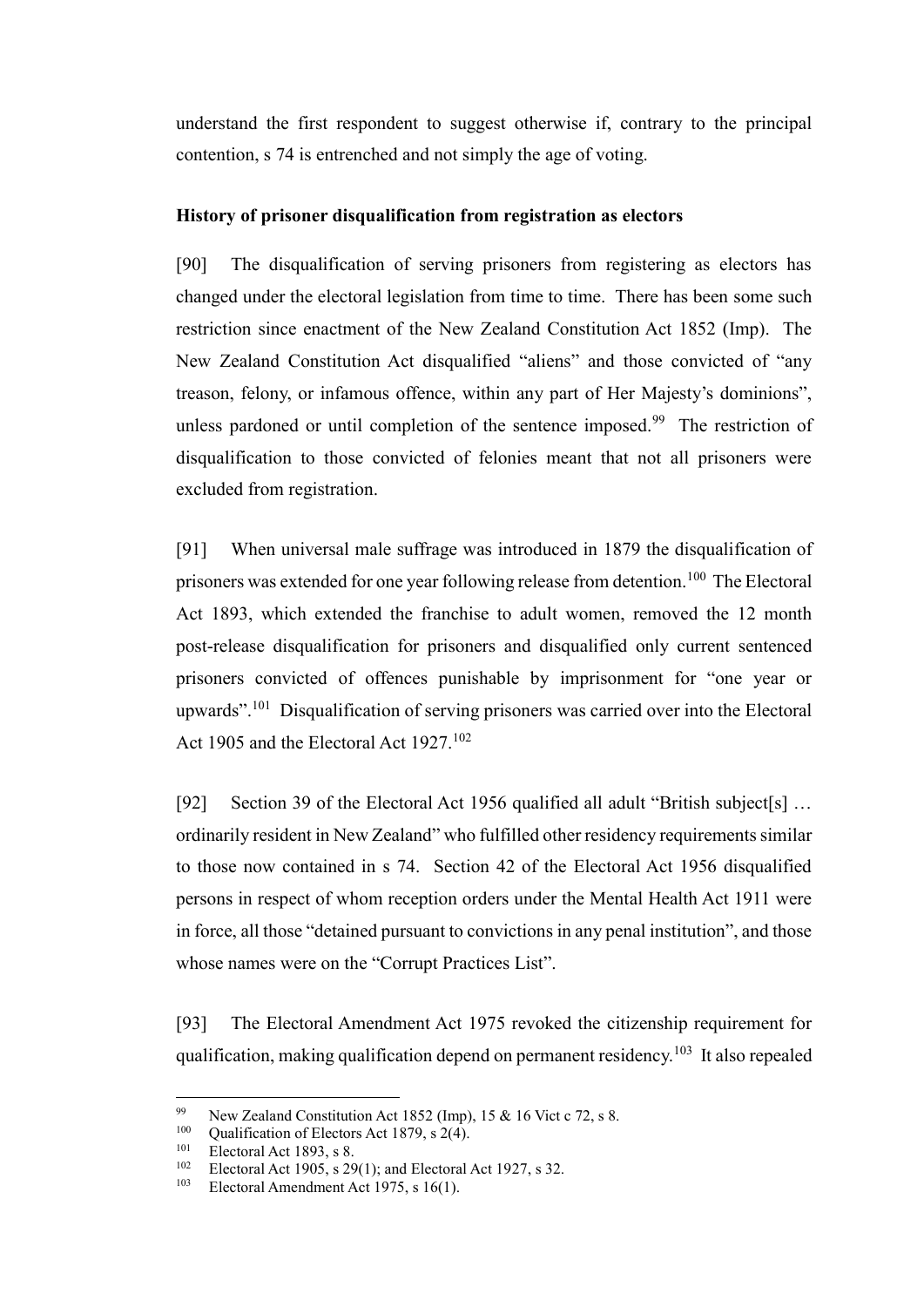the disqualification of prisoners altogether.<sup>104</sup> The 1975 amendment to the Electoral Act 1956 also removed disqualification for those subject to compulsory treatment orders for mental illness other than those detained in a penal institution who had been transferred to psychiatric hospitals as special patients under s 43 of the Mental Health Act 1969.<sup>105</sup> But in 1977, by amendment to the 1956 Act passed by ordinary majority, the disqualification of all those detained in penal institutions after conviction was reinstated once more.<sup>106</sup>

[94] The 1977 legislation did not reinstate the disqualification of those detained in mental hospitals except for those who were detained under penal provisions. There has been no disqualification for those detained for mental illness without a criminal basis for detention since 1975. As the Royal Commission commented, since 1975 "[t]he main rationale for the existing disqualification is therefore not any supposed lack of mental competence or responsibility indicated by general committal to a mental hospital but the need to treat criminally convicted mental patients in the same way as other prisoners, though its effects are wider than that".<sup>107</sup> The Royal Commission considered that if the disqualification of prisoners was to remain for those sentenced to three or more years' imprisonment, "then a similar disqualification should remain for those who, following criminal proceedings, have in fact been detained under the relevant sections of the Mental Health Act for a period of 3 or more years".<sup>108</sup>

[95] On the general topic of disqualification of prisoners, the Royal Commission pointed to the fact that such disqualification dated from a time when voting was considered a privilege, rather than a right. (It treated the right to vote as obtained with universal suffrage in 1893.) The Royal Commission considered that even when voting became recognised as a right, imprisonment "could still be looked on as the temporary exclusion of a person from the community".<sup>109</sup> It referred to the inconsistency of exclusion with then-contemporary penal theory and with the approach taken in Canada under the Canadian Charter of Rights and Freedoms. It was not impressed by

<sup>104</sup>  $\frac{104}{105}$  Section 18(2).

 $^{105}$  Section 18(2).

<sup>&</sup>lt;sup>106</sup> Electoral Amendment Act 1977, s 5.<br><sup>107</sup> Papert of the Pauel Commission on

<sup>&</sup>lt;sup>107</sup> Report of the Royal Commission on the Electoral System at [9.22].

 $\frac{108}{109}$  At [9.22].

At  $[9.17]$ .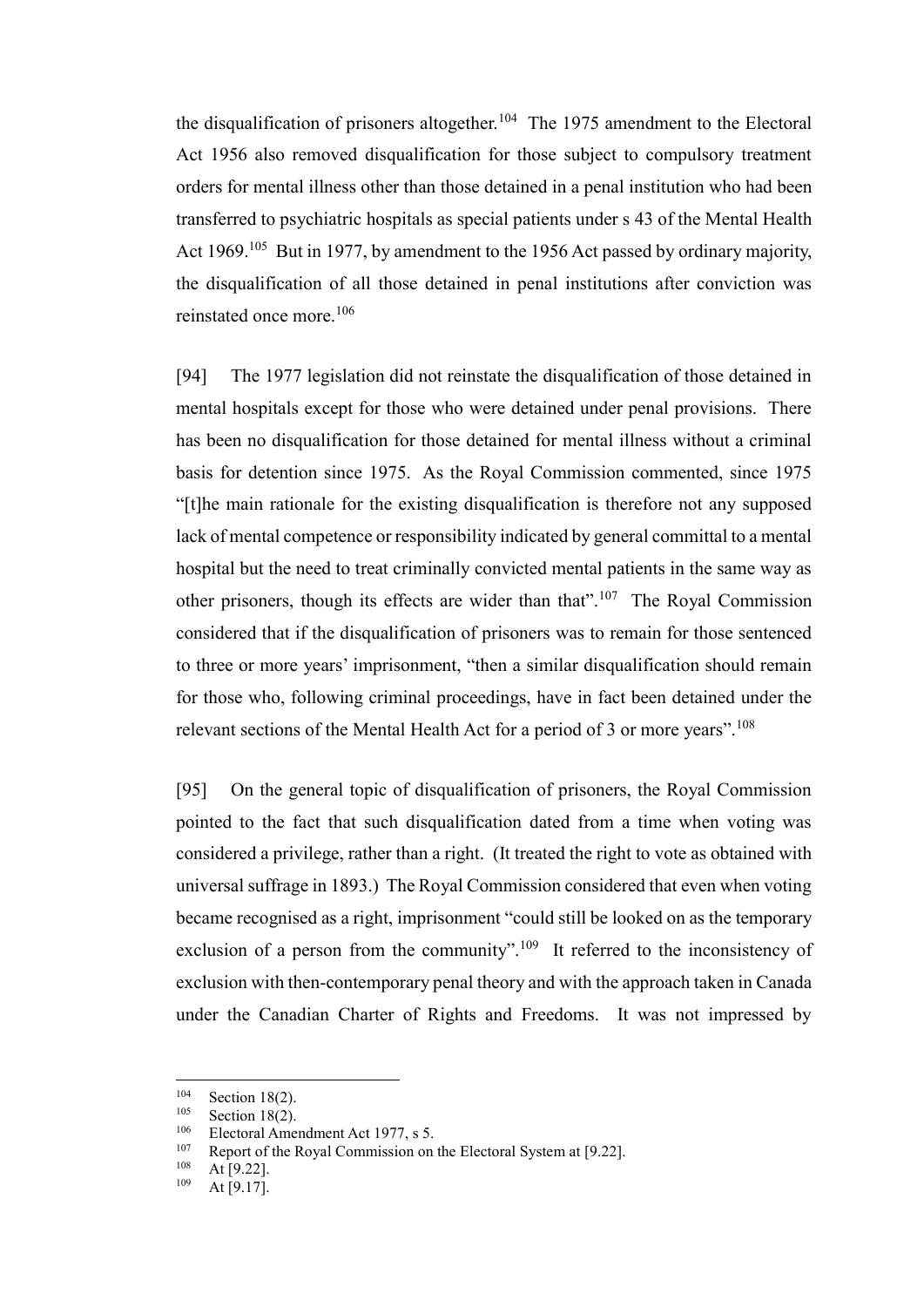arguments of administrative inconvenience in affording the vote to prisoners or any parallel with exclusion of those disqualified because of corrupt electoral practices.<sup>110</sup> It pointed out that "imprisonment may not in itself be an adequate criterion of the seriousness of a crime when there are other alternative sentences or penalties which may be imposed":<sup>111</sup>

Why, it may be asked, should a convicted prisoner be disqualified when someone fined for the same offence retains the vote? The sanction is also random in its timing, penalising only those who happen to be in prison at the time of the election and not those who are not.

[96] Despite these doubts, the Royal Commission acknowledged a widespread public view, with which it expressed some sympathy, that punishment for a serious crime against the community might properly involve a further forfeiture of some rights, such as the right to vote.<sup>112</sup> It therefore recommended that the disqualification should be retained for those who had been sentenced to a long term of  $imprisonment:$ <sup>113</sup>

Long-term prisoners can be viewed in the same way as citizens absent overseas who lose their right to vote if they are away for more than a certain length of time. We therefore recommend that the disqualification should be limited to prisoners serving a sentence of imprisonment equal to or greater than the maximum period of continuous absence overseas consistent with retaining the right to vote, namely 3 years.

[97] As noted earlier, the Electoral Act 1993 followed this recommendation. As enacted, s 80(1) disqualified only those serving sentences of more than three years' imprisonment together with those subject to life sentences or sentences of preventive detention.

<span id="page-33-0"></span>[98] The disqualification of prisoners from elector registration remained on the basis of the Royal Commission's recommendation until enactment of the Electoral (Disqualification of Sentenced Prisoners) Amendment Act 2010. It prevents

<sup>110</sup> The Royal Commission recommended retention of the disqualification of those found guilty of corrupt practices relating to an election: "People who have seriously abused their own and others' voting rights are appropriately penalised in this way by a temporary suspension of their rights. We agree with the general principle underlying this provision": at [9.16].

 $\frac{111}{112}$  At [9.20].

 $112$  At [9.21].<br> $113$  At [9.21]

At  $[9.21]$ .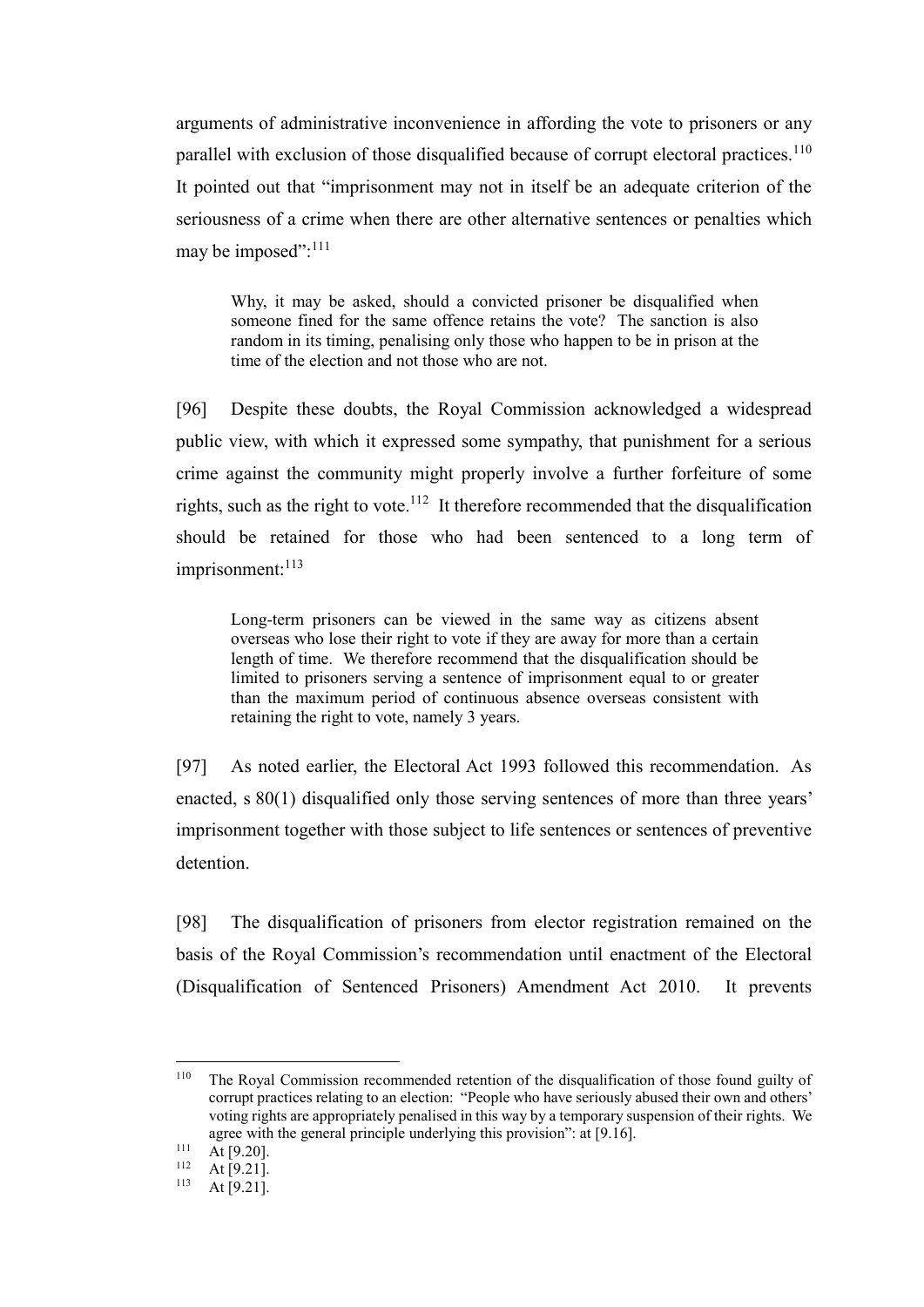registration by any person detained in a prison under sentence after commencement of the Act.

### **Issues on the appeal**

[99] In the Courts below the appellants argued that the whole of s 74 was entrenched.<sup>114</sup> In response the Attorney-General contended, as is contended in this Court too, that the text and structure of s 268(1)(e) entrenches only the age of elector eligibility. On this basis the Solicitor-General argues that s 74 cannot be read to confer an "overarching right to vote" such as "is to be found in treaties and constitutions (including unwritten ones) or in bills of rights" and that the authorities from Canada and other jurisdictions cited by the appellants are not in point because they arise in a different constitutional context. The Solicitor-General argues that an interpretation of s  $268(1)(e)$  which confines what is reserved to the age qualification "enables content" to be given to the opening words of s 74(1) ('Subject to the provisions of this Act ...')". That argument was successful in the High Court and Court of Appeal.

[100] In this Court, the principal argument for the appellants was that it was not necessary to establish that other qualifications contained in s 74 (based on citizenship and residency) were entrenched. The appellants suggested such elements were not essential to the right to vote and could be treated as machinery or "modalities" of the right, not in themselves entrenched or reserved. Such elements could be "regulated" by legislation passed in the usual manner, without 75 per cent majority. What was clearly entrenched they say, however, was the provision that "every adult person is qualified to be registered", an expression of universal suffrage they say is reserved by s 268(1)(e). The appellants point out that the limits on prisoner voting rights enacted in 1993 and following the recommendation of the Royal Commission were enacted in s 80 by unanimous vote in Parliament, setting a benchmark that could only be extended by a 75 per cent majority of the members of the House of Representatives. Only as a fall-back argument did the appellants put forward their original argument in the lower Courts that s 74 as a whole is entrenched by s  $268(1)(e)$ .

<sup>114</sup> <sup>114</sup> *Taylor v Attorney-General* [2016] NZHC 355, [2016] 3 NZLR 111 (Fogarty J) [HC judgment]; and *Ngaronoa v Attorney-General* [2017] NZCA 351, [2017] 3 NZLR 643 (Winkelmann, Asher and Brown JJ) [CA judgment].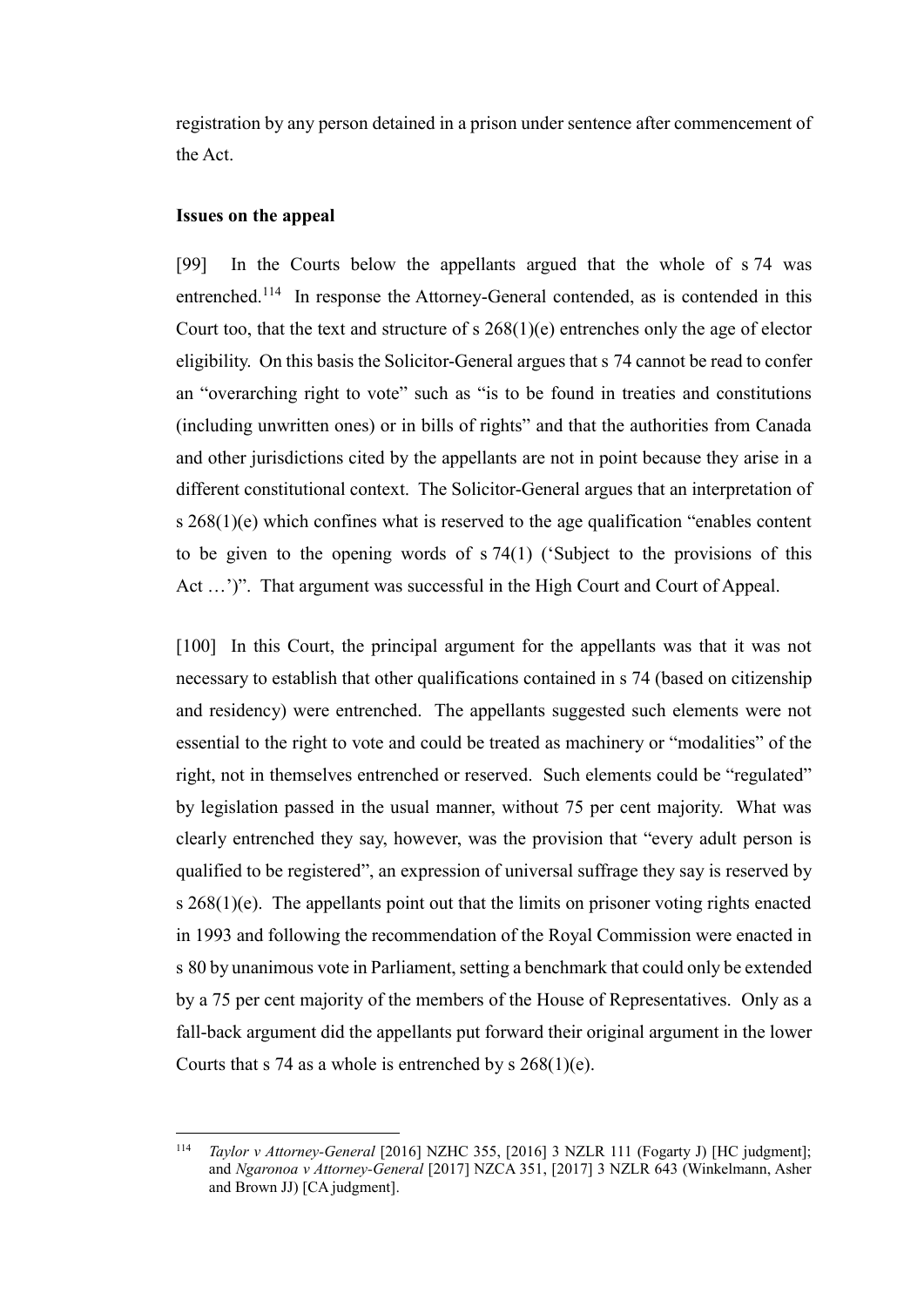<span id="page-35-0"></span>[101] The primary argument advanced by the appellants is one of some difficulty. It requires some aspects of s 74 to be treated as essential qualification and others as mechanical provisions not subject to entrenchment. It is not easy to identify which fits into which category. It also strikes me as implausible that elements of qualification such as citizenship and permanent residency could be regarded as other than fundamental to qualification as an elector. For the reasons given in what follows and as already foreshadowed I am of the view that s 74 as a whole is entrenched by s  $268(1)(e)$ . I reach that conclusion on the text and structure of s  $268(1)(e)$ . But I consider it is a conclusion also consistent with the context of electoral rights and is not inconsistent with the legislative history.

[102] Although the removal of voting rights from all sentenced prisoners was in form an amendment of s 80 (by expansion of disqualification) rather than an amendment of s 74 (the qualification provision), the amendment in substance amends or abrogates the entrenched qualification contained in s 74. I consider that adding to the scope of the disqualification of prisoners amounts to alteration of the qualification provided by s 74 and that it required a majority of 75 per cent of the members of the House of Representatives to comply with  $s \, 268(1)(e)$ . In effect this is what was submitted by the appellants based on the fact that s 80 was passed unanimously. I take the view that it follows not from the original unanimous vote (although that does add moral force) but from the structure and text of s 74 and its relationship with the disqualification provision, as explained at [\[157\]](#page-54-0)[–\[158\].](#page-54-1)

[103] I consider that the New Zealand Bill of Rights Act is an aid to interpretation of the Electoral Act, as Fogarty J in the High Court treated it but contrary to the view taken in the Court of Appeal. In particular, I do not accept that s 6 of the New Zealand Bill of Rights Act (which requires a rights-consistent meaning where such meaning can be given) has no application to a "manner and form" provision such as s 268. And I would not follow the Court of Appeal decision in *Terranova Homes & Care Ltd v*  Service and Food Workers Union Nga Ringa Tota Inc,<sup>115</sup> relied on by the Court of Appeal in the present case, if it is taken to suggest a general approach that s 6 of the New Zealand Bill of Rights Act does not require a preference for an interpretation that

<sup>115</sup> Terranova Homes & Care Ltd v Service and Food Workers Union Nga Ringa Tota Inc [2014] NZCA 516, [2015] 2 NZLR 437.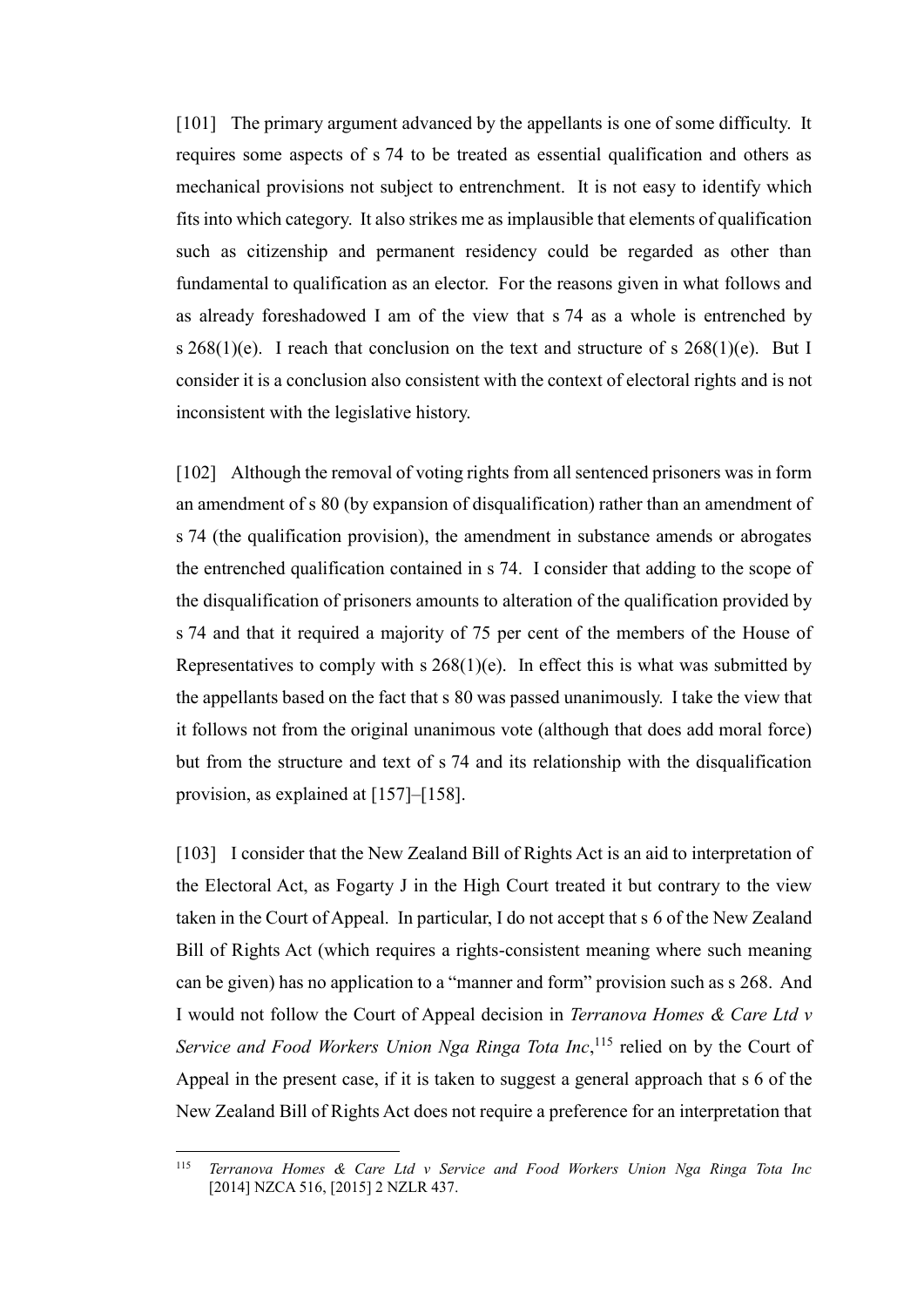is more consistent with the protection of rights. I explain my reasons for this view briefly in what follows because I would reach the conclusion that all qualifications in s 74 are entrenched by s 268(1)(e) even without recourse to s 6 of the New Zealand Bill of Rights Act.

### **The relevance of rights in interpretation of s 268(1)(e)**

[104] It is accepted by the Attorney-General in the present appeal that s 80 as amended in 2010 is inconsistent with the New Zealand Bill of Rights Act and is not a justifiable limitation in a free and democratic society. In this, the Attorney-General maintains the position taken in *Attorney-General v Taylor*.<sup>116</sup> The question for the Court is not therefore consistency with s 12 of the New Zealand Bill of Rights Act but rather whether the 2010 amendment of s 80 was in substance amendment of s 74 of the Electoral Act which required enactment by a majority of 75 per cent of the members of the House of Representatives. That turns on the meaning of s 268(1)(e) in which the context of electoral rights in itself is important.

[105] The importance of electoral rights is emphasised by recognition in the New Zealand Bill of Rights Act that the right to vote of each citizen is a fundamental human right and that limitations on rights are only acceptable if they can be "justified in a free and democratic society".<sup>117</sup> Implicit in s 5 as well as in s 12 of the New Zealand Bill of Rights Act is the notion that democracy is a foundational principle of the legal order. But indeed that is also inherent in New Zealand's democratic form of government under successive electoral legislation based on universal suffrage since 1893. The New Zealand Bill of Rights Act supports these processes of democracy which are essential for the legitimacy of law-making.

[106] The Court of Appeal in the present case applied its earlier decision in *Terranova Homes* in taking the view that s 6 of the New Zealand Bill of Rights Act could not be applied in the interpretation of  $s$  268(1)(e) because it does not require preference for a tenable rights-consistent interpretation unless another tenable interpretation is "inconsistent" with the New Zealand Bill of Rights Act.<sup>118</sup> Since the

<sup>116</sup> <sup>116</sup> *Attorney-General v Taylor* [2018] NZSC 104.

<sup>&</sup>lt;sup>117</sup> New Zealand Bill of Rights Act 1990, ss 12 and 5 respectively.<br><sup>118</sup> See CA indemnat t [25], [29]

See CA judgment at  $[35]$ – $[38]$ .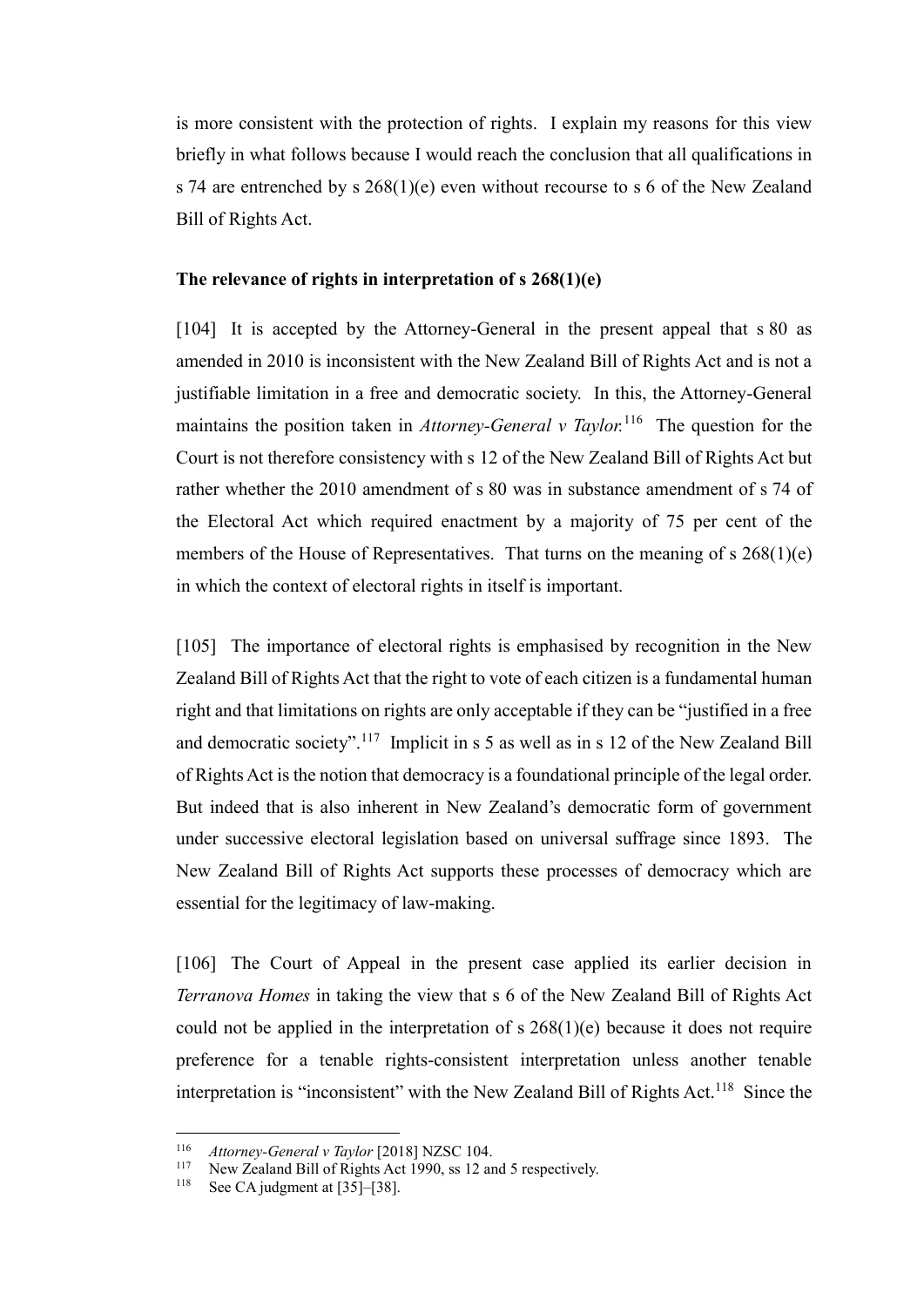Court considered a more restricted scope of the entrenchment section did not itself amount to breach of the right in s 12 and so could not be said to be "inconsistent" with the right to vote, it was of the view that s 6 did not require preference for an interpretation that provided better protection:

[38] As noted in *Terranova*, the fact that an interpretation may offer less protection of a given right than that afforded in the Bill of Rights does not mean that that interpretation is one that is inconsistent with the Bill of Rights. Section 6 does not mandate an interpretation that replicates the extent of protection afforded under the Bill of Rights but rather only requires a preference for a rights-consistent interpretation over one that is inconsistent. Here, because neither interpretation can be seen as inconsistent with s 12 of the Bill of Rights, we do not consider s 6 is engaged.

[107] The Court of Appeal also considered that s 6 had no application to a "manner" and form" provision such as s 268 because the manner of enactment in itself could not infringe a substantive right under the New Zealand Bill of Rights Act. It also regarded s 6 as applying only where a tenable interpretation would be inconsistent with a protected right. Otherwise, it thought, there would be "replication" of the protection under the New Zealand Bill of Rights Act.

[108] I am unable to agree with this approach. It mistakes the constitutional position occupied by both the New Zealand Bill of Rights Act and the Electoral Act.

[109] The rights contained in the New Zealand Bill of Rights Act are not set apart from the general legal order. They express values that have been legislatively identified as fundamental to it. As Cooke P pointed out in *R v Goodwin:*<sup>119</sup>

The Bill of Rights Act is intended to be woven into the fabric of New Zealand law. To think of it as something standing apart from the general body of law would be to fail to appreciate its significance; … .

[110] The qualification of voters in the Electoral Act bears directly on the human right to vote. Section 268(1)(e) is properly understood as protecting that right and the principle of universal suffrage. The Electoral Act is the foundation of law-making legitimacy in a representative democracy. The very fact that the provisions in the Act regarded as fundamental have been the subject of entrenchment for more than 60 years is recognition of its status.

 $\overline{a}$ <sup>119</sup> *R v Goodwin* [1993] 2 NZLR 153 (CA) at 156.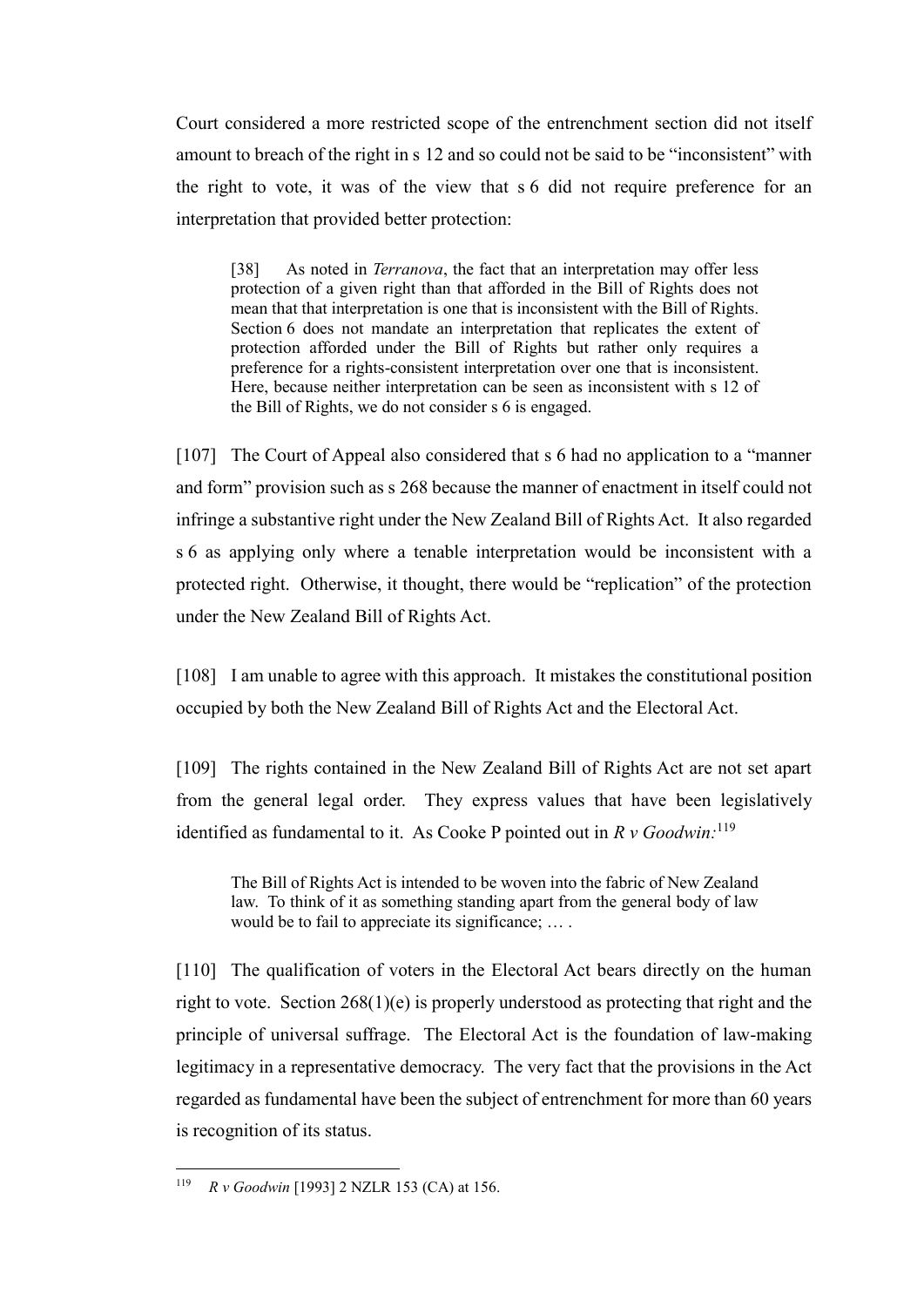[111] The New Zealand Bill of Rights Act, as its long title makes clear, was enacted "to affirm, protect, and promote human rights and fundamental freedoms in New Zealand". The purpose of protection and promotion means that interpretations which protect and promote rights are to be preferred in application of s 6 of the Act. Where a provision is enacted to provide protection for fundamental rights, as the entrenchment of s 268 clearly has as its purpose both in its text and context in the Electoral Act and as explained in the legislative history referred to below at [\[139\]](#page-47-1)[–\[156\],](#page-53-0) it should be construed to promote that protective purpose where it can be.

[112] Although I consider that s  $268(1)(e)$  in its own terms protects all qualifications of electors contained in s 74 from bare majority amendment or repeal, if there had been any doubt (such as was expressed in Parliament in 1975), I consider that the enactment of the New Zealand Bill of Rights Act compels the interpretation that better protects and promotes the right to vote and the democratic values behind the Bill of Rights Act.

[113] I consider McGrath J was right when in *Zaoui v Attorney-General*<sup>120</sup> he expressed the view that s 6 of the New Zealand Bill of Rights Act requires the court to prefer the meaning which is least infringing of protected rights:

[36] These provisions require the Court to prefer an interpretation consistent with protected rights where one is reasonably available: *Ministry of Transport v Noort* [1992] 3 NZLR 260 at p 272; *Quilter v Attorney-General*  [1998] 1 NZLR 523. Section 4 precludes the Court from reading the legislative text in a way which nullifies it or is so inconsistent with the statutory purpose as to do violence to its scheme. But subject to those limits these provisions require the Court to apply the meaning of the text that is most in accordance with the freedoms protected by the Bill of Rights. In doing so … the first step is to identify the meanings that are reasonably available and then to consider which of them least infringes on the protected rights. Depending on what those inquiries show it may be necessary to ascertain the extent to which the right is limited and whether effect can be given to it.

[114] Section 6 is to be construed to give effect to the purpose of the New Zealand Bill of Rights Act in promoting and protecting human rights whenever an enactment "can" be interpreted to do so. It requires preference for the meaning which is most

<sup>&</sup>lt;sup>120</sup> *Zaoui v Attorney-General* [2005] 1 NZLR 577 (CA).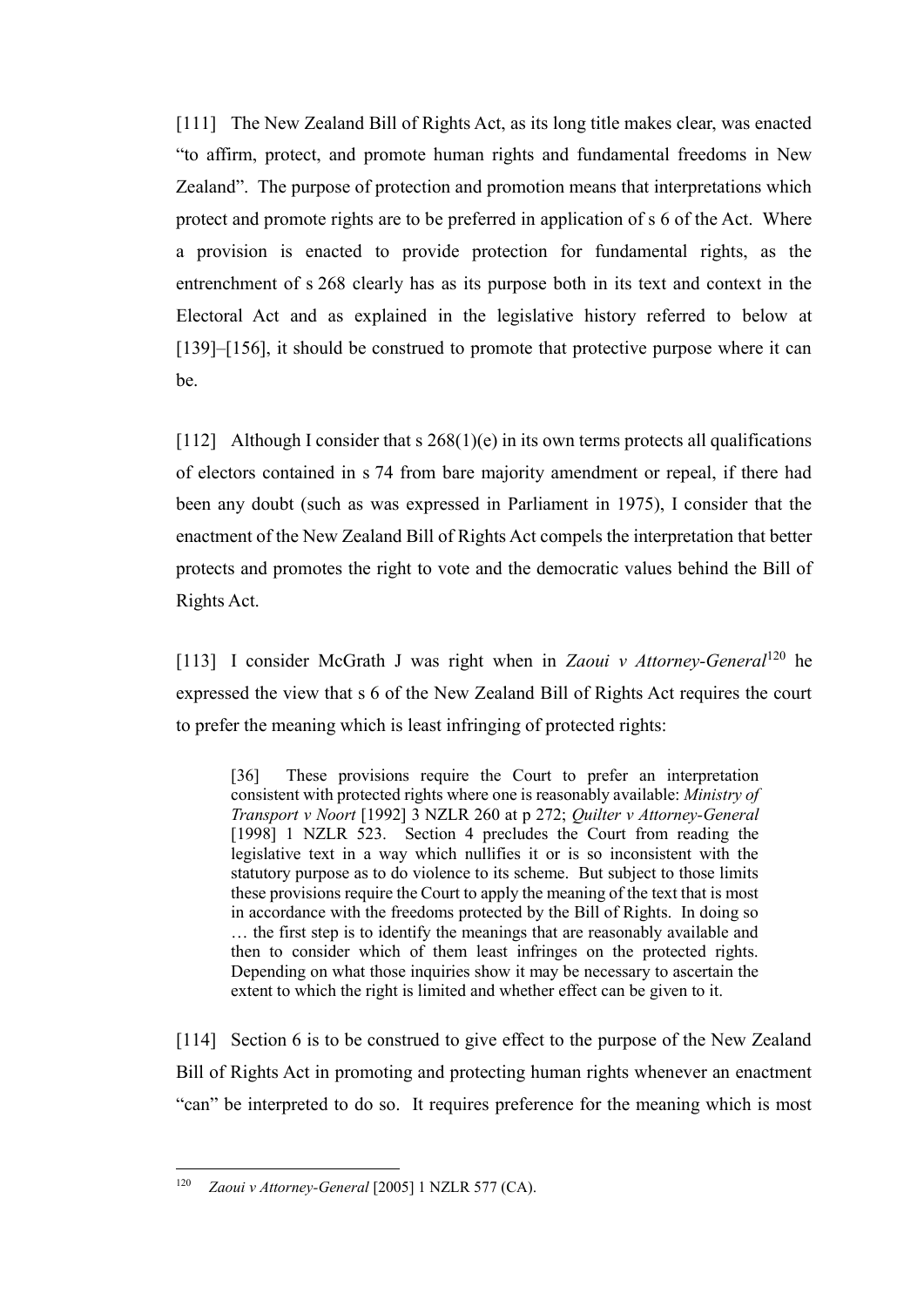protective of and best promotes human rights whenever such a meaning is tenable. The approach applies to provisions which themselves have the purpose of promoting or protecting human rights, as I consider is the purpose of the entrenchment of elector qualification in s 268. This is not to "replicate" the protection provided in the New Zealand Bill of Rights Act but to ensure that a provision supportive of a fundamental right is best fit for purpose. I consider that the Court of Appeal proceeded on a narrow view of the scope of s 6 of the New Zealand Bill of Rights Act which has no support in the language of that provision. Section 6 does not require an available meaning to be "inconsistent" with rights as a threshold for the preference in interpretation it directs. And it is difficult to see that the purpose of the New Zealand Bill of Rights Act in protecting and promoting human rights can be met if it is confined in this way. It is an approach that counsel for Mr Taylor was right to suggest smacked of the "austerity of tabulated legalism"<sup>121</sup> that is inappropriate for legislation properly seen as constitutional.

### **Qualification of electors under s 74**

[115] In general only those qualified to vote and who are enrolled or have applied to be registered as electors before polling day are qualified to vote under s 60 of the Electoral Act. In addition, under s 60(f) any member of the Defence Force who is outside New Zealand if 18 years or over on polling day may vote in the district in which he or she resided immediately before leaving New Zealand.

[116] "Qualification of electors" is dealt with in ss 74 to 81 of the Act. Section 75 deals with registration in respect of more than one electoral district. Sections 76–79 deal with the option of Maori who are qualified to register either as an elector of a Maori electoral district or as an elector of a General electoral district. The sections of general application under the heading "Qualification of electors" are s 74, itself headed "Qualification of electors" and s 80 headed "Disqualification for registration". Section 81 is machinery for notification of disqualification under  $s$  80.<sup>122</sup>

<sup>121</sup> <sup>121</sup> *Minister of Home Affairs v Fisher* [1980] AC 319 (PC) at 328 per Lord Wilberforce.

Section 81 requires the prison manager of the prison in which a sentenced prisoner is first received to forward a notice within seven days of receiving the prisoner to the Electoral Commission.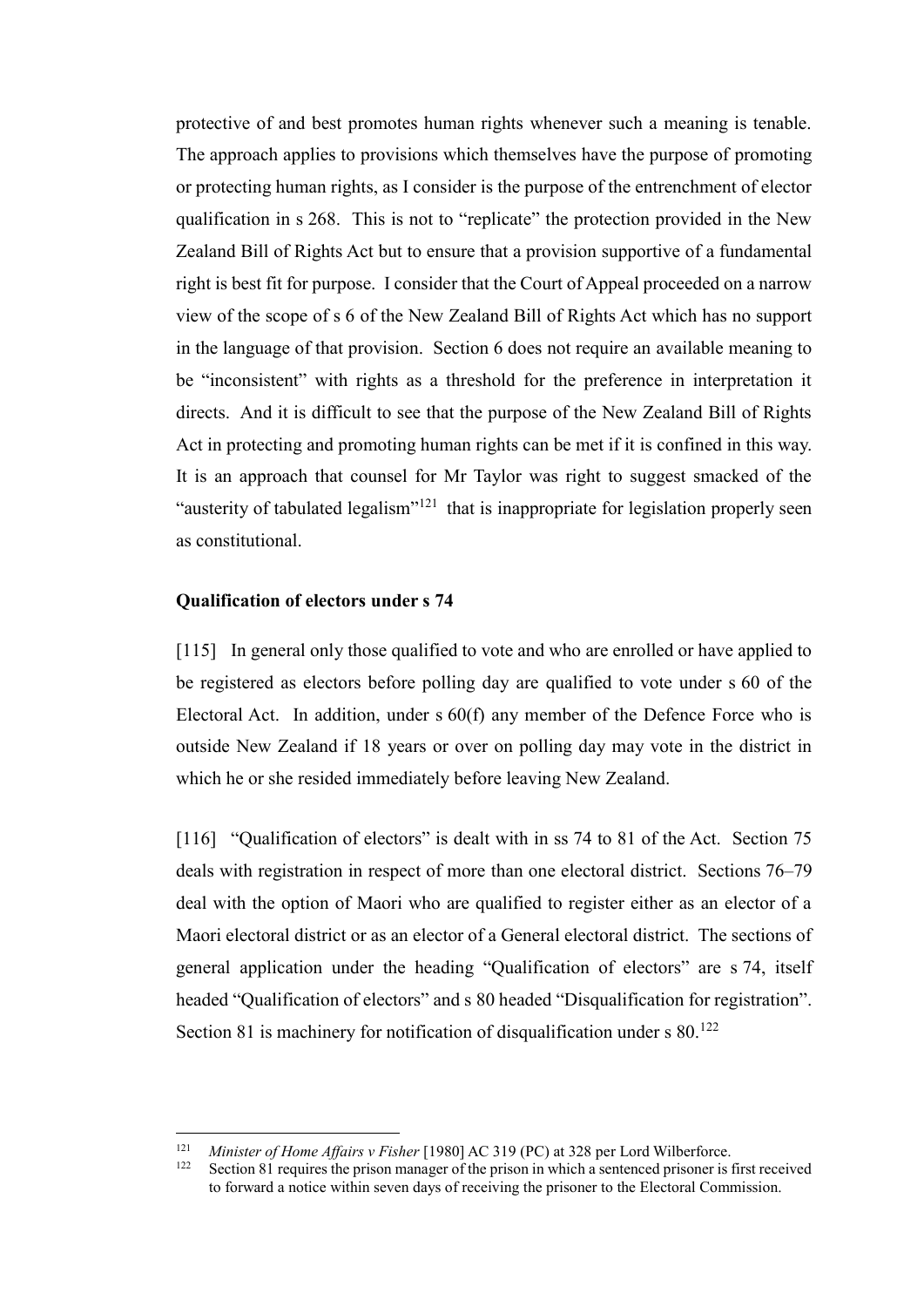<span id="page-40-0"></span>[117] Section 74 is in the following terms:

### **74 Qualification of electors**

- (1) Subject to the provisions of this Act, every adult person is qualified to be registered as an elector of an electoral district if—
	- (a) that person is—
		- (i) a New Zealand citizen; or
		- (ii) a permanent resident of New Zealand; and
	- (b) that person has at some time resided continuously in New Zealand for a period of not less than 1 year; and
	- (c) that electoral district—
		- (i) is the last in which that person has continuously resided for a period equalling or exceeding 1 month; or
		- (ii) where that person has never resided continuously in any one electoral district for a period equalling or exceeding 1 month, is the electoral district in which that person resides or has last resided.
- (2) Where a writ has been issued for an election, every person—
	- (a) who resides in an electoral district on the Monday before polling day; and
	- (b) who would, if he or she continued to reside in that electoral district until the close of polling day, have continuously resided in that electoral district for a period equalling or exceeding 1 month,—

shall (whether or not he or she does so continue to reside in that electoral district) be deemed, for the purposes of subsection  $(1)(c)$ , to have completed on that Monday a period of 1 month's continuous residence in that electoral district.

[118] Section 80, as amended in 2010, disqualifies from registration as electors three principal categories of persons: those who have not been in New Zealand within the last three years (in the case of New Zealand citizens) or within the last 12 months (in the case of permanent residents); those who are sentenced prisoners or who under criminal justice provisions have been detained in a hospital for mental health reasons; and those whose names are on the Corrupt Practices List made out for any electoral district.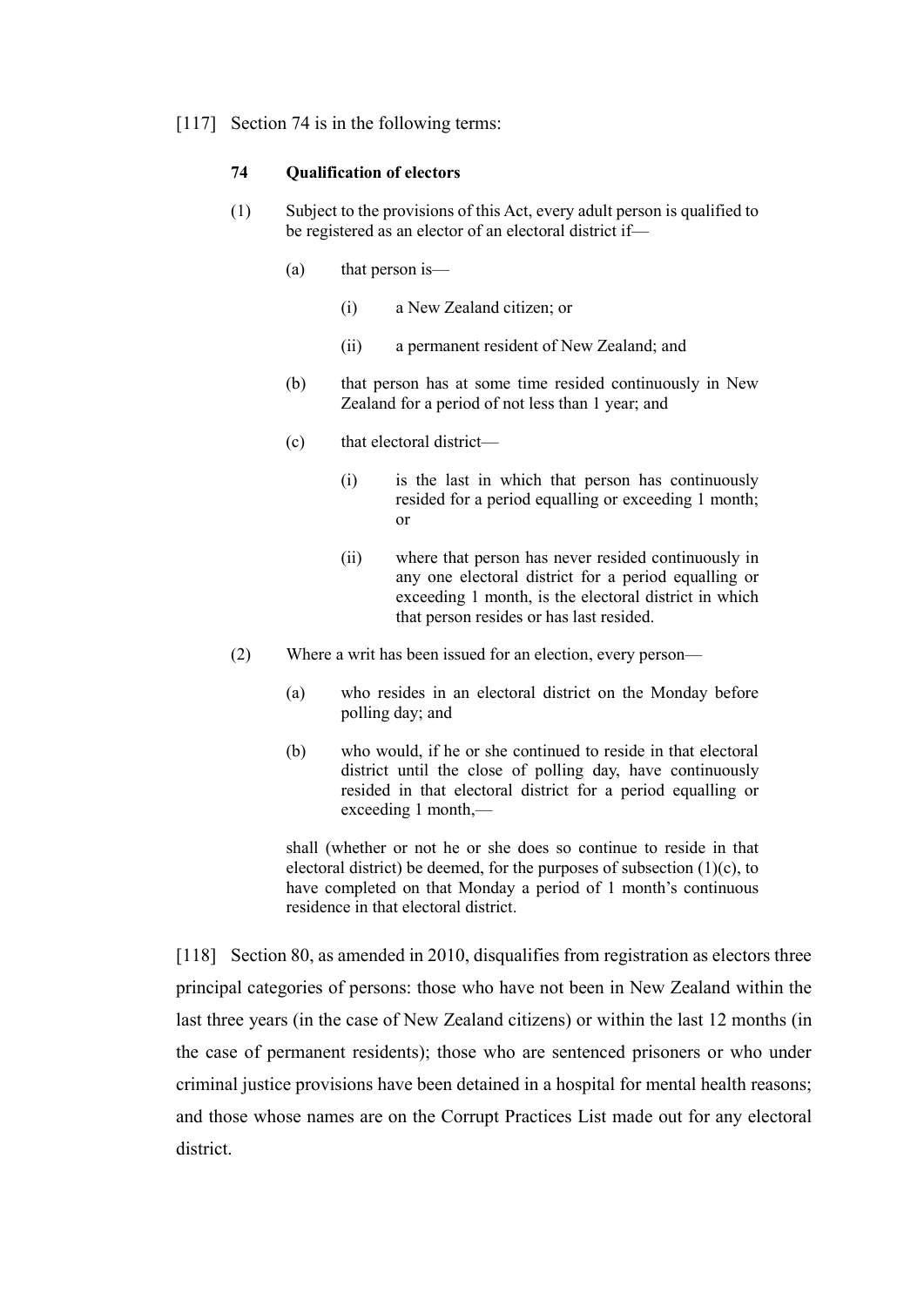[119] As indicated at [\[90\]](#page-31-0)[–\[98\],](#page-33-0) disqualification of those detained in mental institutions, those on the Corrupt Practices List, and at least some sentenced prisoners has featured in all electoral acts since 1852. Since the 1956 Act amendment to the entrenched provisions has required a parliamentary majority of 75 per cent of the members of the House of Representatives. Neither in the 1956 Act nor in the 1993 Act, however, has the general disqualification provision (s 80 in the 1993 Act) itself been entrenched.

[120] The amendment to s  $80(1)(d)$  in 2010 extended disqualification from those serving sentences of three years or more to disqualify all serving prisoners from registration as voters in the following terms:

### **80 Disqualifications for registration**

…

- (1) The following persons are disqualified for registration as electors:
	- (d) a person who is detained in a prison pursuant to a sentence of imprisonment imposed after the commencement of the Electoral (Disqualification of Sentenced Prisoners) Amendment Act 2010:

## **Entrenchment of elector qualification or age only?**

<span id="page-41-0"></span>[121] Section 268(1)(e) deals with entrenchment in relation to s 74 and its meaning is the critical issue on the appeal. But because the arguments made on the appeal in part turn on the way in which other provisions entrenched are referred to and the consistency of expression, it is necessary to set out the section in full:

## **268 Restriction on amendment or repeal of certain provisions**

- (1) This section applies to the following provisions (hereinafter referred to as **reserved provisions**), namely,—
	- (a) section 17(1) of the Constitution Act 1986, relating to the term of Parliament:
	- (b) section 28, relating to the Representation Commission:
	- (c) section 35, and the definition of the term General electoral population in section  $3(1)$ , relating to the division of New Zealand into electoral districts after each census: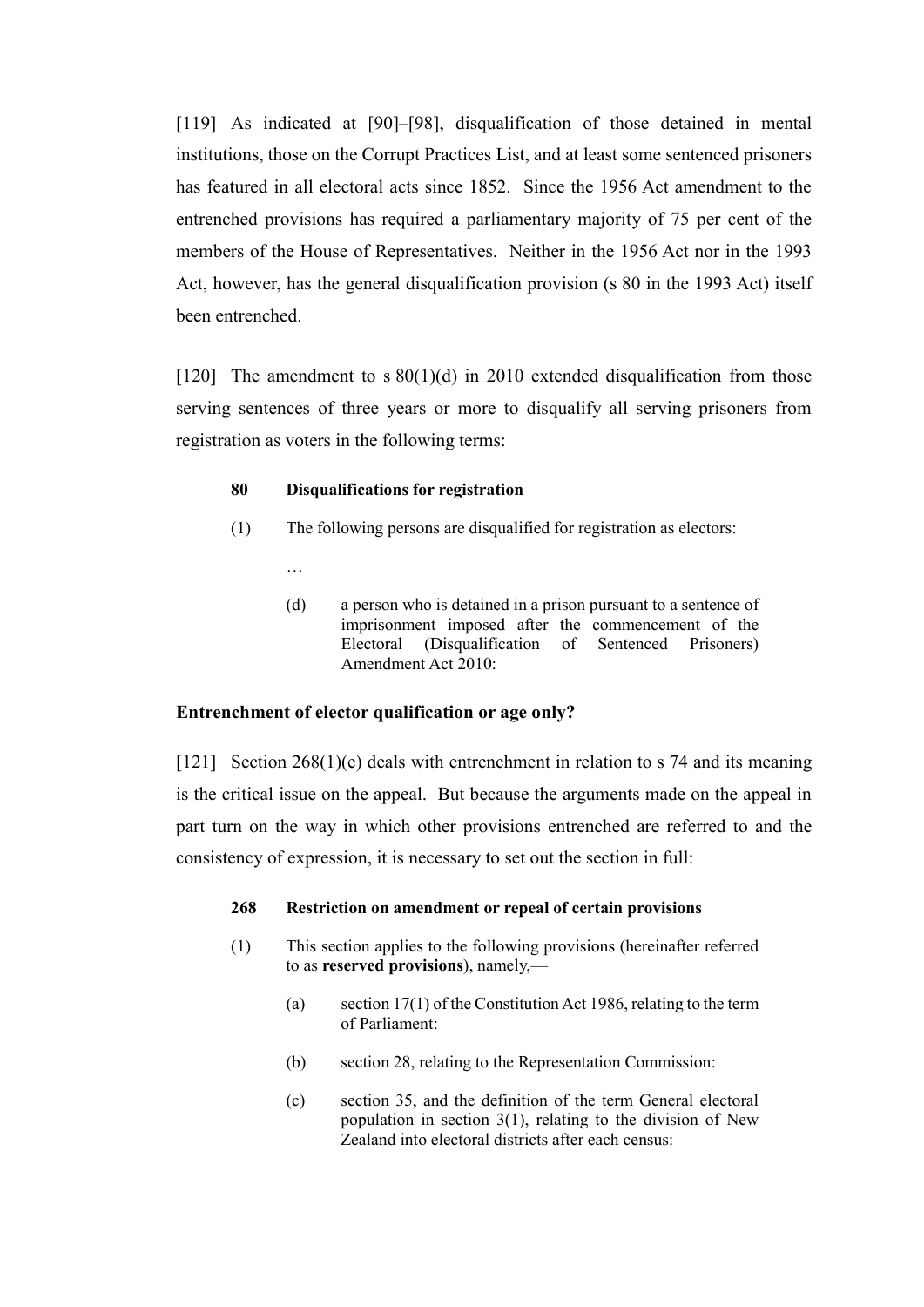- (d) section 36, relating to the allowance for the adjustment of the quota:
- (e) section 74, and the definition of the term adult in section 3(1), and section 60(f), so far as those provisions prescribe 18 years as the minimum age for persons qualified to be registered as electors or to vote:
- (f) section 168, relating to the method of voting.
- (2) No reserved provision shall be repealed or amended unless the proposal for the amendment or repeal—
	- (a) is passed by a majority of 75% of all the members of the House of Representatives; or
	- (b) has been carried by a majority of the valid votes cast at a poll of the electors of the General and Maori electoral districts:

provided that this section shall not apply to the repeal of any reserved provision by a consolidating Act in which that provision is re-enacted without amendment and this section is re-enacted without amendment so as to apply to that provision as re-enacted.

[122] In most of the paragraphs in s 268(1) there is reference to a single section, together with a description of what it is about. Only paras (c) and (e) also refer to and therefore entrench definitions contained in s 3(1).

[123] In the case of para (c), the definition referred to is the definition of the term "general electoral population". The description given in para (c), "relating to the division of New Zealand into electoral districts after each census," is appropriate only to refer to s 35 rather than to the definition embedded in it and separately entrenched.

[124] Paragraph (e) is the only paragraph not containing a description of the section referred to (s 74). It also refers not only to the definition of adult in s 3(1) but also to the prescription of 18 years in s 60(f), relating to eligibility to vote for servicemen overseas. All other paragraphs (apart from the definition referred to in (c)) refer simply to the single section entrenched.

[125] I am unable to read the text of s  $268(1)(e)$  as limiting the reference to s 74 by the words "so far as those provisions prescribe 18 years as the minimum age", therefore entrenching only the age of 18 years and not the other qualifications for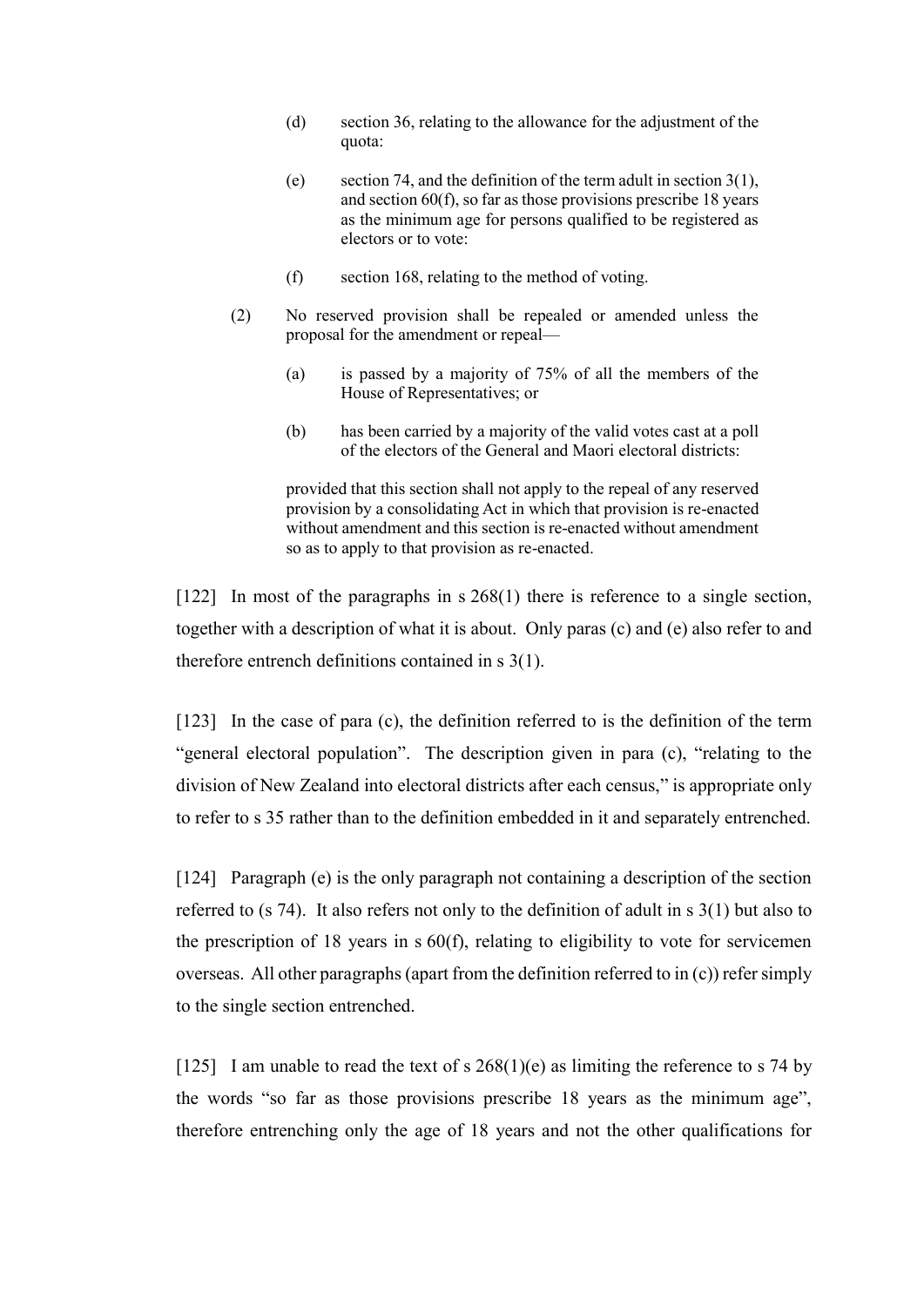registration as an elector.<sup>123</sup> I consider that the subsection scans more naturally as a reference to s 74, followed by an expansion ("and") to include the definition in s 3(1) of "adult" and a reference to the age of eligibility of overseas servicemen contained in s 60(f). The sense of the clause "so far as those provisions prescribe 18 years as the minimum age for persons qualified to be registered as electors or to vote" seems to me to apply to the second two provisions mentioned: the definition of adult in s 3(1) and the reference to 18 years in relation to s 60(f).

[126] First, that is the scheme of the references to the other sections in s 268(1)(a)–(d) and (f) even if s 74 is not described, as the other provisions are. Each identifies a section of the Act which is subject to entrenchment. None of the other paragraphs purport to qualify or limit the scope of the sections referred to. The clauses describing the effect of the sections are not substantive. Since s 74 is identified in its own terms as being concerned with the "qualification of electors", the absence of a description in itself is not of significance. This interpretation is consistent with the structure of para (c) which also indicates first the identification of s 35 and then adds to it "*and* the definition of the term general electoral population in section  $3(1)$ ", <sup>124</sup> in what is clearly addition to the entrenchment of the principal provision referred to, as I think the references to ss  $3(1)$  and  $60(f)$  are additions to the identification of s 74 for the purposes of entrenchment in s  $268(1)(e)$ .

[127] "Those provisions" refer to the provisions which are additional to the reference to s 74, s 3(1) and s 60(f). Their entrenchment is appropriately limited because both cover wider matters than qualification as an elector, the burden of s 74. In the case of s 3(1) the definition has general application in the Act. There is no equivalent obvious reason to limit the entrenchment of s 74, providing for qualification as electors. With respect to these additional provisions, it is perfectly sensible to limit the entrenchment "so far as those provisions prescribe 18 years as the minimum age for persons qualified to be registered as electors or to vote".

[128] Secondly, the internal scheme of s  $268(1)(e)$  is I think consistent with that reading. Section 74 is referred to first and separated by a comma from the introduction

<sup>123</sup> <sup>123</sup> Compare the reasons given by Ellen France J above at [\[36\].](#page-12-1)<br><sup>124</sup> Emphasis added

Emphasis added.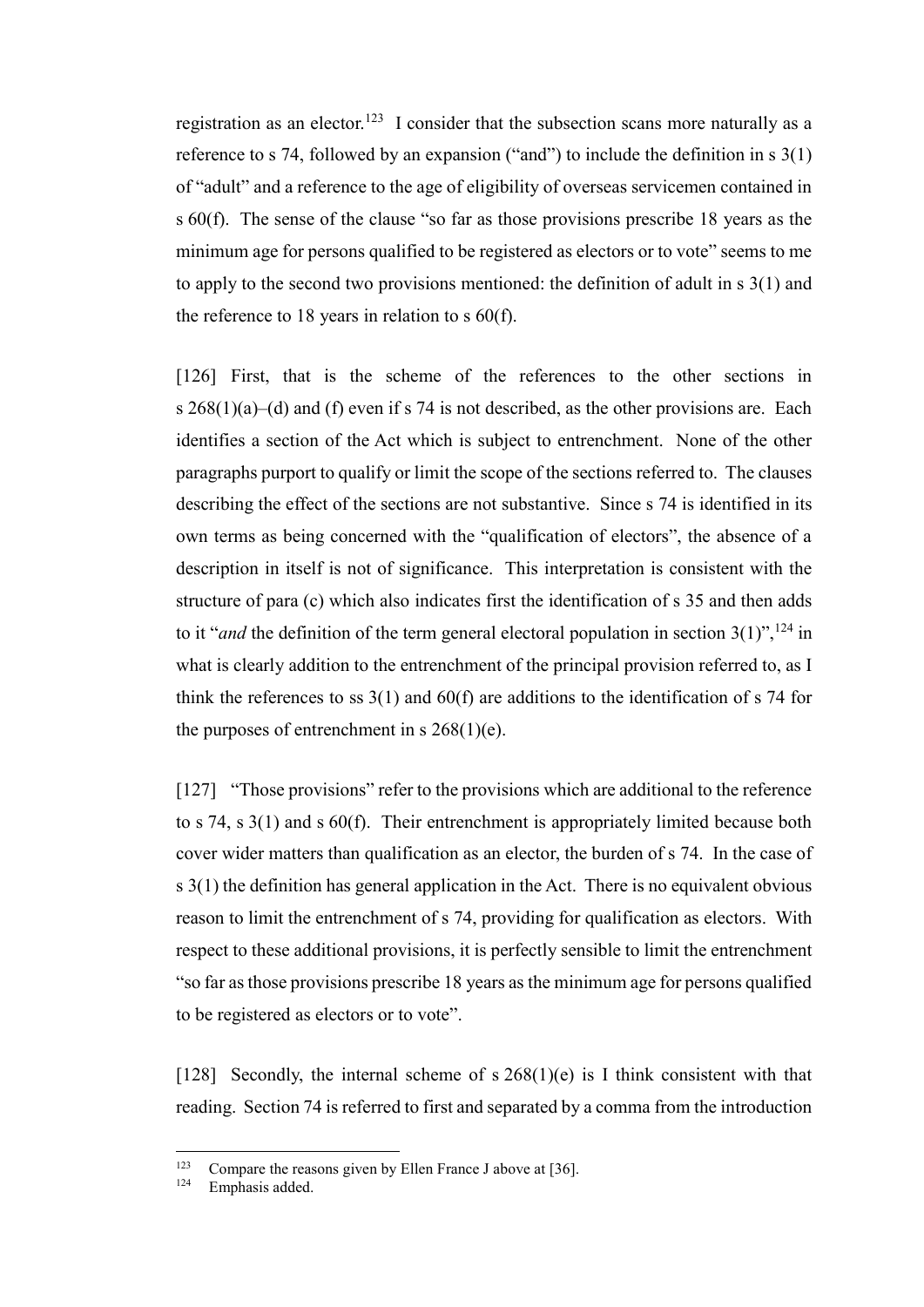of reference by conjunction to "the term adult in section  $3(1)$ ". If the entrenchment was intended to apply only to "the term adult as used in s 74 and defined in s 3(1)" it would have been more natural to refer to it in that way and sequence, tying the reference to s 74 to the term "adult".

[129] Nor do I accept the view taken in the Court of Appeal and endorsed in the reasons of the other members of this Court that reference to s 74 is necessary to "prescribe 18 years as the minimum age for persons qualified to be registered as electors or to vote".<sup>125</sup> That does not seem to be accurate in relation to the reference to s 60(f), which is complete in itself without reference to s 74 and indeed is directed at a special entitlement to vote, rather than qualification for registration.

[130] In relation to the definition of adult in  $s(1)$ , it seems overly technical to emphasise the reference to the definition as necessarily pulling in the principal provision in which it is used. That is of course formally the case, but it seems to me that the limitation ("so far as") is directed at the actual effect and perhaps arises from the attempt to straddle the effect of two different approaches (the definitional use of s  $3(1)$  and the explicit provision in s  $60(f)$ ). The limitation "so far as", if "those provisions" are a reference to ss  $3(1)$  and  $60(f)$ , makes it clear that it is only the aspects of ss 3(1) and 60(f) that bear on the minimum age that are entrenched. The structure of para (e) and the punctuation is not inconsistent with that reading and it strikes me as the natural sense. It was necessary for the draftsman to be specific about the entrenchment of part only of ss 3(1) and 60(f) but there was no basis for filleting the protection of s 74, a fundamental provision in the scheme of the Act designed to identify who qualifies as an elector.

[131] Thirdly, the expansion of the entrenchment provided in  $s \, 268(1)(e)$  to the definition in s 3(1) of the Act was necessary if entrenchment of the age of qualification (one aspect only of the qualifications provided for in s 74) was not to be avoided by change of the definition of "adult". The entrenchment of the age distinctly ensures that the age is protected from amendment, either by raising or lowering.

 $125$ See CA judgment at [74]; and the reasons given by Ellen France J above at [\[36\].](#page-12-1) See also *Taylor v Attorney-General* [2014] NZHC 2225, [2015] NZAR 705 at [74]–[75] per Ellis J.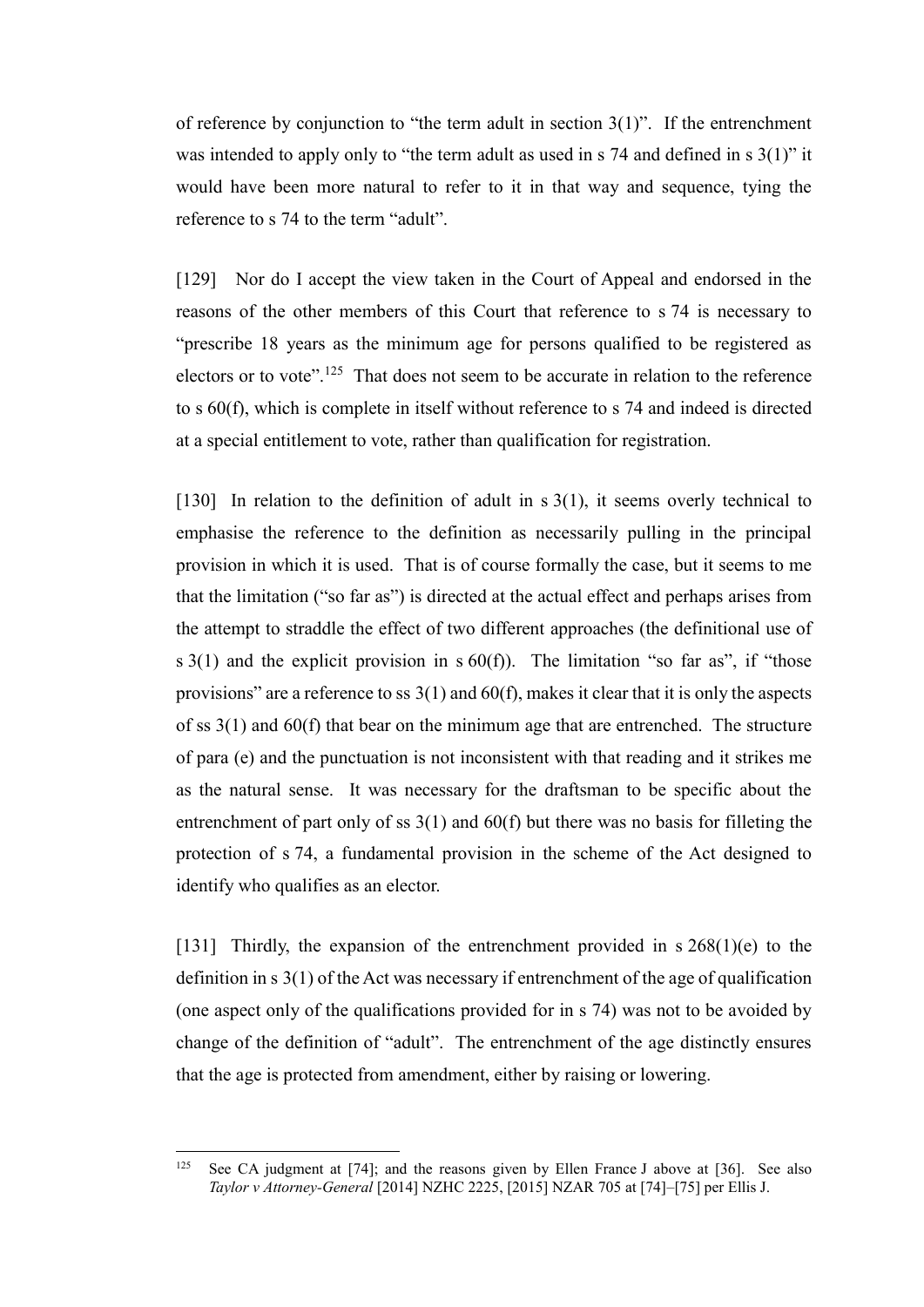[132] Fourthly and most importantly, it is highly improbable that in the scheme of the entrenched provisions referred to in s 268(1) the qualifications of electors would not be entrenched. They are fundamental to the democratic system and the expression of universal suffrage. I agree with the appellants that the expression "every adult person" expresses the essentiality of universal suffrage restricted only by age.

[133] The High Court of Australia has held in *Roach v Electoral Commissioner* that universal suffrage is now a historical constitutional fact in Australia protected by the requirement in the Australian Constitution that the Senate and House of Representatives be "directly chosen by the people":<sup>126</sup>

Because the franchise is critical to representative government, and lies at the centre of our concept of participation in the life of the community, and of citizenship, disenfranchisement of any group of adult citizens on a basis that does not constitute a substantial reason for exclusion from such participation would not be consistent with choice by the people.

The High Court held that legislative exclusion of all sentenced prisoners from voting was unconstitutional because it was not justified by any "substantial reason", although the former exclusion of prisoners serving sentences of three years or more was justified.

[134] The outcome of invalidity in *Roach* turns on the Australian Constitution. The present case is concerned not with constitutional validity or whether there is "substantial reason" to disenfranchise sentenced prisoners (an issue on which the High Court of Australia and the Supreme Court of Canada are in agreement that disqualification of all prisoners cannot be justified).<sup>127</sup> Rather, the question for this Court is whether there has been compliance with the entrenchment provision in s 268 of the Electoral Act. But in considering the meaning of s 268(1)(e), the context of electoral rights makes the approach taken by the High Court of Australia helpful, in recognising the universal suffrage implicit in reference to representatives "directly chosen by the people".

<sup>126</sup> *Roach v Electoral Commissioner* [2007] HCA 43, (2007) 223 CLR 162 at [7] per Gleeson CJ (who was in the majority but gave separate reasons).

<sup>127</sup> *Sauvé v Canada (Chief Electoral Officer)* 2002 SCC 68, [2002] 3 SCR 519. See also *Hirst v United Kingdom (No 2)* (2006) 42 EHRR 41 (Grand Chamber, ECHR).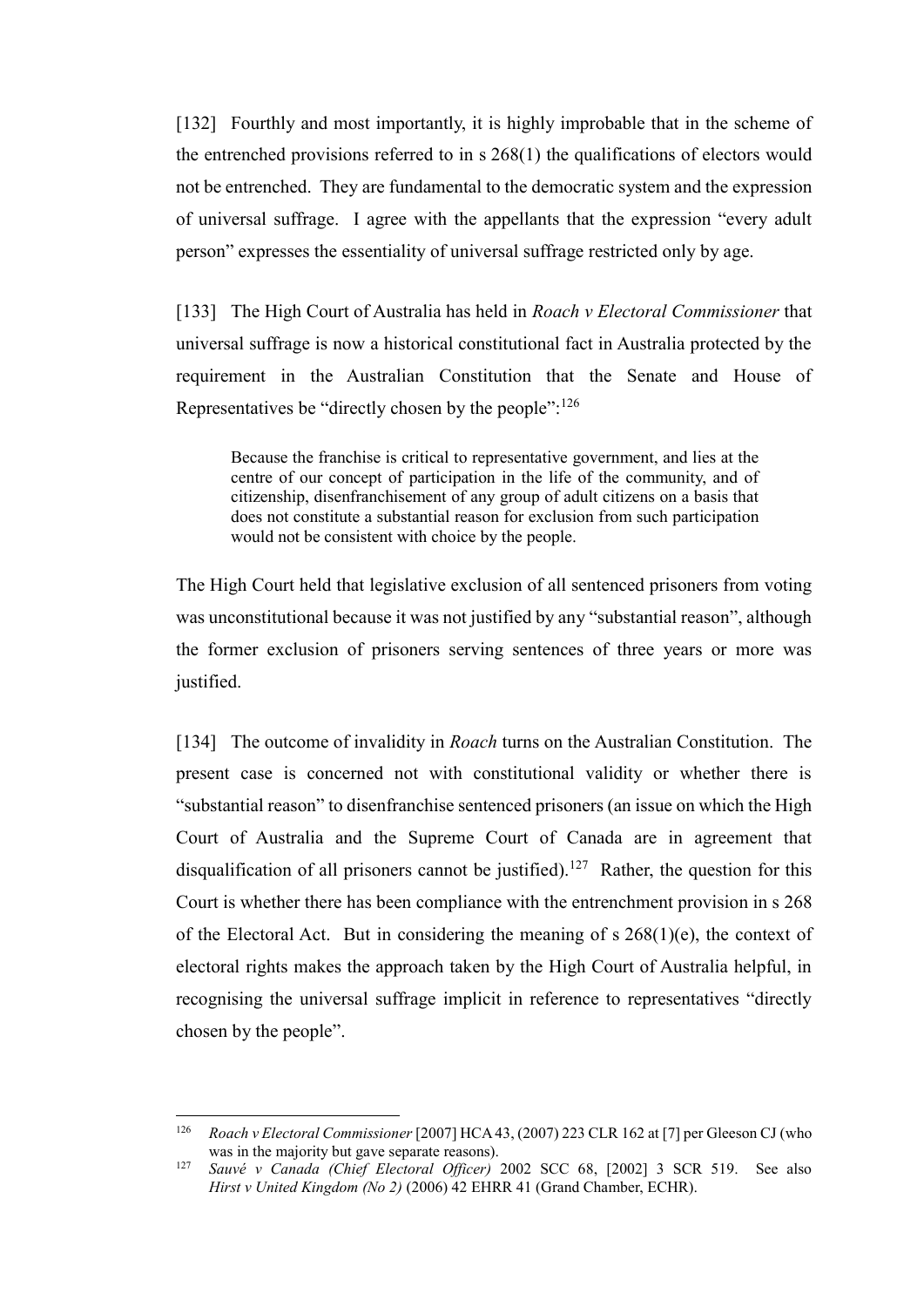[135] The provisions of the Electoral Act are more explicit recognition than an acknowledgement that representatives be "directly chosen by the people". Section 74 provides that "every adult person" qualifies as an elector. It is even more clearly a recognition of universal suffrage. Entrenchment means it is not possible to restrict the franchise by introducing for example a property qualification or excluding women because that would be to deny the qualification by s 74 of "every adult person". Unless entrenched, such amendment is theoretically possible. It is inconceivable that these elements would not be protected while the other elements referred to in s 268(1)(a)–(d) and (f) are.

[136] As already indicated, I consider that Fogarty J was right to take into account the right to vote recognised as a human right in s 12 of the New Zealand Bill of Rights Act when interpreting  $s \, 268(1)(e)^{128}$  Entrenchment seeks to protect fundamental elements of the electoral system and important values such as are authoritatively recognised in the New Zealand Bill of Rights Act. A rights-consistent approach to interpretation is required under s 6 of the New Zealand Bill of Rights Act when construing a provision intended to protect a fundamental right. But indeed, I think that the context of electoral participation, which underlies legislative and legal legitimacy in our order, makes it impossible to accept without unmistakeable language that the qualification of electors is protected only in the age prescribed and not to give effect to the purpose of protecting "every adult person" in qualifying as an elector if he or she meets the minimum age, the citizenship or permanent residency requirements, and the residential qualifications.

[137] Finally, I do not accept that the words "subject to the provisions of this Act" in s 74 support a narrow interpretation of s  $268(1)(e)$ .<sup>129</sup> At [\[157\]](#page-54-0)[–\[158\]](#page-54-1) I consider the effect of the disqualifications provided by s 80 of the Act. I accept that they modify the qualification of electors. That is not to treat the disqualifications as themselves "impliedly" entrenched. As explained at [\[157\],](#page-54-0) the effect of entrenching the qualification but not the disqualification is in my view that the disqualification may be removed by legislation passed in the ordinary manner but no additional disqualification can be adopted without 75 per cent majority vote or referendum. It

<sup>128</sup> <sup>128</sup> See HC judgment at [71]–[78].<br><sup>129</sup> Compare CA judgment at [80]<sup>-</sup>

Compare CA judgment at [80]; and the reasons given by Ellen France J above at [\[37\].](#page-12-2)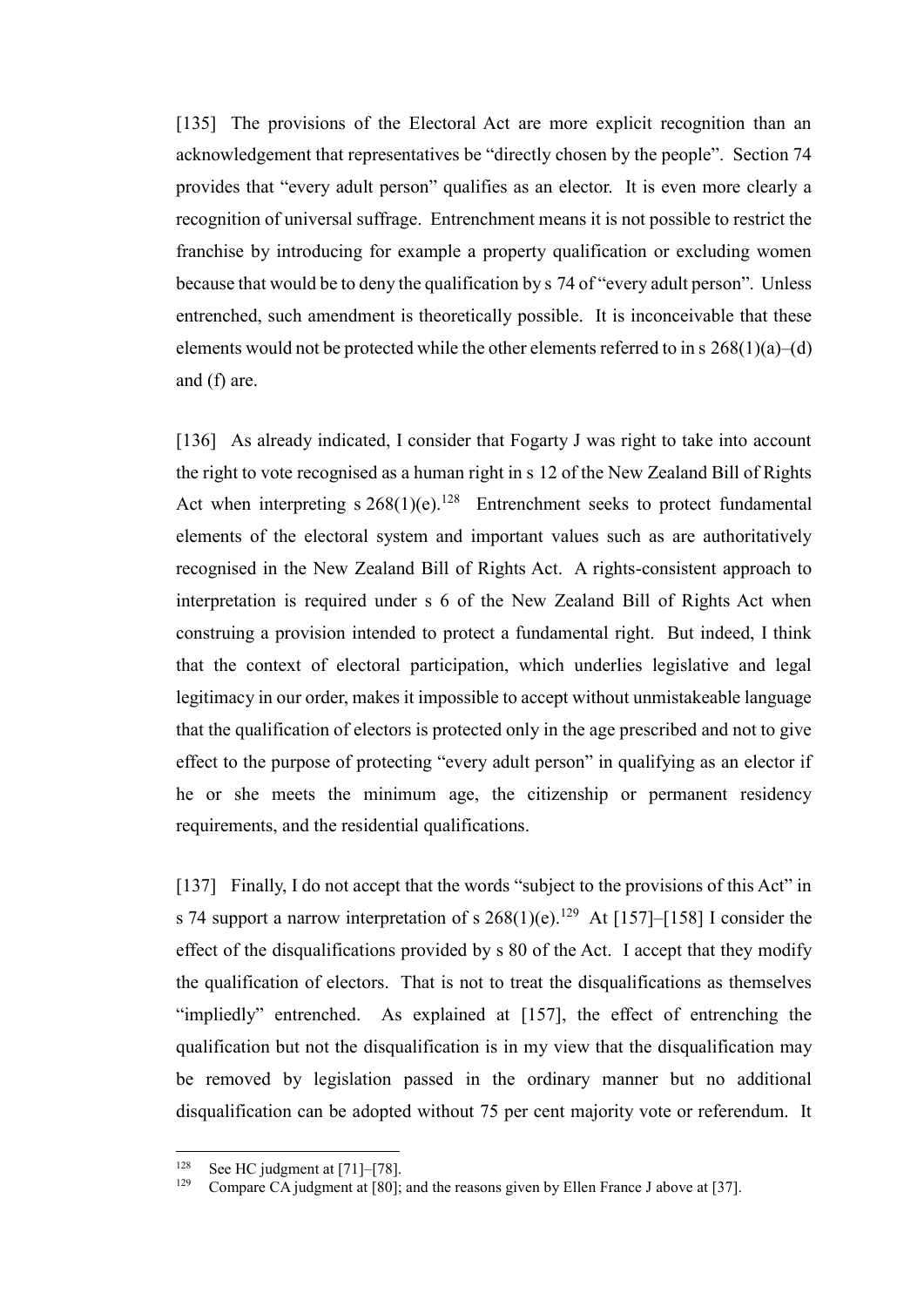does not follow from the fact that qualification is expressed to be "subject to the provisions of this Act" that the disqualifications enacted unentrenched would "effectively side-step the entrenchment of s 74", supporting the view that only the age is entrenched.<sup>130</sup> Expansion of or addition to the disqualification in s 80 would amend the qualifications settled in s 74. It is therefore necessary that they be passed by a 75 per cent majority of the members of the House of Representatives or by referendum. For present purposes it is enough to say that I do not accept that the words "subject to the provisions of this Act" in s 74 will have no meaning if s 74 is entrenched by s  $268(1)(e)$ .

<span id="page-47-0"></span>[138] I consider the meaning I prefer on the text and in light of the purpose of s 268(1)(e) is also not inconsistent with the legislative history, to which I now turn.

### **Legislative history**

<span id="page-47-1"></span>[139] The Electoral Act 1956 was enacted with bipartisan support and unanimously. In moving that the Bill be committed the Attorney-General, the Hon John Marshall, described it as "a major advance in the progress of democratic government in New Zealand".<sup>131</sup> It was an "attempt to place the structure of the law above and beyond the influence of Government and party". The Bill introduced a "unique … feature in the law" in the reserved or entrenched provisions "which place obstacles in the way of amending or repealing those reserved or entrenched sections".<sup>132</sup>

[140] Mr Marshall identified the six reserved provisions as:<sup>133</sup>

… the provisions relating to the life of Parliament, the method of voting, the constitution and order of reference of the Representation Commission, the age of voting, the total population, and the tolerance of five per cent. Clause 189A refers to the appropriate clauses in the Bill covering the points I have just enumerated.

[141] The purpose behind entrenchment was described by the Attorney-General:<sup>134</sup>

<sup>130</sup> <sup>130</sup> As the Court of Appeal thought at [80], in reasoning adopted by Ellen France J: see above at [\[37\].](#page-12-2)

<sup>&</sup>lt;sup>131</sup> (26 October 1956) 310 NZPD 2839.<br><sup>132</sup> (26 October 1956) 310 NZPD 2830.

<sup>&</sup>lt;sup>132</sup> (26 October 1956) 310 NZPD 2839.<br><sup>133</sup> (26 October 1956) 310 NZPD 2839.

<sup>&</sup>lt;sup>133</sup> (26 October 1956) 310 NZPD 2839.<br><sup>134</sup> (26 October 1956) 310 NZPD 2840.

<sup>134</sup> (26 October 1956) 310 NZPD 2840.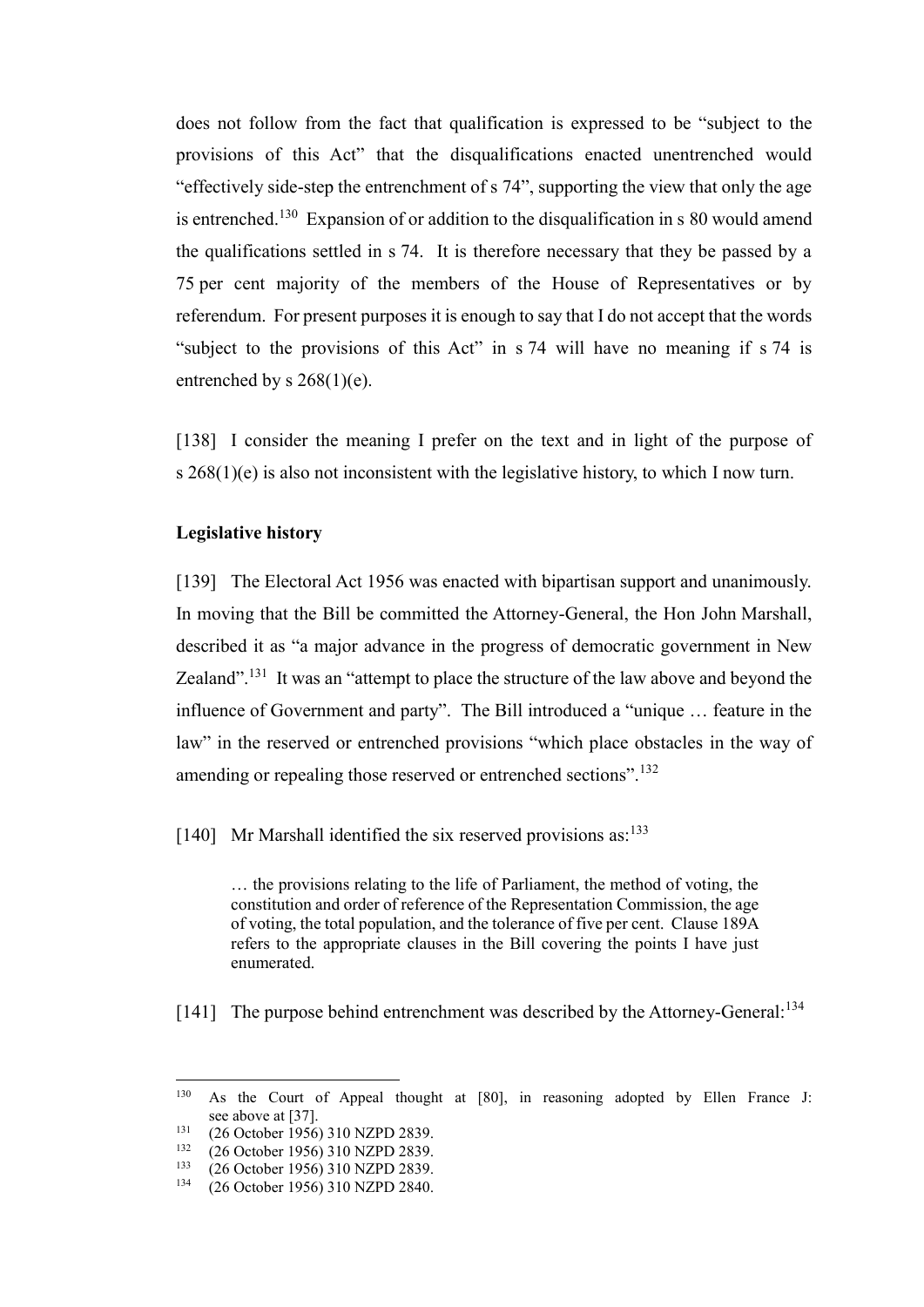Those reserved provisions, and those obstacles placed in the way of their amendment, are there to provide the best safeguard we can work out to protect what in the unanimous view of Parliament are essential safeguards for our democratic method of electing the people's representatives. I am very happy to be in the position to say that Parliament is unanimous on these points, and I do want to express the appreciation of the Government for the co-operation that has been received in bringing about this position. It represents what we all agree is a fair and reasonable and impartial method of protecting the electoral system.

…

The principles which we have tried to apply in the drafting of this Bill are worthy of mention. The first is that no qualified person should be deprived of the opportunity to register or to vote. In other words, everybody who is entitled to vote should be able to vote. The second is that no vote should be invalid because of some mistake on the part of an official. … Thirdly, we have tried to see that on polling day voters should be free from all influence and propaganda by parties or candidates. …

[142] The Leader of the Opposition, the Rt Hon Mr Nash, affirmed the bipartisan spirit in which the Bill had been developed and the end in view:<sup>135</sup>

The objective on both sides was the same. We wanted to find a way by which everyone qualified to vote would have the right to vote without interference. We wanted to ensure that democratic principles should prevail in the determination of who should write the laws. We may have strayed from democratic principles to the extent that an age is given, because I do not know when democracy commences. I am not certain that it commences after a person becomes twenty-one [the then age of qualification], but we wanted every qualified adult to have a vote. An important qualification is that the voter shall be a British subject. A foreign immigrant has the right after a period of years of residence in this country—I think five years at present— to become naturalised, which automatically gives him the right to vote. A British immigrant has the right to vote after twelve months' residence, and must reside for three months in a given district.

[143] The Attorney-General made it clear that the "unique" feature introduced into the law was in order to "protect what in the unanimous view of Parliament are essential safeguards for our democratic method of electing the people's representatives".<sup>136</sup> A "democratic method of electing the people's representatives" is not safeguarded unless the basis of participation through universal suffrage is secured. First among the principles identified by the Attorney-General as being those on which the House had acted in reserving the "appropriate clauses in the Bill" was therefore "that no qualified

<sup>135</sup> <sup>135</sup> (26 October 1956) 310 NZPD 2843.<br><sup>136</sup> (26 October 1956) 310 NZPD 2840.

<sup>136</sup> (26 October 1956) 310 NZPD 2840.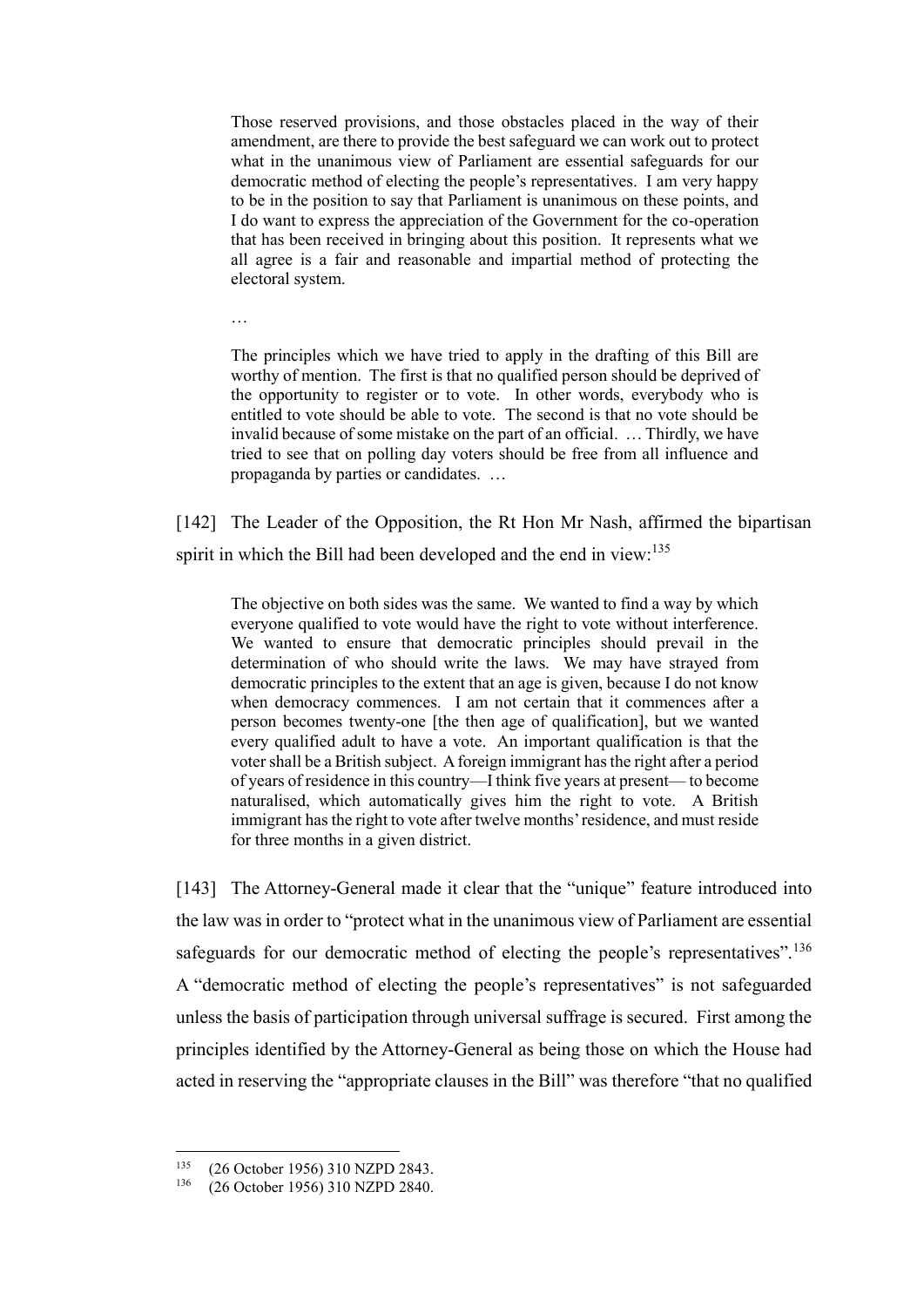person should be deprived of the opportunity to register or to vote".<sup>137</sup> The minimum age in that context was part only of the "qualification" of "every adult person" who was a British subject and fulfilled the residency requirements.<sup>138</sup> The clause providing "the essential safeguards" was what the Attorney-General treated as entrenched, although he referred to it as "the age of voting".<sup>139</sup> It was not "every adult" who was entitled to be registered but every qualified person.

[144] Mr Nash did not suggest that entrenchment was limited to age. He indeed wondered whether setting a minimum age was in accordance with "democratic principles" but indicated that the purpose of the House as a whole was that "we wanted every qualified adult to have a vote". And he acknowledged in that connection that an "important qualification" provided for was that the voter was to be a British subject.

[145] The Royal Commission on the Electoral System which proposed the adoption of a mixed member proportional system of representation in its report in 1986, later implemented in the Electoral Act 1993, recommended retention of the protection provided by reserving important provisions of the Act against repeal or amendment except by a 75 per cent majority of the members of the House of Representatives.<sup>140</sup> It referred to the protections then current in s 189 of the Electoral Act 1956, which it said in a "summary listing" related to:  $141$ 

- (a) the qualification of electors (at least so far as age is concerned);
- (b) the method of voting;
- (c) the method for the determination of the number of seats and their boundaries including the provisions for the constitution and functioning of the Representation Commission; and
- (d) the 3-year term of each Parliament

[146] The Royal Commission acknowledged that this "summary listing" did not adequately identify the complexity of the actual provisions, the effect of which was "not always clear".<sup>142</sup> Nevertheless, subject to some comments on "certain important"

<sup>137</sup>  $^{137}$  (26 October 1956) 310 NZPD 2840.

<sup>&</sup>lt;sup>138</sup> See Electoral Act 1956, s 39.<br><sup>139</sup> (26 October 1956) 310 NZDI

<sup>&</sup>lt;sup>139</sup> (26 October 1956) 310 NZPD 2839–2840.

<sup>&</sup>lt;sup>140</sup> See Report of the Royal Commission on the Electoral System at  $[9.174]$ – $[9.188]$ .<br><sup>141</sup> At [9.177]

At [9.177].

 $142$  At [9.177].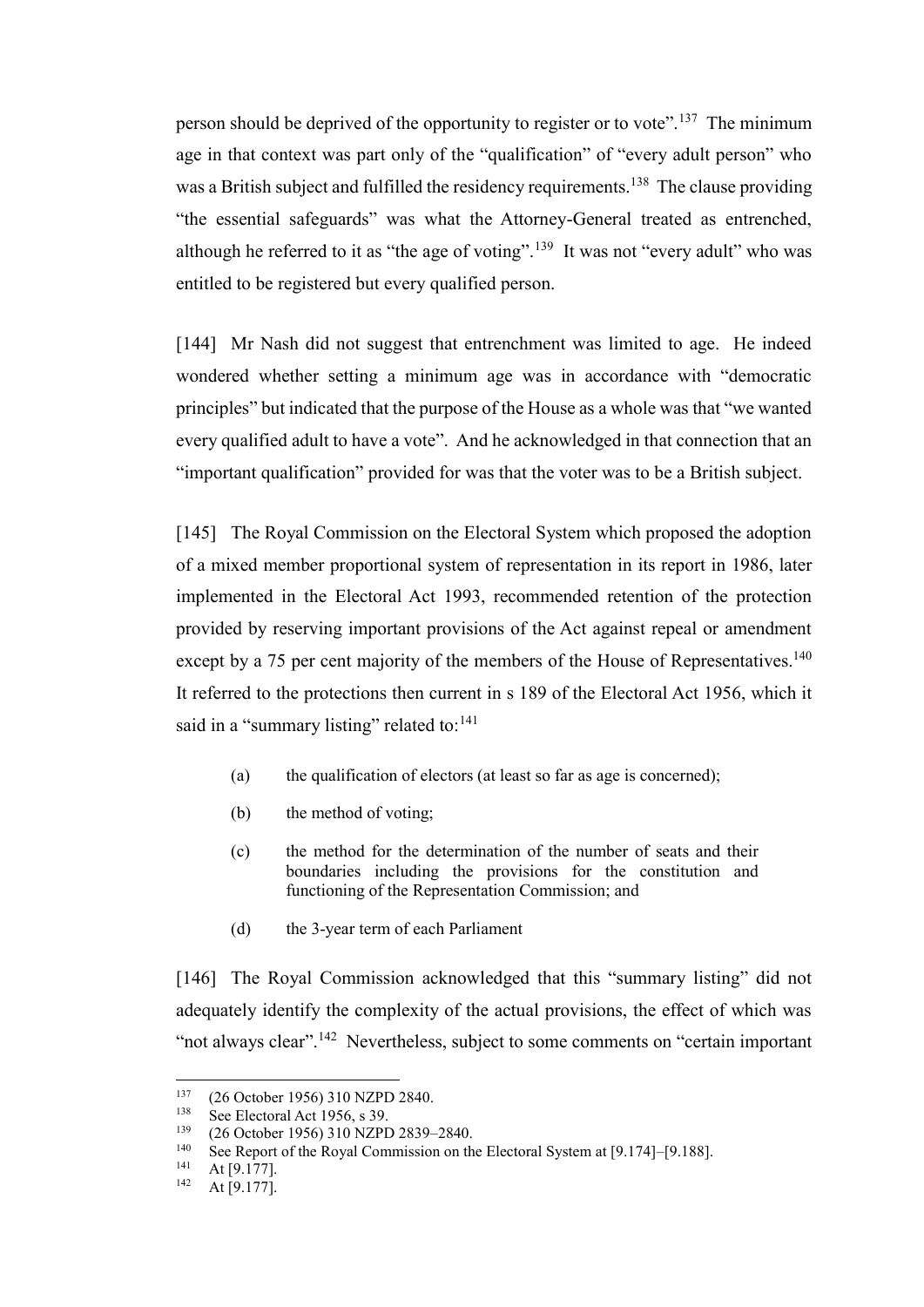questions of definition", the Royal Commission was clear that "the 4 sets of provisions listed above are critical and should be retained".<sup>143</sup> In questioning the need to retain a distinction between "the right to vote and the right to be a candidate", the Royal Commission made it clear that its comment "assumes, contrary to parliamentary practice, that not only the voting age but also the right to vote is entrenched by the present provisions; the effect of the wording of s 189 is not clear".<sup>144</sup>

[147] The Royal Commission therefore indicated that there was some doubt about whether entrenchment of the qualification of electors was limited to age. Although it treated not only the voting age but also the right to vote as entrenched by the present provisions, it acknowledged that was not "parliamentary practice".<sup>145</sup> In this the Royal Commission seems to have been referring to doubts expressed in Parliament in 1975 in considering amendments to the Electoral Act 1956 relating to electorate residency provisions.

[148] An issue arose in 1975 as to whether a 75 per cent majority was required.<sup>146</sup> The uncertainty as to this matter of interpretation was the subject of contributions by the Hon Dr A M Finlay, then Minister of Justice, and Sir John Marshall, who had earlier as Minister in charge of the Electoral Department introduced the entrenchment provision in s 189 at the time of enactment of the Electoral Act 1956. The Leader of the Opposition, then Mr Muldoon, had suggested to the Speaker in 1975 that the clauses in issue were reserved. Dr Finlay, who disagreed, referred to the earlier description of Mr Marshall in 1956 that the six reserved provisions included "the age of voting", without reference to other voter qualifications. In responding to the doubts raised by the Leader of the Opposition, Mr Marshall said that he remained of the view that only the voting age had been entrenched in 1956 but acknowledged that the provisions were "somewhat ambiguous" and that there was room for argument. He considered that the matter would have to be settled.

[149] The Speaker too acknowledged that members of the House, which included "the very eminent legal people we have in this House", could not agree on the

 $143$  At [9.178].<br> $144$  At [9.178]

 $144$  At [9.178].

At [9.178].

See discussion at (9 July 1975) 399 NZPD 2963-2965.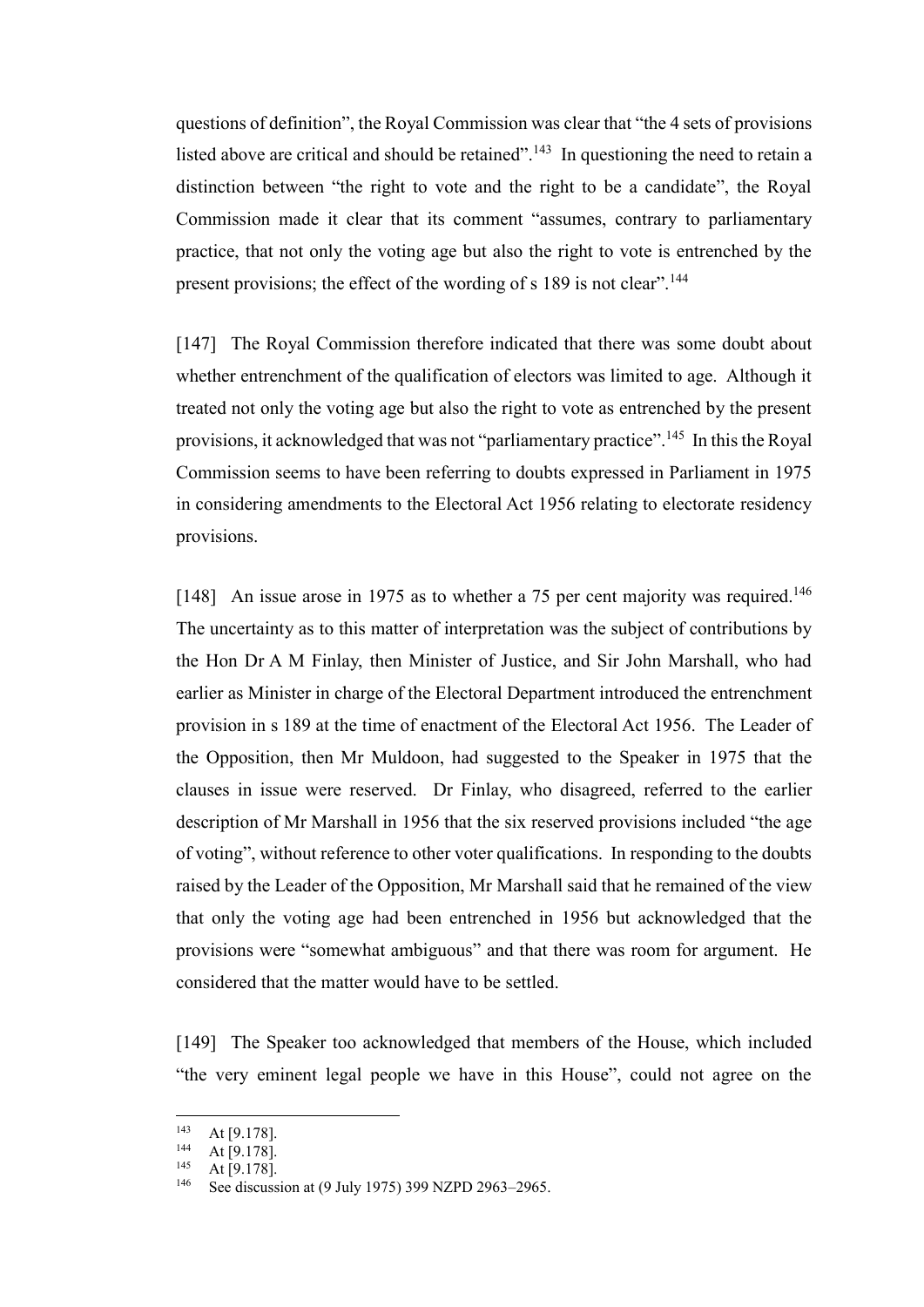interpretation of s  $189(1)(e)$ .<sup>147</sup> An opinion was obtained from Crown Law that the proposed amendments to s 39 of the Act did not have to be passed in the manner provided by the entrenching provision in s 189(1)(e), although the advice did not provide any reasons. The Speaker, relying on the opinion, ruled that the amendments did not come within the entrenchment provision. As the Court of Appeal pointed out and as the Solicitor-General acknowledged on the appeal to this Court, the approach taken by Parliament was not the subject of authoritative ruling as to the meaning of s 189(1)(e) of the Electoral Act 1956 and does not bind the courts in their function of interpretation.

[150] The doubts expressed in 1975 meant however that the uncertainty about the meaning of s 189(1)(e) and whether it entrenched only the age of qualification was known to the Royal Commission and was considered in its 1986 report. The Royal Commission recommended that, instead of determining the protection by listing the formal statutory provisions, it would be preferable to undertake the "very difficult task" of identifying "the essential matter that is reserved".<sup>148</sup>

# [151] The recommendation made by the Royal Commission was: $149$

- **70.** The provisions of the Electoral Act which state:
	- (a) the elements of the right to vote and to be a candidate;
	- (b) the elements of the method of voting;
	- (c) the method for the determination of the number of seats and their boundaries, including the provisions for the constitution and functioning of the Representation Commission;
	- (d) the term of Parliament; and
	- (e) the tenure of the Electoral Commissioner

should be protected from the ordinary legislative process. They should be subject to repeal or amendment only if the legislation recites that it is repealing or amending a reserved provision and is supported by three-quarters of all members of the House or by the electorate in a referendum. The protecting provision should itself be protected in the same way, and the relevant provisions should be enacted in the first place only in that way.

<sup>147</sup> <sup>147</sup> (9 July 1975) 399 NZPD 2965.<br><sup>148</sup> Report of the Royal Commission

<sup>&</sup>lt;sup>148</sup> Report of the Royal Commission on the Electoral System at [9.179].<br><sup>149</sup>  $A + [0, 198]$ 

At [9.188].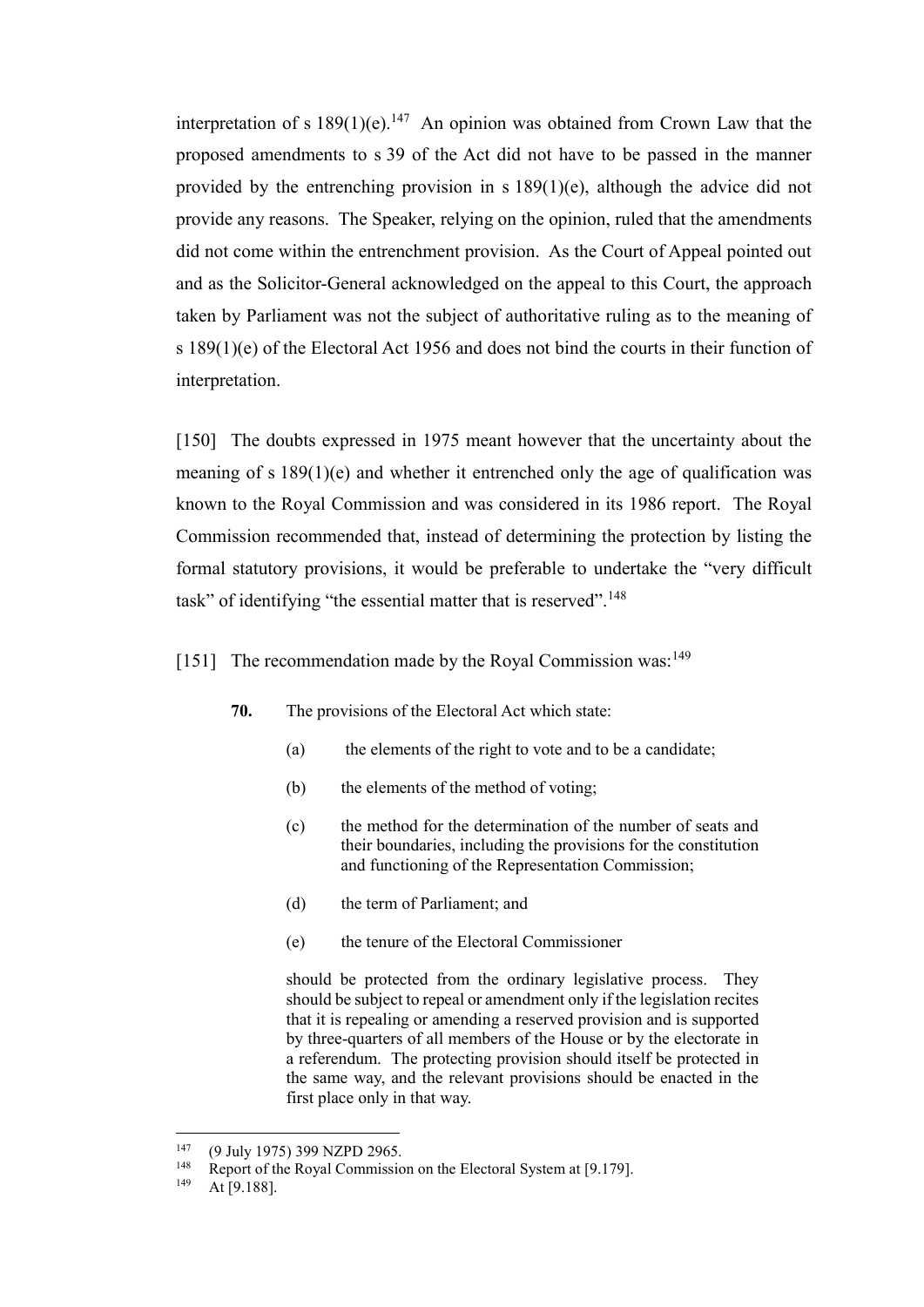[152] When the report of the Royal Commission was considered by the Electoral Law Committee, the Committee recommended that "stated provisions" of the Act continue to require change by a 75 per cent majority or by referendum. Those "stated provisions" dealt with the term of Parliament, the method of determination of the number of seats and their boundaries together with the functioning of the Representation Commission, the qualification of electors and the method of voting.

[153] The recommendation of the Royal Commission that the legislation identify "the essential matter that is reserved" was not eventually adopted, and the 1993 Act continued the approach taken in s 189 of identifying provisions of the Act which were reserved, although on the assumption that that would entrench "the qualification of electors", without indication that it entrenched only the matter of age.

[154] The text of the former s  $189(1)(e)$  was carried over into s  $268(1)(e)$  of the Electoral Act 1993. The Attorney-General, the Rt Hon Paul East QC, in the second reading of the Bill described the existing entrenchment provision as including the "qualification of electors to vote", as was consistent with the report of the Electoral Law Committee.<sup>150</sup> That seems to have been the assumption on which s  $268(1)(e)$  was enacted. There was no reference to any understanding that it entrenched only the age of qualification, even though it is expressed in the same terms as the former s 189(1)(e). The protection of elector qualification was the purpose of the entrenchment provision looked to by the Royal Commission and adopted by Parliament in s 268. The Electoral Act 1993 was also passed against the background of the New Zealand Bill of Rights Act enacted in 1990 and its recognition that every New Zealand citizen has the right to vote.

[155] With adoption of universal suffrage in New Zealand in 1893, voting in New Zealand, as the Royal Commission pointed out, "ceased to be a privilege extended only to those who were thought to deserve it, and became a right, open to all members of the community unless there was good reason to restrict it".<sup>151</sup> The right to vote in the International Covenant on Civil and Political Rights, ratified by New Zealand in 1978, is a right possessed by each citizen "without unreasonable restrictions … to vote

<sup>150</sup>  $^{150}$  (3 August 1993) 537 NZPD 17140.

Report of the Royal Commission on the Electoral System at [9.3].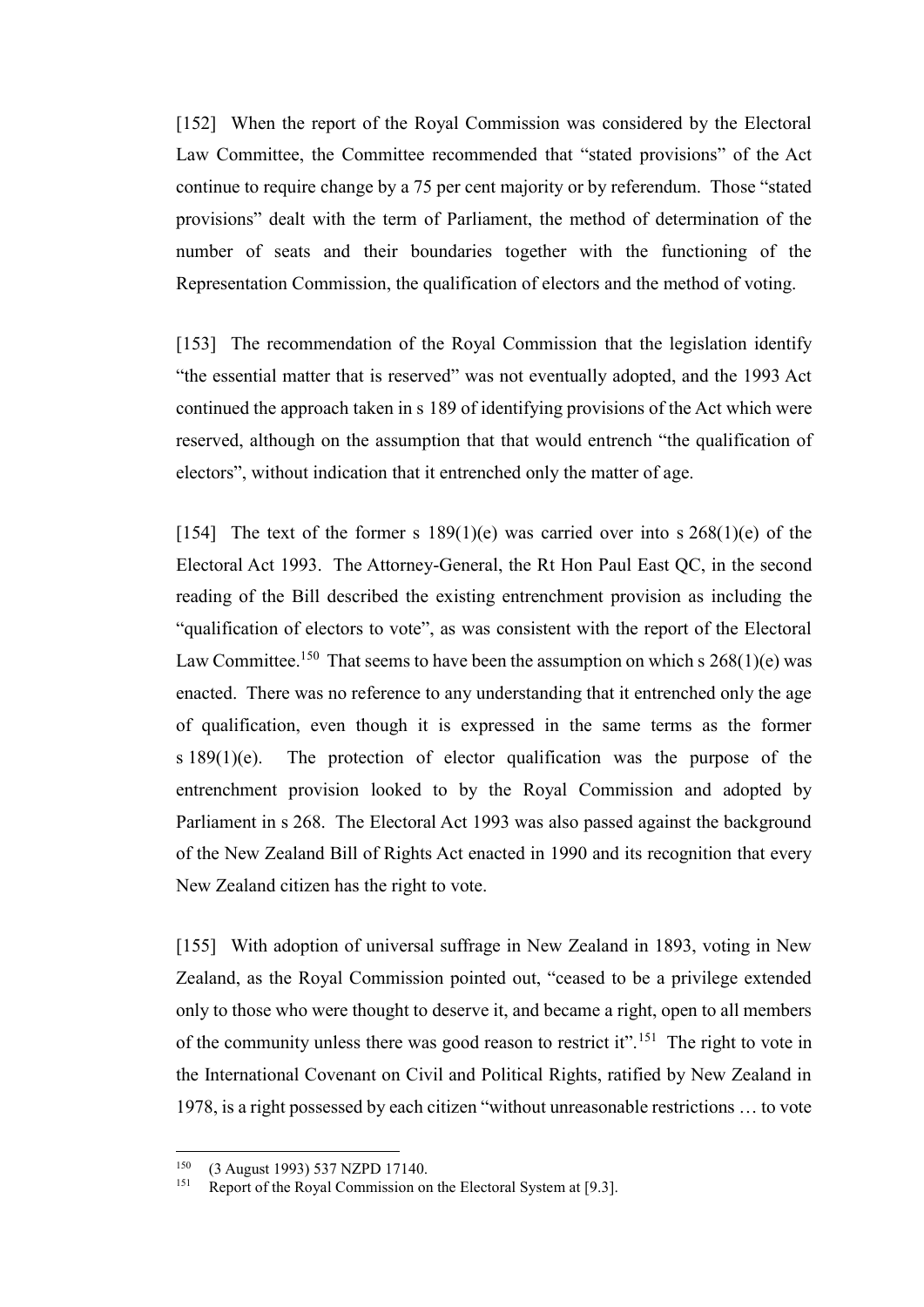and to be elected at genuine periodic elections ... "<sup>152</sup> The qualification of electors under the Electoral Act 1993 is wider than the right to vote. As the Royal Commission pointed out, the extension of the right to vote to permanent residents contained now in s 74 is unusual. In most countries the right to vote is tied to citizenship. In New Zealand it seems originally to have developed out of the former right to vote of British subjects residing in New Zealand. The Royal Commission also expressed the view that the residency requirements imposed under the 1956 Act (and largely maintained in the 1993 Act) are "generous" and "comparatively liberal".<sup>153</sup> Nevertheless, the right to vote is implicated in the qualification and disqualification of electors under the electoral legislation. And the wider qualifications expressed in the Act are protected from amendment or repeal except by 75 per cent majority or by referendum.

<span id="page-53-0"></span>[156] What is to be made of this legislative history? It indicates some doubt about the effect of s 189(1)(e), with opinions going both ways in Parliament. The question was never authoritatively resolved. It was not adverted to in the debates which led to enactment of the Electoral Act 1993 which seems to have proceeded on the assumption that the qualification of electors was protected by entrenchment. I do not consider this legislative history is compelling on the question of interpretation, although I consider that the indications in 1993 that the qualifications for electors were entrenched had overtaken the earlier doubts, notwithstanding maintenance of the same language of entrenchment. The Attorney-General, in the second reading of the Bill, referred to entrenchment of the "qualification of electors to vote" and there is no reference in 1993 to the view that the only aspect entrenched was the age of voting. There was in 1993 the additional contextual significance of the enactment of the New Zealand Bill of Rights Act recognising the right of citizens to vote. I do not see that the legislative history indicates a different interpretation than I come to on the basis of the text. And such interpretation itself must now be undertaken against the recognition of the right to vote as a fundamental human right in the New Zealand Bill of Rights Act.

<sup>152</sup> <sup>152</sup> International Covenant on Civil and Political Rights 999 UNTS 171 (opened for signature 16 December 1966, entered into force 23 March 1976), art 25(b). Periodic elections are secured under s 17 of the Constitution Act 1986 which governs the term of Parliament. And the other provisions of the Electoral Act, the most important of which are reserved provisions, are designed to ensure that elections are "genuine".

<sup>&</sup>lt;sup>153</sup> Report of the Royal Commission on the Electoral System at [9.7].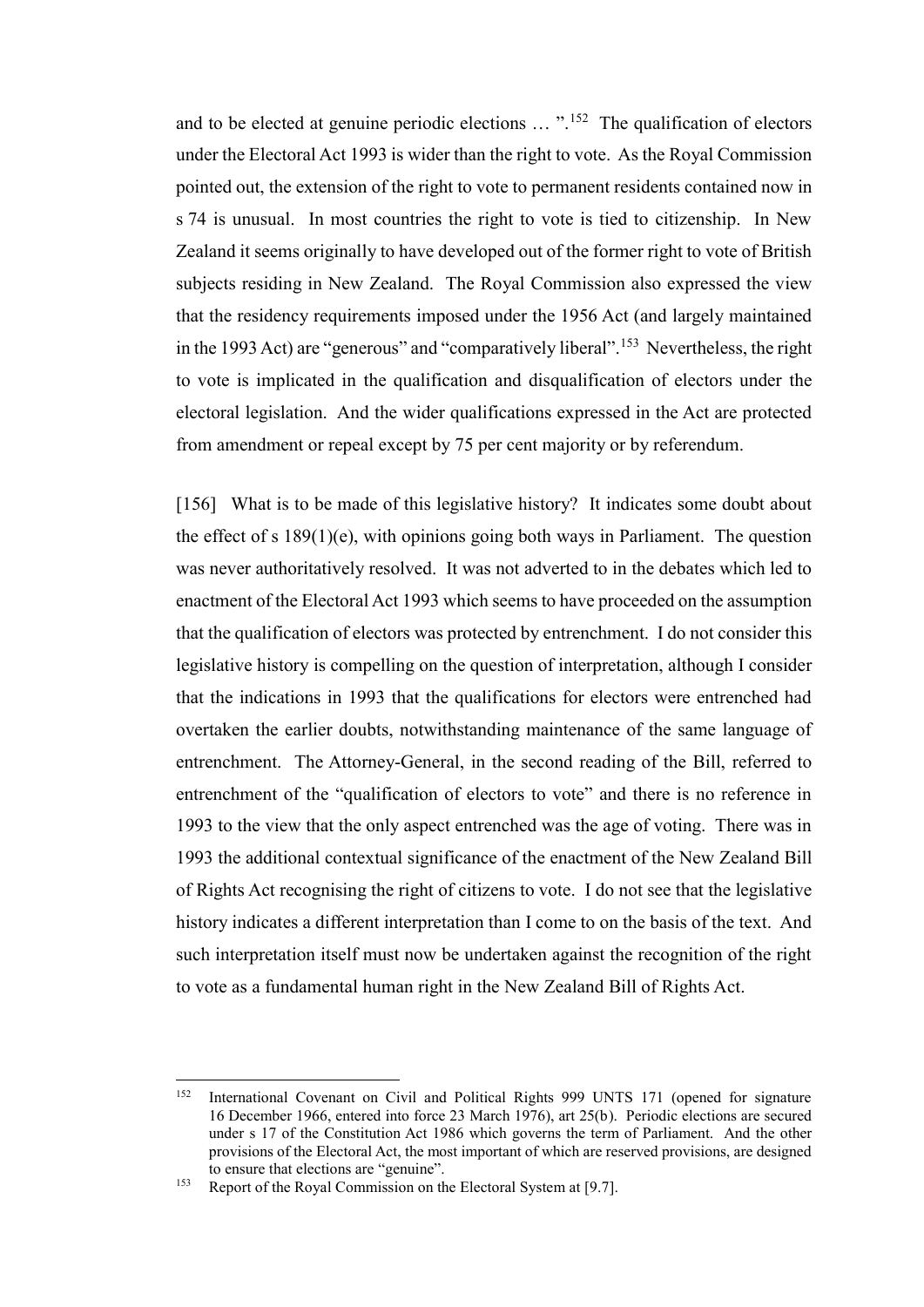#### **The relationship between qualification under s 74 and disqualification under s 80**

<span id="page-54-0"></span>[157] The disqualifications contained in s 80 as adopted by unanimous vote in 1993 are effective to limit the qualification contained and entrenched in s 74. That effect is provided for in s 74 by the opening acknowledgment that the qualifications described are "subject to the provisions of this Act". But amendment to s 80 cannot set up additional disqualification of electors without detracting from the general qualification under s 74 unless it is enacted by 75 per cent majority of the members of the House of Representatives or by majority vote at referendum. Amendment by ordinary majority vote in Parliament cannot side-step the entrenchment which protects the universal suffrage implicit in the qualification of "every adult" who meets the residency and citizen qualifications which express the right of universal suffrage.

<span id="page-54-1"></span>[158] As already indicated, I am of the view that it was misconceived for the Electoral Law Committee to have recommended that the disqualification of electors should be entrenched. That had not been the recommendation of the Royal Commission, probably for the good reason that it is mistaken to suggest any symmetry between qualification and established disqualification. The disqualifications passed in 1993 unanimously were within the scope saved from inconsistency with the qualifications prescribed by the opening words of s 74. The entrenchment of s 74 does not prevent their constriction or removal by legislation carried by simple majority vote in Parliament, because such legislation would not be inconsistent with the qualifications prescribed. But additional disqualification would be amendment of the general qualification. As indicated at [\[101\],](#page-35-0) I reach this position on the basis of the structure and text of s 74 and the context provided by the subpart of the Act in which both are situated rather than the fact that s 80 was originally enacted by unanimous vote.

#### **Conclusion**

[159] I would allow the appeal. Because it imposed a new disqualification on electors otherwise qualified under s 74 by simple majority, I consider that the Electoral Act (Disqualification of Sentenced Prisoners) Amendment Act 2010 did not comply with the requirements of s 268(1)(e) of the Electoral Act 1993. It was acknowledged by the Solicitor-General that, if that position was reached, the 2010 Amendment Act